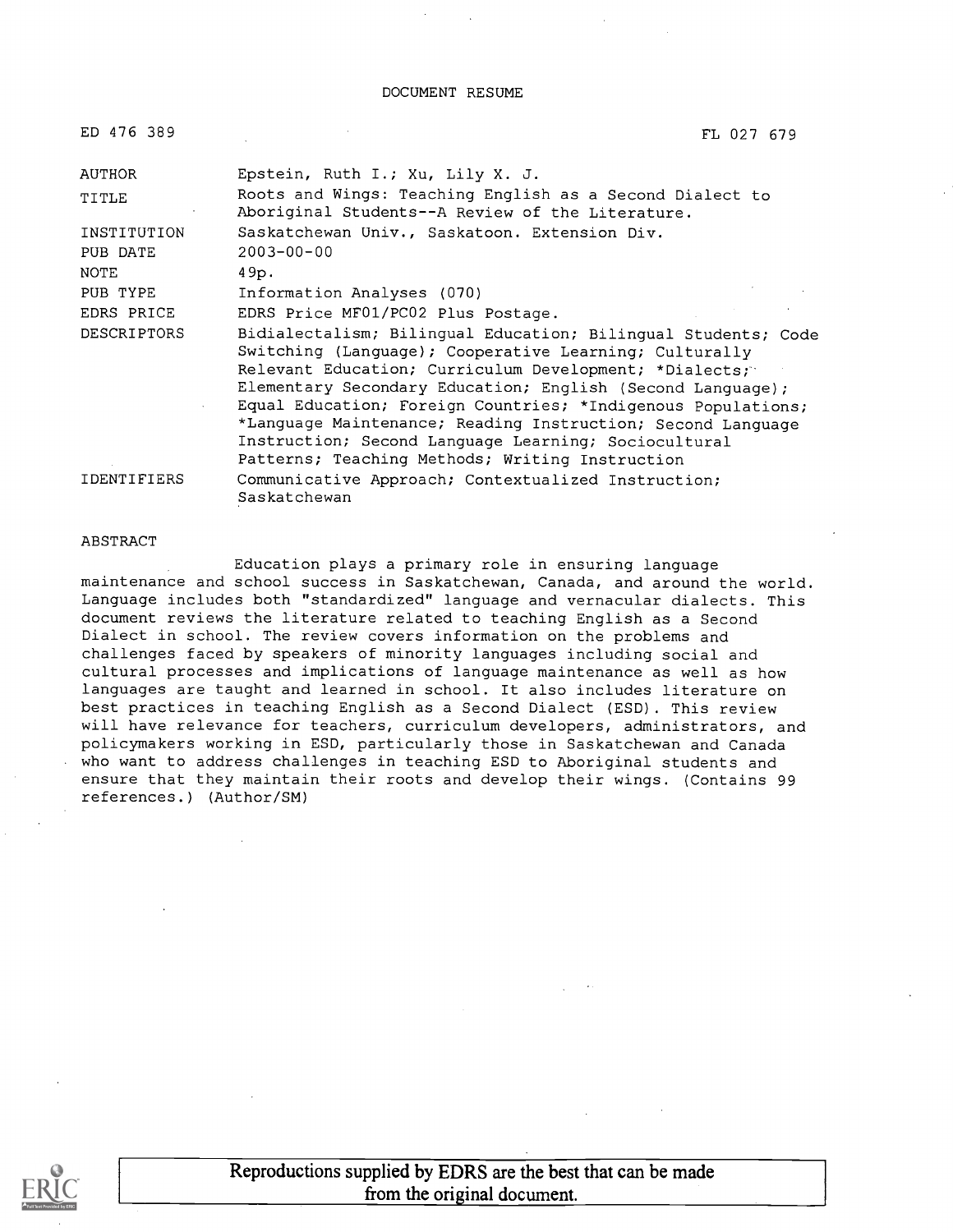

 $0.37$  6/7

 $\mathcal{L} = \mathcal{L} \mathcal{L}$ 

والمحادث والمستعدد والانتقاضة المداري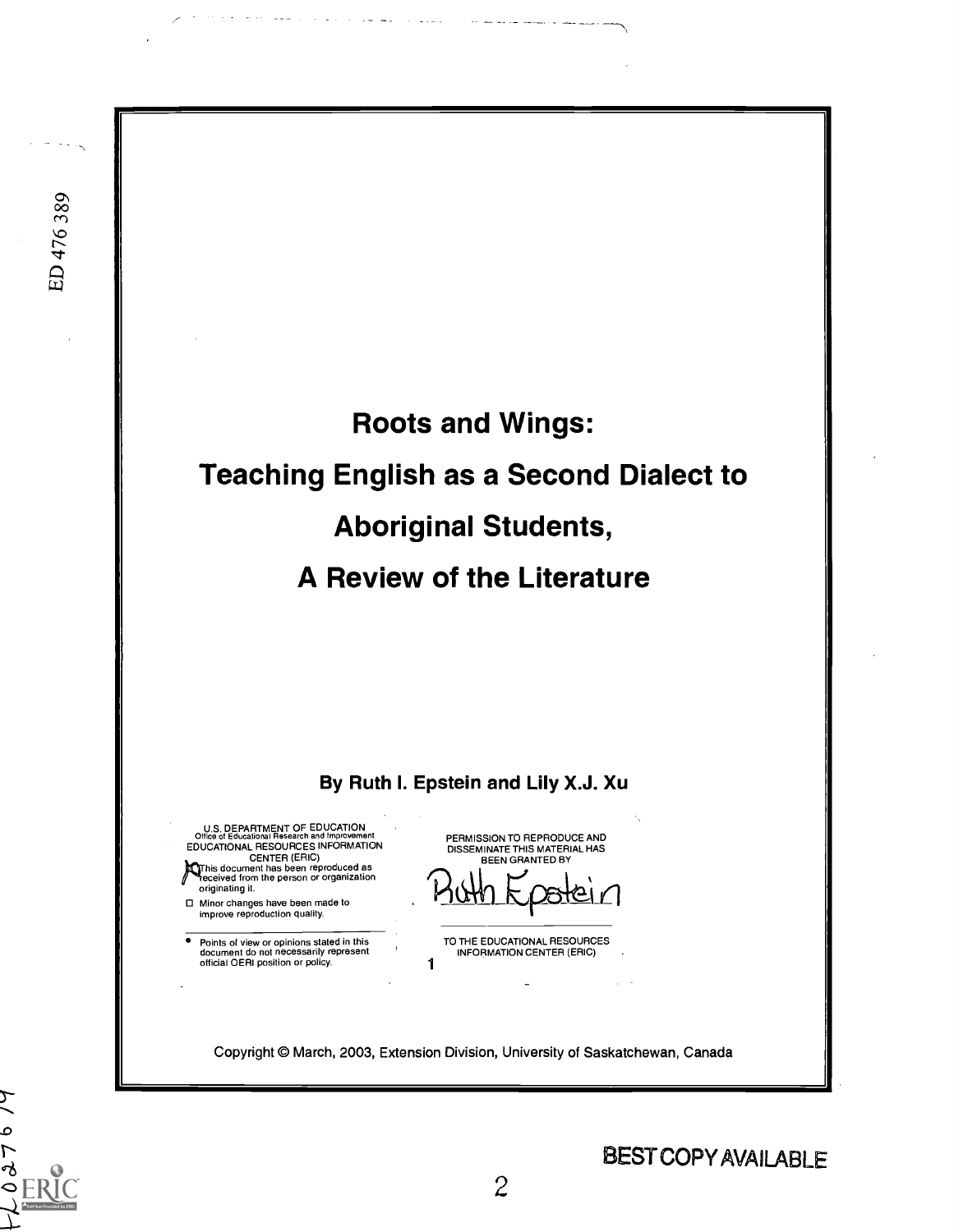## Roots and Wings:

# Teaching English as a Second Dialect to Aboriginal Students, A Review of the Literature

By Ruth I. Epstein, University of Saskatchewan and Lily X.J. Xu

## Abstract

Education plays a primary role in ensuring language maintenance and school success in Saskatchewan, Canada, and around the world. Language includes both "standardized" language and vernacular dialects. This document reviews the literature related to teaching English as a Second Dialect in school. The review covers information on the problems and challenges faced by speakers of minority languages including social and cultural processes and implications of language maintenance as well as how languages are taught and learned in school. It also includes literature on best practices in teaching English as a Second Dialect (ESD). This review will have relevance for teachers, curriculum developers, administrators and policymakers working in ESD, particularly those in Saskatchewan and Canada who want to address challenges in teaching ESD to Aboriginal students and ensure that they maintain their roots and develop their wings.

This review can also be found on the following Website http://www.extension.usask.ca/ExtensionDivision/about/Staff/e-h/epsteinvitea.htm

## Authors' Biographies

Ruth I. Epstein, M.A., TESL is currently Academic Coordinator of the University of Saskatchewan. CERTESL program. She has conducted research, designed courses, and taught ESL and TESL in Canada and abroad.

Lily X.J. Xu, M.A., Curriculum is a former ESL instructor with University of Regina. She currently works with CIBC. Her research interests include ESL/ESD teaching practice and methodology in schools.

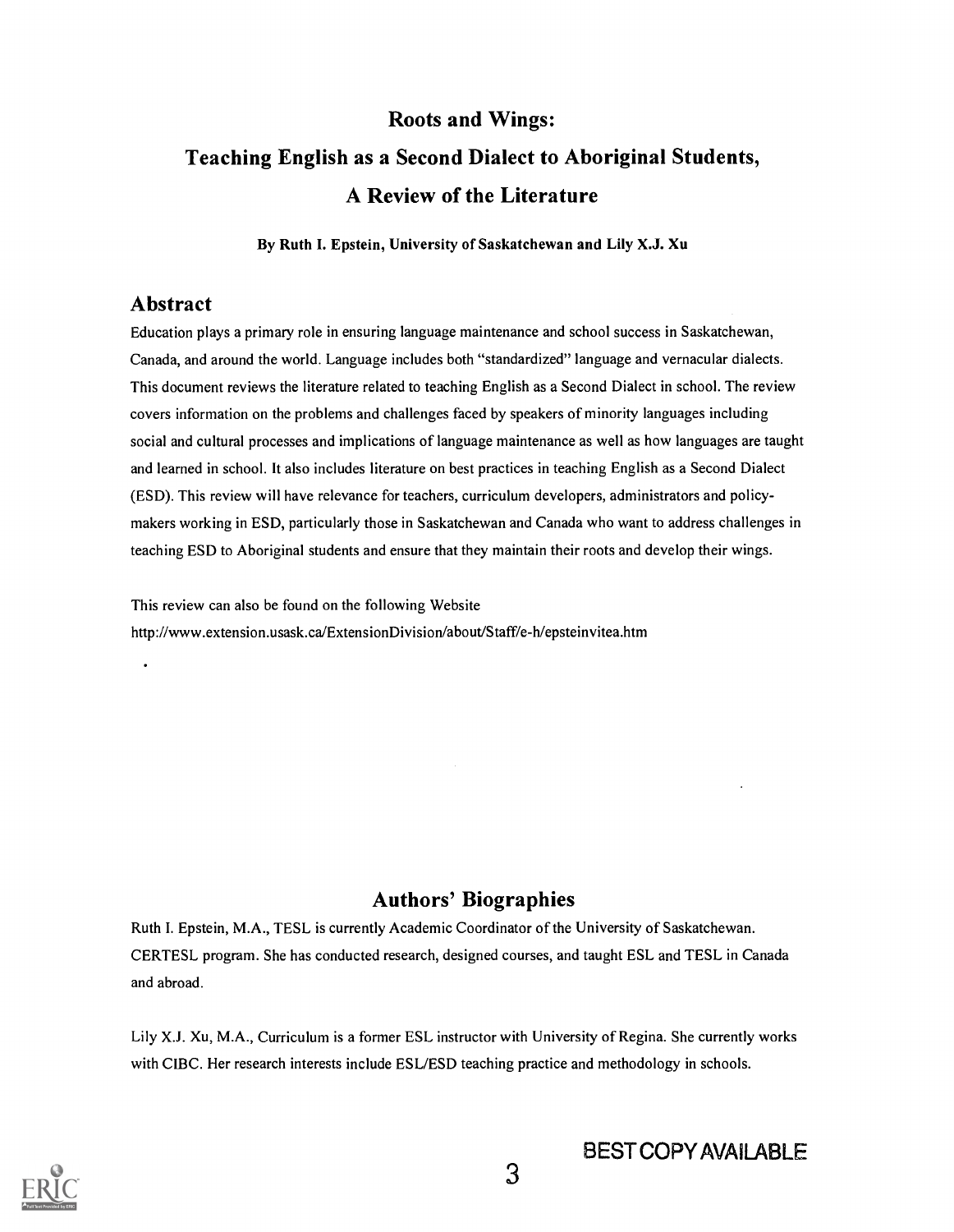### Contents

| Educator' Lack of Knowledge about Dialect Differences:                                  |  |
|-----------------------------------------------------------------------------------------|--|
|                                                                                         |  |
| III. Developing Wings: Appropriate Practices in Teaching ESD for Aboriginal Students 14 |  |
|                                                                                         |  |
|                                                                                         |  |
|                                                                                         |  |
|                                                                                         |  |
|                                                                                         |  |
|                                                                                         |  |
|                                                                                         |  |
|                                                                                         |  |
|                                                                                         |  |
|                                                                                         |  |
|                                                                                         |  |
|                                                                                         |  |
|                                                                                         |  |



 $\hat{\boldsymbol{\beta}}$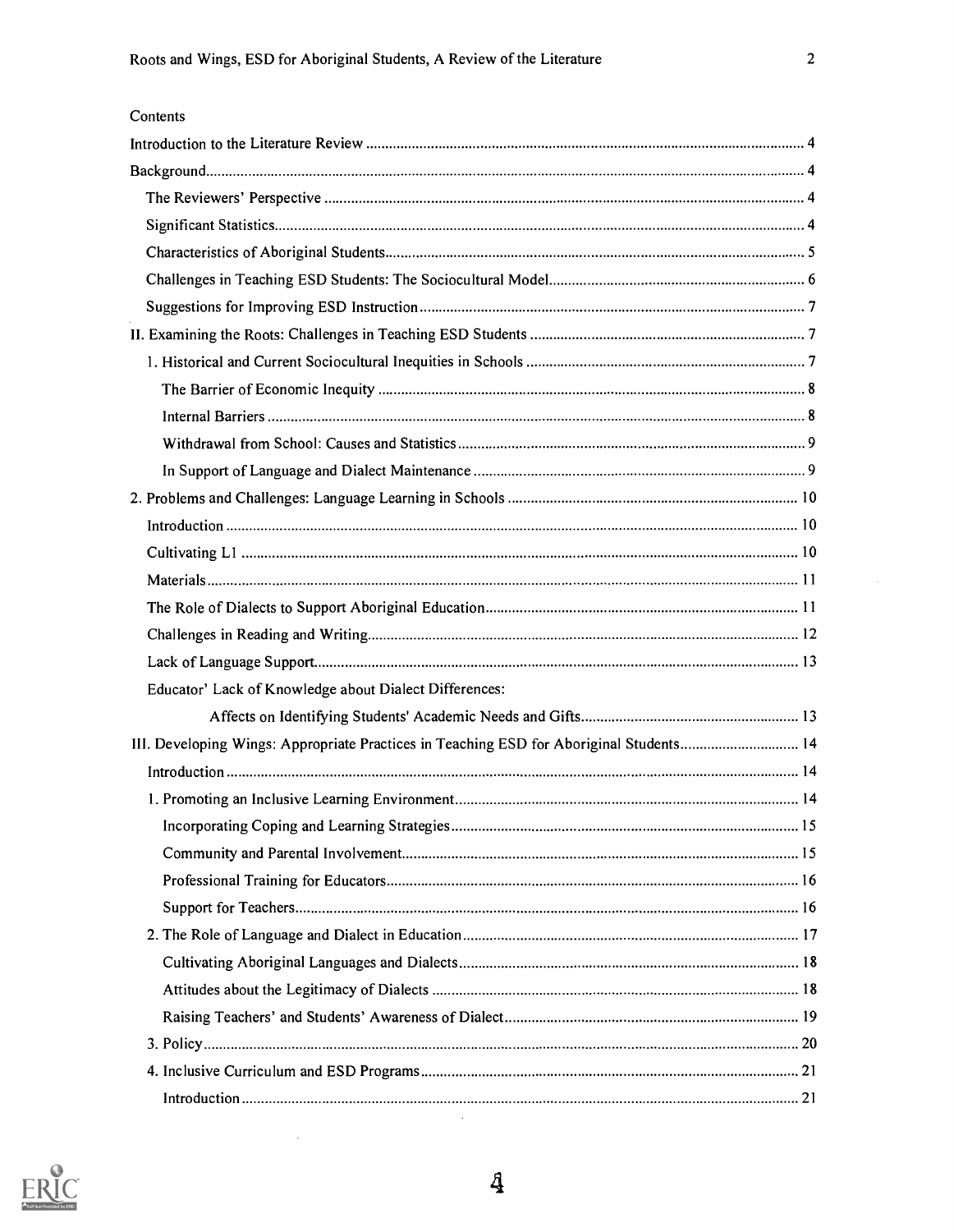| A. Learning from Traditional Indigenous Approaches to Teaching and Learning  29     |  |  |
|-------------------------------------------------------------------------------------|--|--|
|                                                                                     |  |  |
| B. Accommodating Aboriginal Students' Learning Styles and Effective ESD Methodology |  |  |
|                                                                                     |  |  |
|                                                                                     |  |  |
|                                                                                     |  |  |
|                                                                                     |  |  |
|                                                                                     |  |  |
|                                                                                     |  |  |
|                                                                                     |  |  |
|                                                                                     |  |  |
|                                                                                     |  |  |
|                                                                                     |  |  |
|                                                                                     |  |  |
|                                                                                     |  |  |
|                                                                                     |  |  |



5

 $\bar{\gamma}$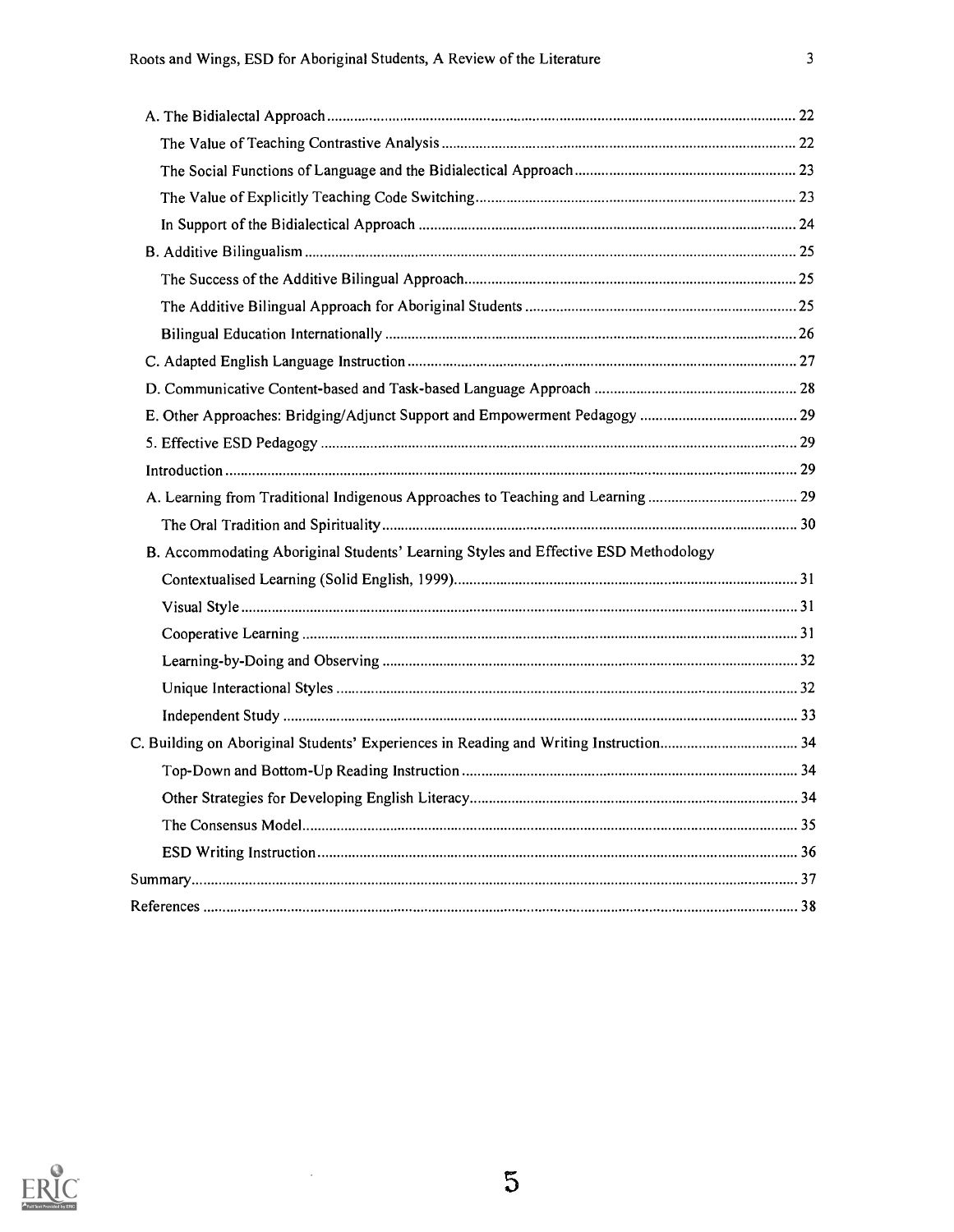# Roots and Wings: Teaching English as a Second Dialect to Aboriginal Students, A Review of the Literature

There are only two lasting bequests that we can leave to our children: one is roots; the other, wings. (Anonymous)

## Introduction to the Literature Review

Education plays a major role in language maintenance and school success in Saskatchewan, Canada, and around the world. This document reviews the literature related to teaching English as a Second Dialect (ESD) in schools, and for the purpose of this discussion, "language" refers to both "standardized" language and vernacular dialects. The review covers information on the barriers and challenges faced by speakers of minority languages, including social and cultural processes and implications of language maintenance. It also considers how languages are taught and learned in school and includes literature on best practices in teaching ESD. This review will have relevance for teachers, curriculum developers, administrators, and policymakers working in ESD, particularly those in Saskatchewan and Canada who want to address the challenges in teaching ESD to Aboriginal students and ensure that they maintain their roots and develop their wings.

## Background

## The Reviewers' Perspective

It is important to state at the outset that this literature review is not entirely objective. The authors' comments throughout demonstrate strong support for the need to maintain linguistic and cultural diversity, and to view dialect as valid and useful in education and in teaching Standard English (SE).

## Significant Statistics

It has been reported that as of January 2003 1.3 million people, or 3.3% of the Canadian population claims Aboriginal ancestry compared to an increase of 3.4% in the non-Aboriginal population (CBC National News, January 22, 2003). This represents a 22% jump in population amongst Aboriginal people in 5 years (Foot, 2003). Canada's Aboriginal population is the second highest in the world, after New Zealand with a Maori population of 14%. The Canadian province of Saskatchewan has the second highest Aboriginal population in Canada; Manitoba ranks highest. With respect to language, however, since the 1996 census, the number of North American Indians, Inuit, and Metis speaking their ancestral languages dropped by 29%, and only 3.5% now claim an Aboriginal language as their mother tongue (CBC News, 2003). Cree is

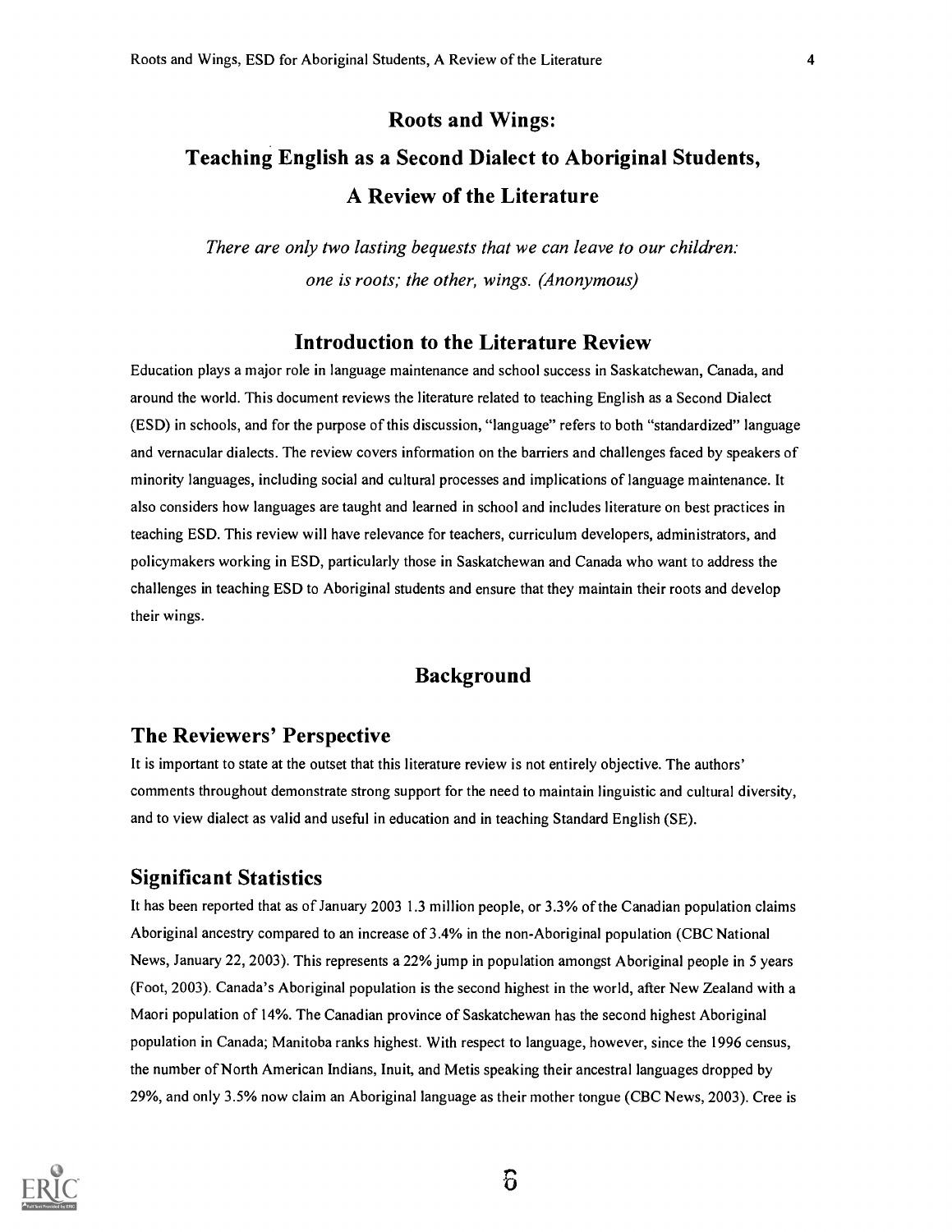still a major Aboriginal language in Canada, but the number of people "who spoke Cree as their first language dropped by 6.2 per cent, from 82,420 in 1996 to 77,285 in 2001" (ibid.). Most Cree speakers live in Saskatchewan.

In Saskatchewan, Aboriginal students reflect a broad cultural and linguistic diversity. Today, 50% of the Aboriginal population is under 25 years of age (CBC News, 2003). According to Saskatchewan Education's 2001 survey on ESL/ESD in Saskatchewan, Aboriginal students make up 74% of the province's total ESL/ESD student population, not including those in band schools on reserves. These young students are Saskatchewan's future workforce and it is crucial for them and the population of Saskatchewan that they be well prepared to enter it. We believe that ESD will help ensure their roots are strong. This will in turn give them the wings to fly and contribute to the life of this province.

Aboriginal students come to schools speaking an Aboriginal language or a vernacular dialect of English at home and in their communities. A vernacular dialect of English is defined as "a particular social or geographical variety of English that is not the standard one" (Wolfram, et al., 1999, p. 2). Indigenous English (or Aboriginal English) is a broad term referring to a variety of dialects of English spoken by many Indian and Metis peoples. Because vernacular dialects of English are strongly influenced by Aboriginal languages, Aboriginal students develop distinctive pronunciation, vocabulary, grammar, discourse and pragmatic usage, which is different from those of the SE used in schools. Those Aboriginal students speaking vernacular dialect of English are recognized as learners of ESD. As there is no truly single Standard English in the world, (i.e., in the US, Canada, Australia, or Britain), Standard English can be defined as "a collection of the socially preferred dialects from various parts of the United States and other English speaking countries" (Wolfram, et al., 1999, p. 17) and it is the language used in print and media, and is taught in schools. Although dialect can be referred to as "standard," and "nonstandard," or "vernacular," all dialects are legitimate and rule-governed languages.

## Characteristics of Aboriginal Students

Aboriginal students are distinctive in terms of their diverse social, cultural, and linguistic backgrounds (Heit & Blair, 1993, Burnaby, 1982, Garret, 1996, Faries, 1991, Toohey, 1985). Unlike immigrant and other language minority English as a second language (ESL) students, Aboriginal students live and study in a variety of situations in Saskatchewan and in Canada. Most attend school in remote rural northern communities, on reserves and in band areas where they use their Aboriginal languages or an English vernacular for most of their communications. Some Aboriginal students attend school in urban and southern regions (Burnaby, 1982, 1987, Heir & Blair, 1993, Faries, 1991).

English is clearly a powerful force. The majority of Aboriginal people have English as their mother tongue... If they use a second language in the home, that language is most likely to be

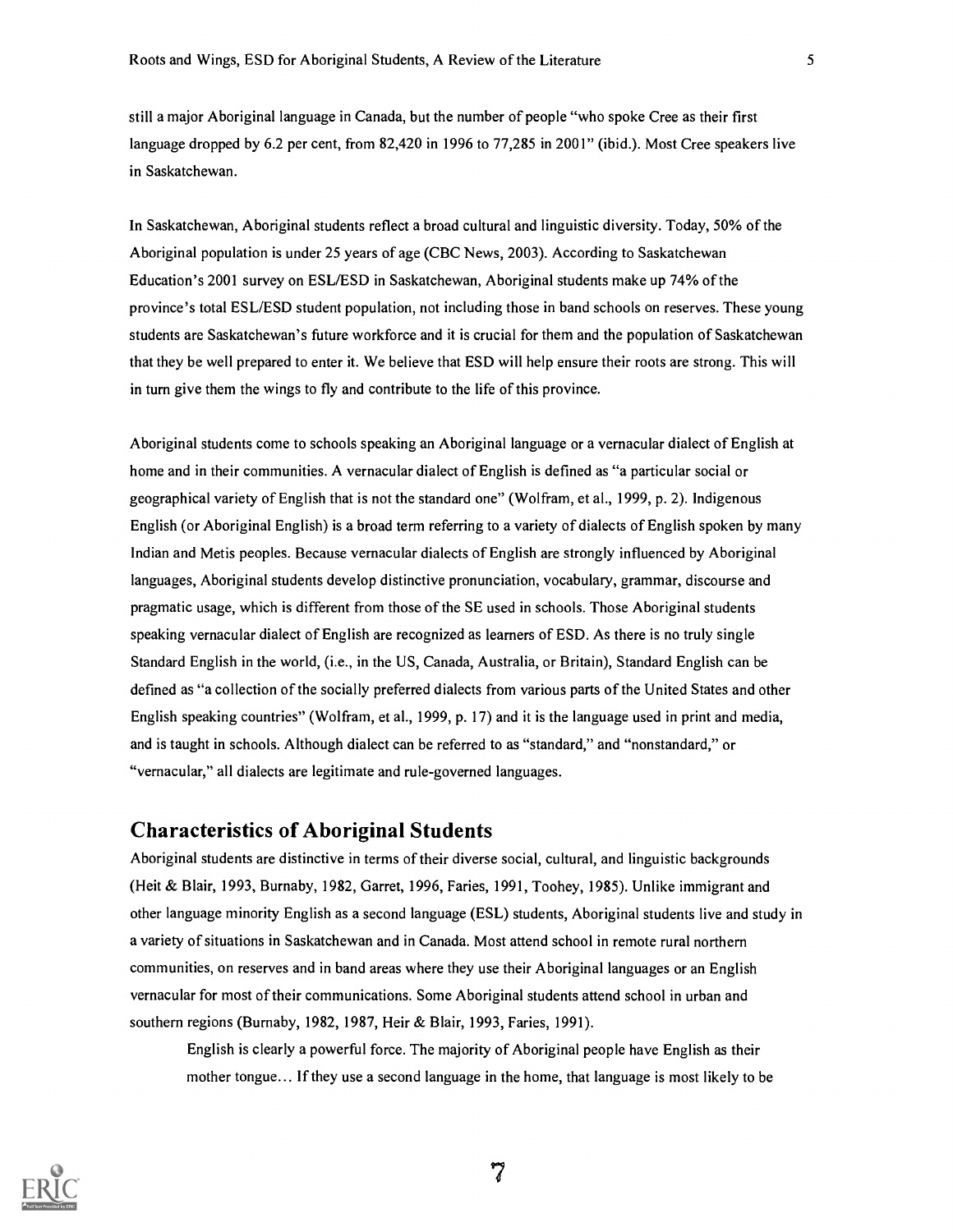English. There is a considerable amount of Aboriginal language/English bilingualism in the Aboriginal language speaking population" (Burnaby and Beaujot, 1986, p. xi).

Because English is the medium of instruction (MOI) for Aboriginal students with little emphasis on their needs as English as a second language or dialect, they are disadvantaged at school compared with nonAboriginal students (Burnaby, 1982, Faries, 1991, Hewitt, 2000).

Aboriginal students represent a variety of linguistic backgrounds—some are monolingual in an Aboriginal language, English, or French, while some speak a dialect of English, and others are bilingual in an Aboriginal language or a dialect of English together with some degree of English (Heit & Blair, 1993, Burnaby, 1982, Tavares, 2002).

## Challenges in Teaching ESD Students: The Sociocultural Model

These diverse cultural and linguistic backgrounds present compelling challenges for those teaching Aboriginal students. To address these challenges, studies have been conducted to identify the specific educational barriers and problems facing Aboriginal students and to try to identify effective instructional practices to meet their needs. Virginia Collier's (1995) model provides a comprehensive analysis of the complex processes of acquiring a second language in school. She outlines four interdependent components affecting a student's overall growth and future success: "Sociocultural processes, Language development, Academic and Cognitive development" (ibid., p. 2) Collier states that "sociocultural processes strongly influence, in both positive and negative ways, students' access to cognitive, academic, and language development and the development of any one of academic, cognitive and linguistic components depends critically on simultaneous development of the other two, through both first and second languages" (p. 3). Because Collier recognizes that it is the combination of these components that is important, the implications of this conceptual model are worth pursuing in teaching ESD for Aboriginal students.

Collier's (1995) model may provide a more comprehensive account of the problems, challenges, and opportunities for improvement than have previous studies. Some research investigates the crucial role of sociocultural contexts in teaching ESD for Aboriginal students while another group of studies examines the role of sociolinguistics in promoting cognitive, academic, and language development (Collier, 1995, Malcolm, et al., 1999, Faries, 1991, Wolfram, et al., 1999, Burnaby, 1982). From the combination of the sociocultural, sociolinguistic, and linguistic perspectives, studies conclude that the education system is not adequately meeting the linguistic needs of Aboriginal students (Faries, 1991).

## Suggestions for Improving ESD Instruction

To meet the challenges affecting Aboriginal students' school success, the literature identifies and suggests a number of solutions in the areas of curriculum, ESD approaches, and effective pedagogy. Several studies

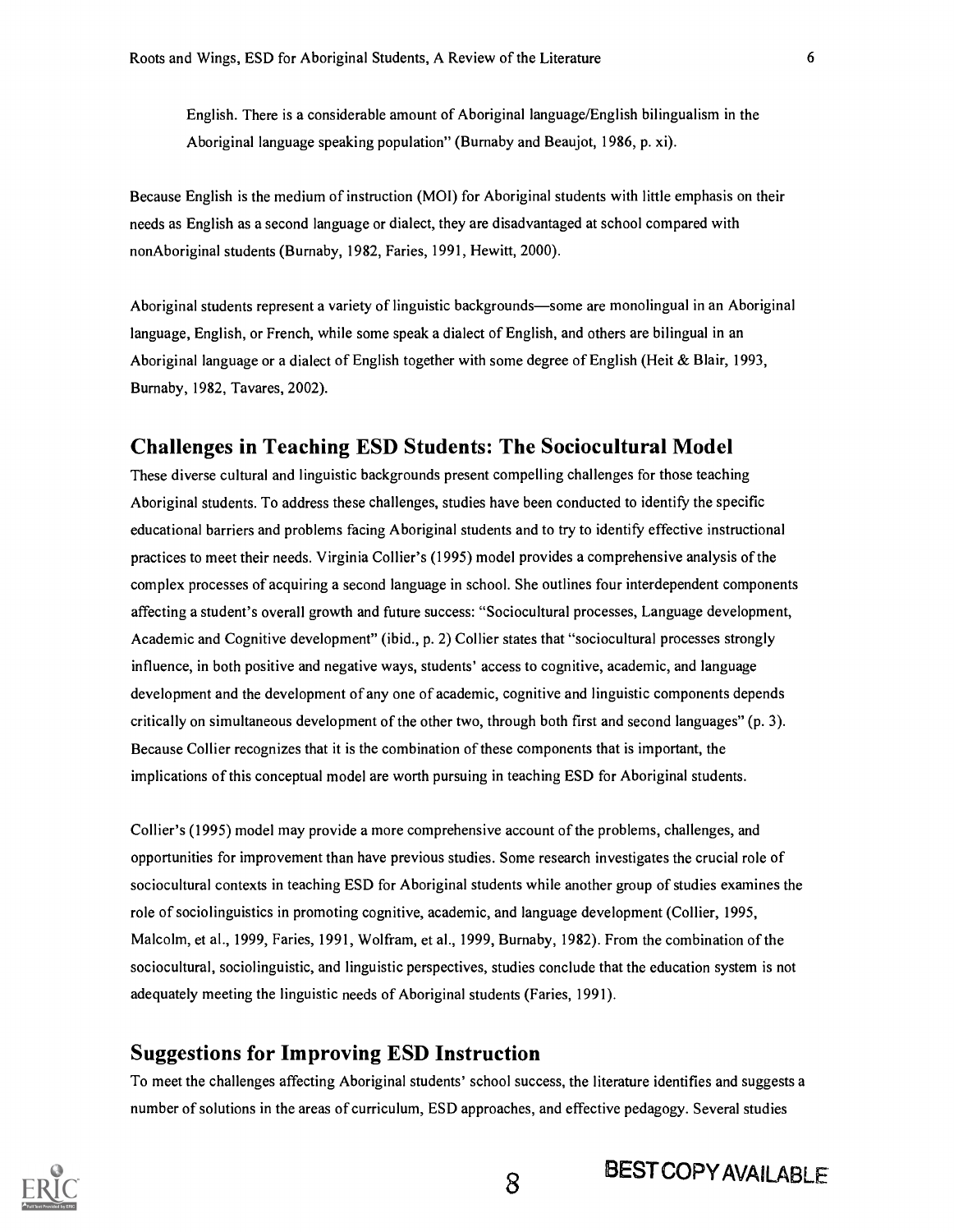identify inadequate teacher training, too few Aboriginal teachers, limited culturally relevant curricula and resources, and low levels of funding as the main barriers to Aboriginal students' academic success (Burnaby, 1982, Smith, 1999, Frasier, 1995). These studies point out that school curricula and instruction are irrelevant to Aboriginal students' lives, needs, and learning styles (Burnaby, 1982). Yet other studies focus on the sociolinguistic analysis of the characteristics and differences between vernacular dialects of English and Standard English as well as the attitudes towards them (Goodwin, 1998, Adger, 1997, Malcolm, 1999, Rickford, 1998, Heit & Blair, 1993). Kathleen Heugh and Amanda Siegriihn (1995) point to teacher education programs that equip teachers who know the languages of their students and that include intensive practice in the types of contexts in which they will teach.

## II. Examining the Roots: Challenges in Teaching ESD Students

## 1. Historical and Current Sociocultural Inequities in Schools

The issues facing those teaching ESD to Aboriginal students are embedded within the larger historical, social, and cultural context of Aboriginal education (Collier, 1995). Research provides an overview of the sociocultural contexts of Aboriginal education, including educational policies in federal schools in bands, historical contexts, issues of self-determination, (Treaty) Indians' control of education, the socioeconomic conditions of Aboriginal students, and maintenance of Aboriginal languages (Barman, et al., 1987, Szasz, 1974, Garrett, 1996, Haig-Brown, 1995, Beck, 2000, Smith, 1991). Some of this research demonstrates that sociocultural contexts strongly influence, in both positive and negative ways, students' cognitive, academic, and language development (Collier, 1995). Other studies conclude that the school learning environment is not inclusive and that it does not recognize Aboriginal students' cultural and language experiences. Further, school is not a friendly place for them to learn because of inequities in educational system (Barman, et al., 1987, Szasz, 1974, Garrett, 1996, Haig-Brown, 1995, Collier, 1995, Toohey, 1985).

The historical inequities in the education of Aboriginal people is today recognized as a major cause of loss of Aboriginal languages, cultural heritage and identity (Barman, et al., 1987, Szasz, 1974, Garrett, 1996, Haig-Brown, 1995, Collier, 1995, BC Human Rights Commission, 2001). Many Aboriginal students may still experience both institutional and individual racism in schools resulting dropout. Mary, an Aboriginal student talked about her experiencing racism at school (cited in Haig-Brown, 1995):

They didn't like me because I was an Indian. They used to just throw things at me and laugh at me. I didn't realize there was this big difference between Indians and Europeans. I found out at grade 3. I just got angry about it. I backed away from education. I backed away from the teachers, so I just stopped doing my schoolwork. (p. 113 )

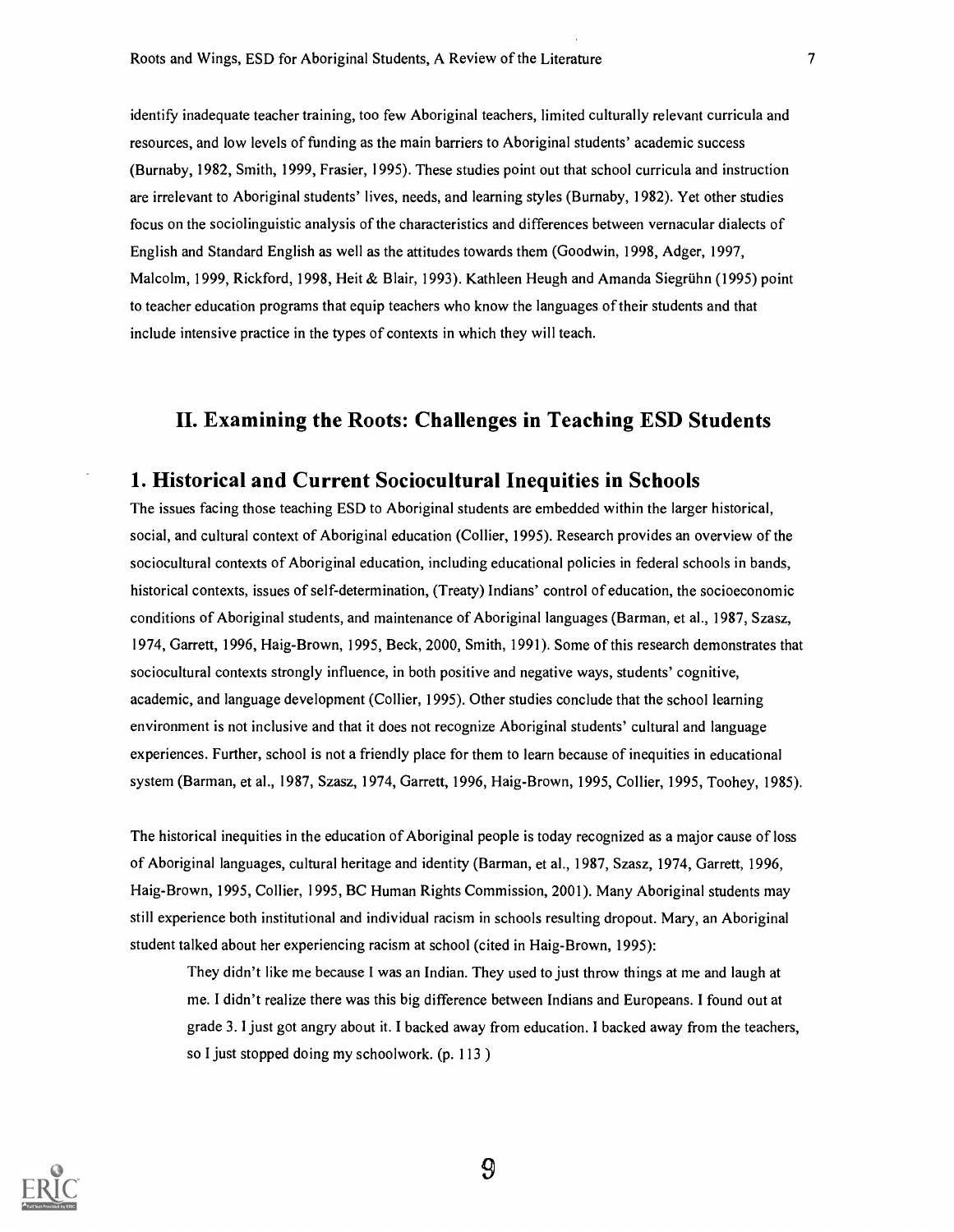Yet, in South Africa it has been found that when students respect and speak each other's languages, they tend to mix socially and enhance the feeling of belonging that students need (de Klerk, 1995c). Negative experiences and attitudes toward their dialect can result in student rebellion, failure and withdrawal from schools (Heit & Blair, 1993).

#### The Barrier of Economic Inequity

In addition to the inequities in education noted above, social and economic inequity also contributes to unfavorable learning environments and prevents Aboriginal students from fully participating in school (BC Human Rights Commission, 2001, Smith, 1999). Sullivan (1988) states that: "unless the health, social, and economic conditions of Native lives are generally improved, the problems of language development and lower-than-average educational attainments levels will regrettably remain a part of the Native experience at schools" (cited in BC Human Rights Commission, 2001, p. 49). Alexander (1995a) contends that language policies related to language minority students must also take socioeconomic conditions into account.

Some cite insufficient financial support as a principle barrier in education (Smith, 1999, Yurkovich, 2001) and insufficient financial resources to meet the needs of Aboriginal students living in lower social economic conditions (Beck, 2000). These conditions are experienced by both urban and rural Aboriginal students and include coping with poverty, safety, abuse, violence, dysfunction, poor nutrition and health conditions, and lack of food, warm clothing, and transportation (BC Human Rights, 2001, Smith, 1999, Guerrero, 1999). Beck (2000) reports that Native American children and families are more likely to be poverty stricken than the majority of American people, and "47% of Native American children live in families classified as poor and near poor" (Annie E. Casey Foundation, 1998, p. 16, cite in Beck, 2000, p. 7). Moreover, Native Americans remain among the least educated ethnic groups in the US (Yurkovich, 2001). In Canada, educators need to be aware of the combination of challenges in the lives of Aboriginal students' in order to implement effective intervention strategies that promote their school success (Smith, 1999).

#### Internal Barriers

Internal factors affecting Aboriginal students' second language acquisition include individual variables such as low cultural identity, lack of confidence and self-esteem, anxiety, and other affective factors (Collier, 1995, Fraiser, 1995). Studies conclude that the Aboriginal students' educational barriers and problems in schools are caused by a social and cultural environment that is alien to many of their experiences, that is, there is little connection between their lives at home and at school (Fraiser, 1995). Because of their different cultural values and backgrounds, they also experience conflict or confusion with mainstream school culture (Smith, 1999, Taras, 1996, Haig-Brown, 1995, Guerrero, 1999, Hewitt, 2000). Some may find social integration more difficult as they go through the educational system, and the clash of world views and cultures increasingly contributes to low self-esteem, anxiety, isolation, and alienation at school (Haig-Brown, 1995, Guerrero, 1999, Hewitt, 2000). Aboriginal students in post-secondary education

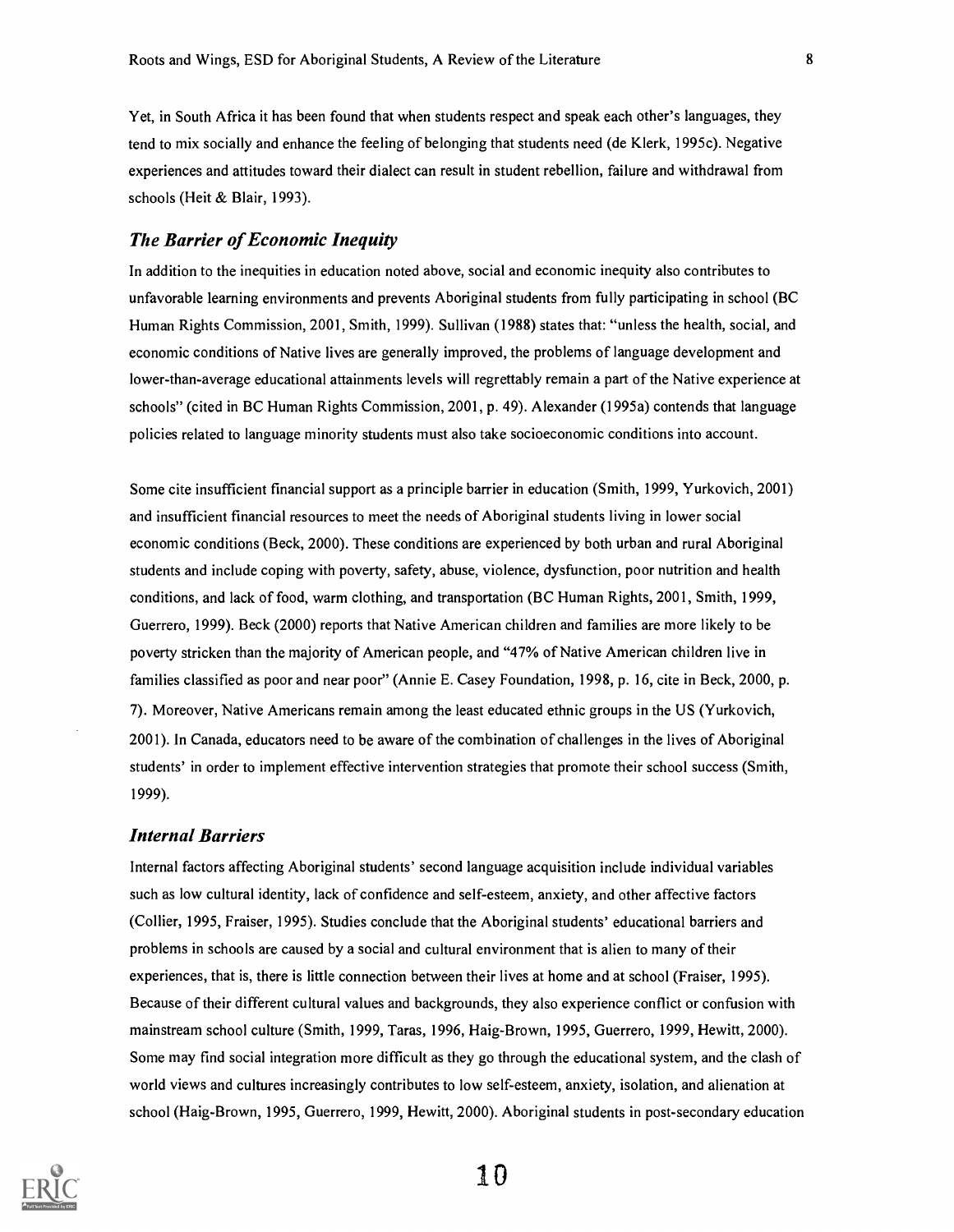also experience problems in adjusting emotionally and socially to the college culture and educational system (Guerrero, 1999, Aragon, 1998, Yurkovich, 2001).

#### Withdrawal from School: Causes and Statistics

The combination of so many factors may lead Aboriginal students to feel there is no reason for attending and continuing school. Consequently, their achievement level remains well below the national average (Szasz, 1974), and high attrition continues. Bumaby (1982) points out: "Lack of success in school is a chronic problem for Native students in all types of communities, on reserve, off reserve, in remote and urban areas, and in federal, provincial and private schooling" (p. 14-15). Education Indicators (Sask. Education 1998) reports the Aboriginal population has lower educational levels than the nonAboriginal population in Saskatchewan K-12 schools. In 1997/98, the grade 12, withdrawal rate for Aboriginal students was 100%, compared to 22.75% in the nonAboriginal student population (University of Sask., 1999). Statistics Canada's 1996 census data regarding Aboriginal and nonAboriginal populations by educational attainment in Saskatchewan shows that 23.1% of the Aboriginal population have less than grade 9 education, compared to 12.3% of the nonAboriginal population (statistics cited in Saskatchewan Educational Indicators, 1999, p. 62). The data also indicates that of the total number of students in Grades 9 to 13 without high school diplomas, 35.4% are Aboriginal compared to 29.4% in the nonAboriginal population (ibid., p. 62). This situation is similar across Canada. For example, in BC, only 38% of Aboriginal students graduated from grade 12, as compared to 77% of non-Aboriginal students (BC Ministry of Education, 2000, cited in BC Human Rights Commission Report, 2001, p.2). However, studies are often too general to identify the significant and specific factors contributing to the causes of student attrition, especially the role of language instruction.

#### In Support of Language and Dialect Maintenance

Arguments justifying the importance of linguistic diversity are convincing (Cummins, 2003, Reyhner, 1996, Skutnabb-Kangas, 2000). One need only examine the facts to confirm that language loss is an accelerating global phenomenon (Chrystal, 1997). Loss of Indigenous languages has been especially alarming in New Zealand, Australia, the US, Canada (Associated Press, 2003, BBC News, 2001, Burnaby, 1996, Crawford, 1996, Johansen, 2000, Krauss, 1996, Reyhner, 1996, Statistics Canada, 1996) as a working knowledge of English becomes increasingly important for industry, commerce, education, and, perhaps most importantly, for employment. Language loss is "an intellectual and social tragedy" (Crystal, 1997, p. 17) that is accompanied by the replacement of those languages with the western ideology associated with a more dominant language and culture—English (Master, 1998, p. 718). It is important to be aware that language, whether it be a "standard" language or vernacular dialect, involves more than oral and written communication. It is also tied to values, culture, identity, history, literature, self-esteem and understanding of self, concept formation, and worldview. Languages and cultures are priceless resources. Once lost and replaced by a new language and worldview, they are impossible to regain. Without linguistic

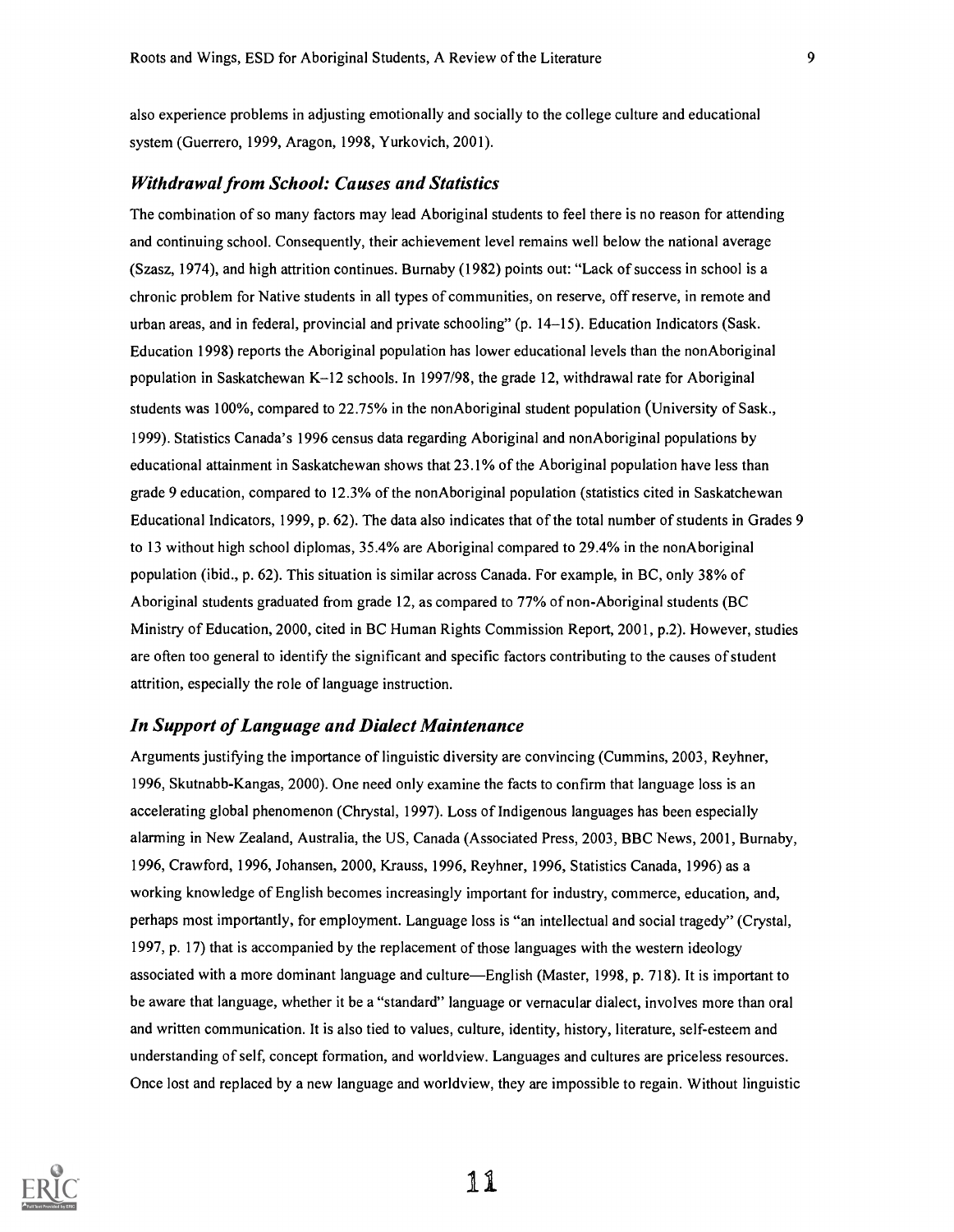and cultural diversity our world would be colourless, our perceptions narrow, our knowledge limited, our human neighbours' spirits reduced, and our peaceful goals at risk (Epstein, 1999a)!

Education is central in language maintenance. Inappropriate attitudes toward language and dialects are equivalent to destroying children's roots and snipping their wings. Cummins (2003) notes

When bilingual students are instructed, explicitly or implicitly, to leave their language and culture at the schoolhouse door, they are also being told that everything they have learned from parents and grandparents up to this point in their lives has no value; the language through which they have expressed themselves up to this point in their lives has no value and must be replaced by a superior model. In such classrooms, human potential is being diminished. (p. 5)

Educators that are sensitized to the implications of language loss and aware of the power of English as well as the legitimacy of dialects and their value in teaching are much more able to address the needs of their students and implement the best practices outlined in this literature review.

## 2. Problems and Challenges: Language Learning in Schools

## Introduction

Students who have difficulty understanding English, the MOI, will naturally have difficulties in all of their school subjects (Burnaby, 1982, Faries, 1991). Central to this issue is the role and impact of the process of English language instruction.

## Cultivating Ll

Although research confirms the important role of the students' first or home language (LI) in education, Ll is not cultivated and utilized effectively to support academic and language learning (Burnaby, 1982, Heit  $\&$ Blair, 1993, Faries, 1991). By employing English as the only MOI in northern communities, schools do not meet the linguistic needs of students who speak an Aboriginal languages, (Burnaby, 1982, Fairies, 1991). Emily Faries (1991) points out that although Aboriginal language is taught as a school subject, it does not play a significant role across the curriculum and consequently Aboriginal languages in Canada are not thriving.

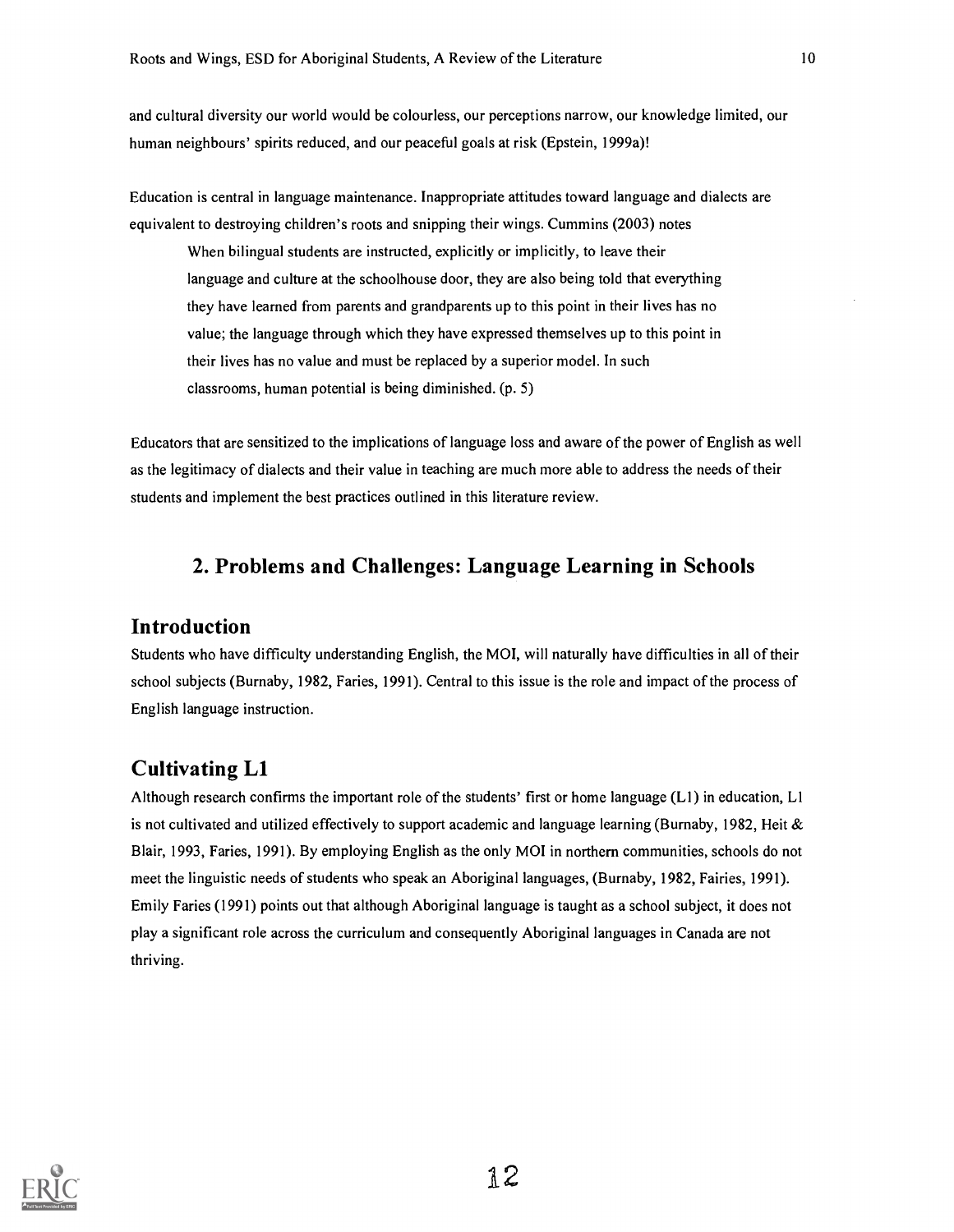### Materials

Research shows that success has been achieved in some bilingual or bidialectal programs in the US, Australia, and Canada, however some of these programs were discontinued because of major implementation obstacles. First, compared with bilingual education for French and heritage language students in Canada, bilingual programs for Aboriginal students, in which both Aboriginal languages and English are used as the MOI, lack popularity. Although they want their dialects to be recognized and respected in schools, some Aboriginal parents believe that teaching dialect would affect their children's success in learning SE (Rickford, 1997, Burnaby, 1982, Epstein, 1999c, Goodwin, 1998). A second obstacle in implementing these programs is the lack of teaching materials for Aboriginal languages, dialects, and culture. Shirley Fredeen (1990) notes that although library resources are critical to the success of the whole language and student-centred approach, there is a scarcity of English language arts teaching appropriate and relevant materials suitable for the range of teaching situations in northern Saskatchewan. Burnaby (1982) points out that most ESL material development in Canada is directed towards the needs of immigrant students and is often culturally inappropriate for Aboriginal schools. Moreover, the lack of experienced bilingual teaching staff and insufficient funding further hinder the development of the bilingual and Aboriginal language programs (Szasz, 1974, Burnaby, 1982, Faries, 1991). Some Sask. teachers (Epstein, 2003) are frustrated with the resource-based approach and call for series of textbooks to ensure consistency in content coverage among their often transient students.

### The Role of Dialects to Support Aboriginal Education

Vernacular dialects play an important role in teaching ESD students. Some studies find that dialect differences can affect the quality of education both academically and socially, and the attitudes of teachers, school administrators, and other students can ultimately have a tremendous impact on the Aboriginal students (Christian, 1997). Ignoring dialect differences can potentially affect the quality of education in the following two ways. According to Walt Wolfram, et al. (1999), "a child's dialect may interfere with the acquisition of various skills, (such as reading)" (p. 23) and concept learning. Second, there is a "social consequence [to] being a member of a different dialect group" (p. 23) because dialect-based stereotyping, which can have a tremendous impact on the education process. Teachers with insufficient training, may develop misconceptions and negative attitudes towards the role of vernacular dialects of English in schools. Debates on the attitudes about the legitimacy of dialects among educators focus on the role of dialect in education in general and in teaching ESD in particular (Malcolm, 2001, Goodwin, 1998). Attitudes on dialects and professional development on dialect difference will be discussed later in this review.

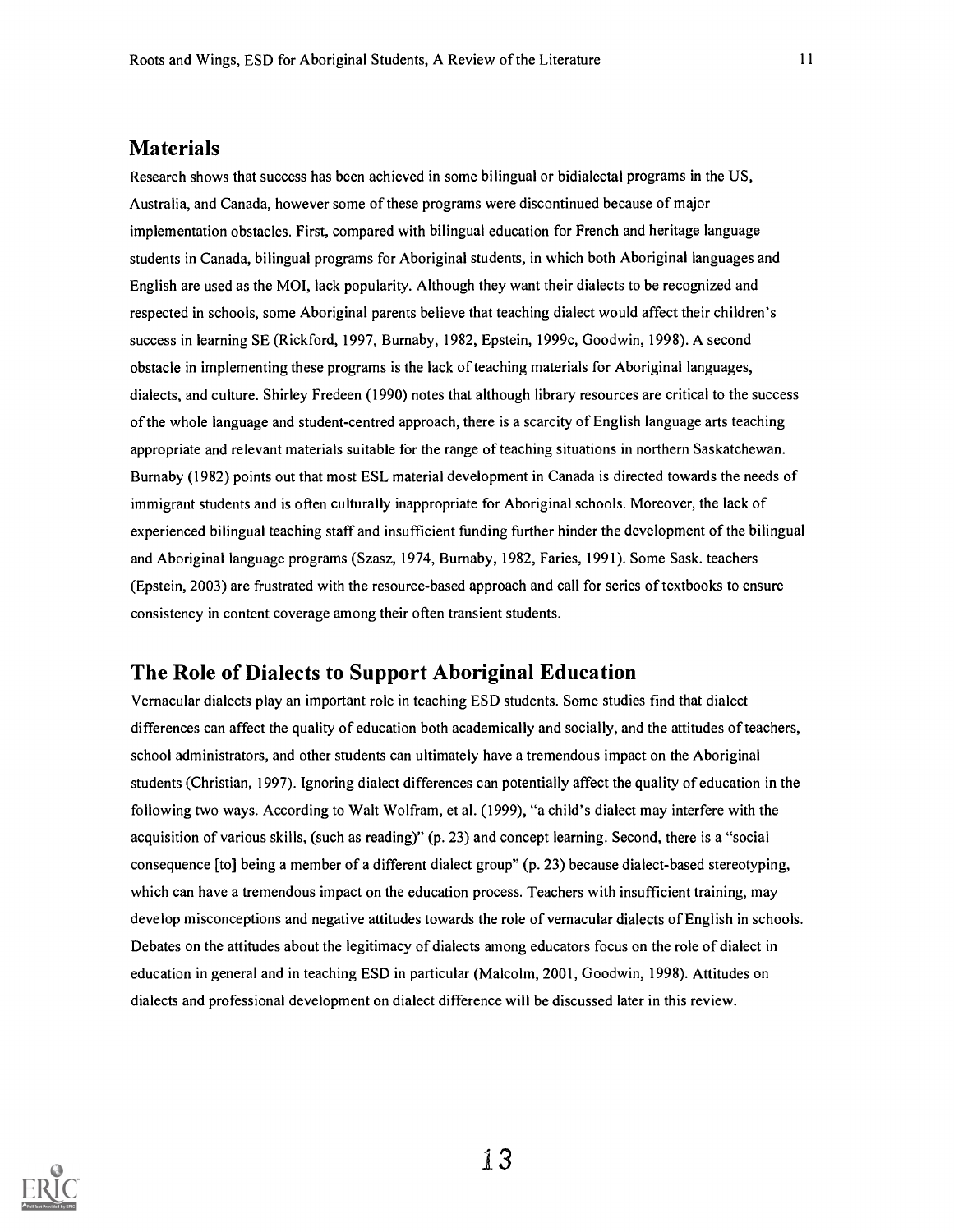## Challenges in Reading and Writing

Some studies confirm that Aboriginal students do not perform well in language learning, especially in reading and writing. Dialect-speaking students in the US have limited oral and written proficiency in English and limited written proficiency in their home language (Kitano & Espinosa, 1995). Toohey (1985) found that Aboriginal students were still not proficient in English after six or seven years of Englishmedium schooling (cited in Faries, 1991). Aboriginal parents maintain that the schools are failing to teach Aboriginal students to read because instruction does not take into account the language differences in their children's vernacular dialect (Christian, 1997). It has been found that although all students confront the differences between written and spoken language, the language used in school subjects differ more for vernacular dialect students than for the speakers of SE. This is because dialect speakers, especially those from an oral tradition, are unfamiliar with formal language structures that occur only in writing (Wolfram, et al., 1999). "The Nation's Report Card: Fourth-Grade Reading 2000" (Donahue, et al., 2001, cited in Reyhner, 2001, p. 1) in the US reports only 43% of Native Americans reading at or above a basic level versus 73% of nonAboriginal students. Some Aboriginal students are also resistant to reading and writing because teachers continually correct their attempts. English idioms and the fact that instruction is often decontextualized also affect their comprehension. One of the major problems in Aboriginal students' writing is dialect interference, and dialect differences in pronunciation, spelling, grammar, and discourse patterns are reflected in their writing (Toohey, 1985, Clarke, 1983). Teachers, may not realize that the differences in their students' writing are caused by dialect differences, and rather than focusing on meaning, the teacher may interpret writing differences as language deficiencies requiring correction (Clarke, 1983, Bashman & Kwachka, 1989, Blackburn & Stern, 2000). A study by Charlotte Bashman & Patricia Kwachka (1989) on the use of variation in student writing found that Alaskan students constantly and "systematically use specific aspects of English grammar to encode their own distinct social values and pragmatic perspectives" (p. 130). They believe that this strategy contributes to students' efforts to maintain their cultural and ethnic identity in academic writing (ibid.).

Also affecting their academic success is the fact that Aboriginal students may not be familiar with the academic writing conventions required by schools (Bashman & Kwachka, 1989). Studies in US classrooms with dialect-speaking students show that ethnically based and unique narrative styles exist in students' writing across different ethnic groups. For example, "topic-centered versus topic-associating styles" (Sato, 1989, p. 270) and "topic-comment structures" (Coleman, 199, p. 491) may affect their academic writing. Bashman & and Kwachka add that "these dialect features are problematic at all levels, not so much because they are 'errors'" (p. 42), but because they reflect the distance between the students expectations about successful discourse and those of schools. Some researchers have thoroughly documented dialect features used in students' writing as well as the compensatory strategies used by Aboriginal students (Clarke, 1983,

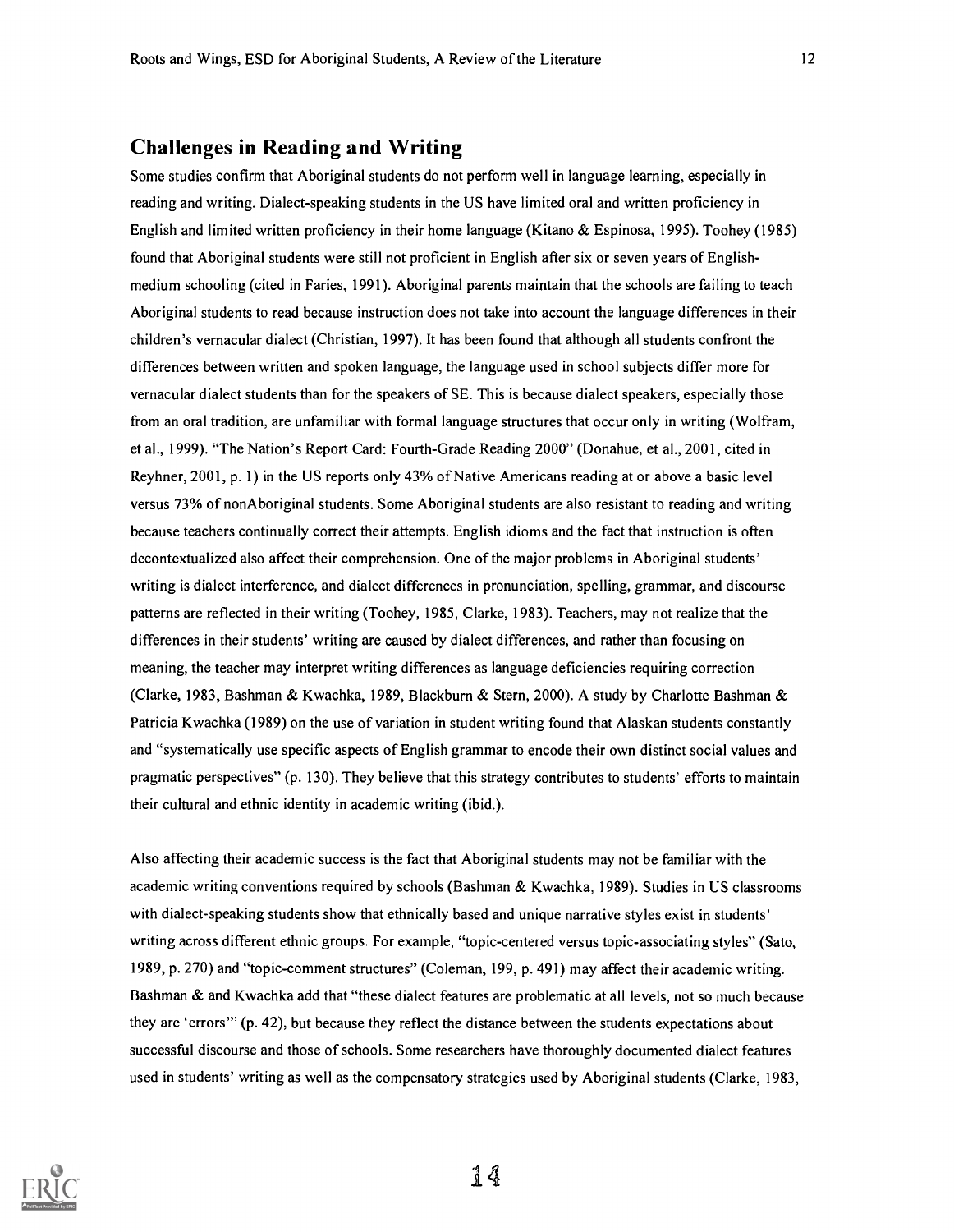Edwards, 1980, Bashman & Kwachka, 1989, Coleman, 1997). Teachers need to recognize these factors in the writing of their Aboriginal students.

## Lack of Language Support

Because many Aboriginal students speak a fluent dialect of English, teachers and school administrators may think that those students do not have language problems, especially after early years in schools where English is the MOI. Faries (1991) notes that teaching ESL is not recognized as a priority in the education of Aboriginal students, and there is insufficient recognition that English is the second language for many of those students. Kelleen Toohey (1985) reported that some educators stated " problems with school work are not linguistic problems..." (p. 278). As a result, many schools with a majority population of Aboriginal students, (e.g., reserves, band schools, and some schools in the northern regions) do not have any ESD support for Aboriginal students in regular classrooms, and teachers don't have training in ESL or ESD (Burnaby, 1982, Toohey, 1985, Faries, 1991). According to the needs assessment on ESL/ESD in Saskatchewan (Sask. Education, 2000), many students are not getting the ESL or ESD support they need at school. Although technically each school division is responsible for allocation of ESL/ESD funding, a forum with middle years teachers in northern Saskatchewan revealed the perception that such funding is allocated primarily to K-3 education. Therefore, older students sometimes receive less intensive ESL or ESD. As a result, "they may not have developed more than a conversational variety of English language proficiency" (Fredeen, 1990, p. 4). Aboriginal students' language problems become most apparent at the secondary level where the language demands of the core subject area become more difficult (Sask. Education, 2000) and where Aboriginal students need to effectively handle cognitive learning tasks (Fredeen, 1990).

## Educator' Lack of Knowledge about Dialect Differences: Affects on Identifying Students' Academic Needs and Gifts

Teachers' lack of knowledge and training in language variation often results in invalid assessments of the language abilities of dialect-speaking students. Too few teachers know about their students' cultural and linguistic backgrounds or understand the challenges inherent in learning to use SE (Fillmore, 2000). As a result, today's teaching force may not be well equipped to help language minority students and those who speak vernacular dialects of English be successful in school (Fillmore, 2000). The result of this inadequate professional development is that some teachers view dialects as linguistically and socially unacceptable (Malcolm, 1995). When a teacher underestimates a student's ability because of a dialect difference, the student may do less well in school. The over-representation of Aboriginal students and other dialectspeaking students in special education with the exception of the gifted category, both in Canada and the US, suggests that use of a dialects of English are often misinterpreted as developmental delays (Fillmore, 2000, Flores et al., 1991, Christian, 1997). Dialect difference is also recognized as a barrier to identify and promote dialect-speaking children into gifted programs.

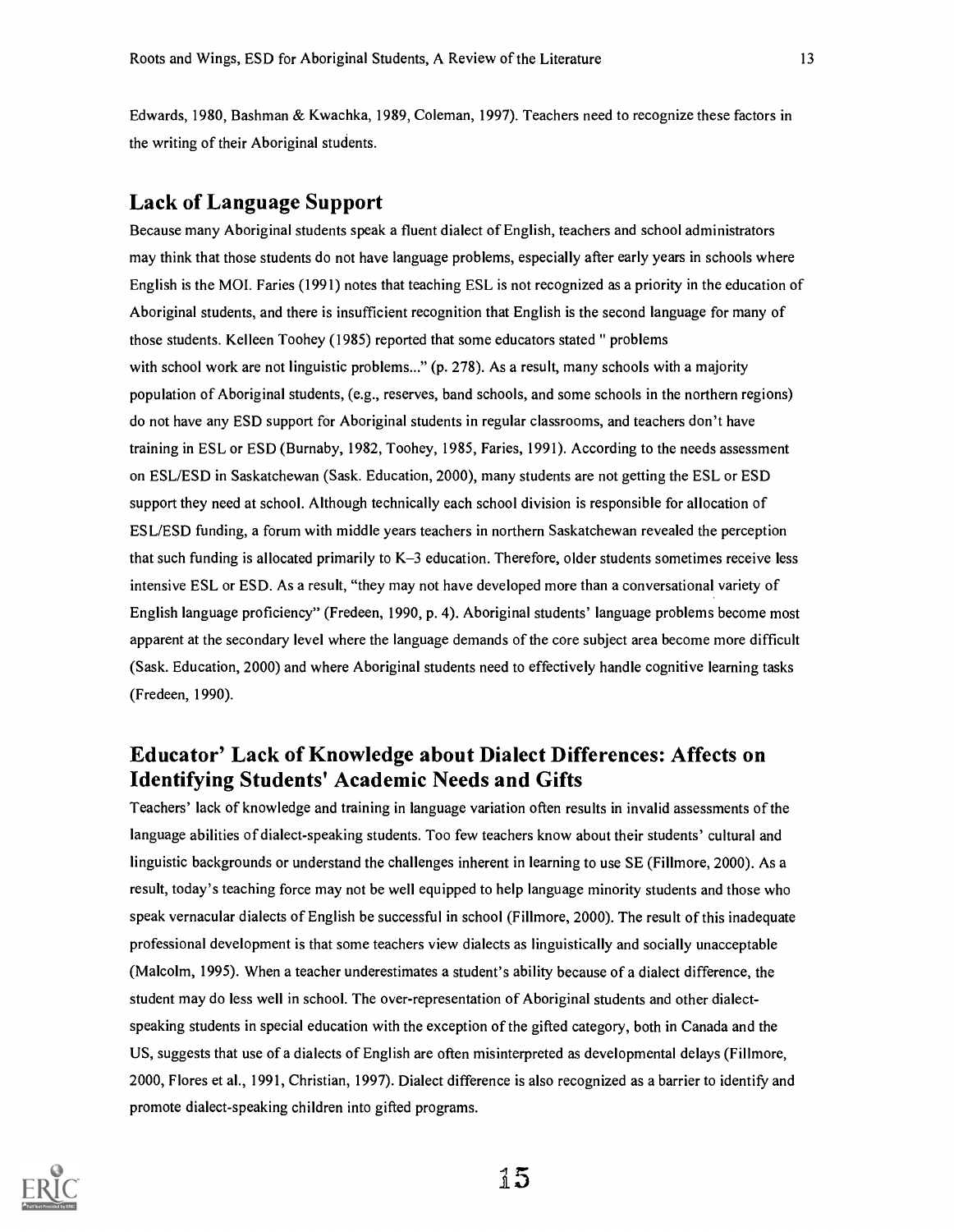## III. Developing Wings: Appropriate Practices in Teaching ESD for Aboriginal Students

## Introduction

Language specialists are attempting to find the solutions and implement best practices that will address Aboriginal students' educational challenges in efforts overcome what Cummins (2003) has criticized as "anemic teacher proof instructional vision[s]" imposed by "one-size-fits-all" instruction that does not allow teachers to connect "...at a human level with culturally and linguistically diverse students." (p. 5). Following are some of these approaches and innovations.

### 1. Promoting an Inclusive Learning Environment

Research reveals that many Aboriginal people think that an inclusive and friendly school environment promotes the success of Aboriginal students. A culturally inclusive environment is a safe place for Aboriginal students to learn, to have a sense of family, and to have a strong support (Haig-Brown, 1995). Doug Hewitt (2000) points out that "blaming the victim," (p. 114, i.e., blaming students) for learning failures "is both simplistic and inappropriate" ( p. 115) because many factors contribute to learning, including "schools, teachers, and [the] education system, as well as the students" (p. 115). Therefore, putting Aboriginal students in remedial classes and having low academic expectations can only prolong educational inequality (ibid.). Improved attitudes that respect and include Aboriginal culture and languages in education and a more friendly sociocultural learning environment for them have resulted in a number of initiatives.

The Sacred Circle project, implemented in 1983-1985, provides a unique, culturally relevant, and effective educational program. The program addresses the complex of sociocultural processes involved in facilitating the successful integration of Aboriginal students into urban communities in the Edmonton Public School District. Using a Circle as a symbol to represent the traditional Aboriginal perspective in life, this project provides a broad range of initiatives appropriate for Aboriginal and nonAboriginal students as well as for administrative and teaching staff. Project staff include Native-home-school liaison services, Native studies consultant services, a Native education resource center, Native cross-cultural awareness and training components, and curriculum and materials development resources (Douglas, in Barman, et al., 1987). Circle programs have also been implemented in Ontario and Saskatchewan with good results (Fredeen, 1990). Similar large-scale projects in Australia such as "Language and Communication Enhancement for Two-Way Education" (Malcolm, et al., 1995) and "Towards More User-Friendly Education for Speakers of Aboriginal English" (Malcolm, et al., 1999) are examples of educational initiatives addressing barriers and challenges in the sociocultural process in order to provide a better educational experiences for Aboriginal students. These projects promote the concept of two-way educational experiences for students in which

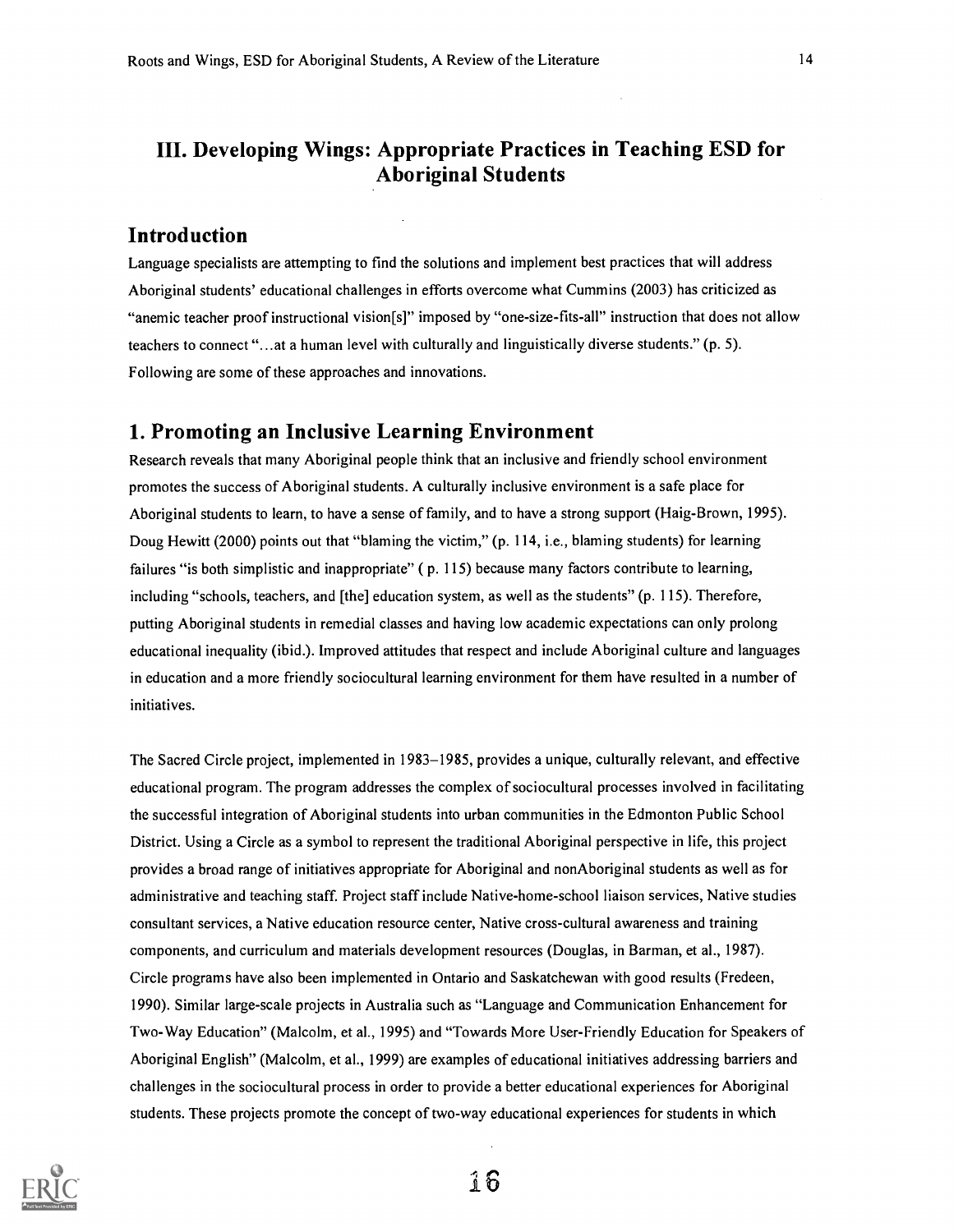both Aboriginal and mainstream cultures and languages are accepted and taught. Based on the cooperative involvement of Aboriginal and nonAboriginal people, these projects have developed culturally relevant training programs for teachers of Aboriginal students and have resulted in bidialectal research, curriculum development, and pedagogical innovation.

#### Incorporating Coping and Learning Strategies

In order to help Aboriginal students cope with negative experiences, unfamiliar expectations, tension, anxiety, low self-esteem, and culture shock in schools, there is a need to develop their coping skills and learning strategies (Guerrero, 1999). Such strategies include "establishing Aboriginal cross-cultural mentoring relationships, creating Native American based support systems, determinations motivated by the need to give back to community and recognizing the significance of spiritual dimensions in their lives" (Guerrero, 1999, p. 128). Eleanor Yurkovich (2001, p. 1) lists the following seven abilities that indicate student success: ability to (1) focus on goals, (2) adjust to the dominant culture, (3) invest in selfassessment, (4) develop assertive skills, (5) establish a support community, (6) socialize into roles of student, and (7) master content." Some Aboriginal students in higher education identify "a need to overcome an abuse mentality,... an inner struggle to eradicate a poor self image brought on by years of family violence, substance abuse and deep seeded negative stereotypes about Indian people as a whole" (Guerrero, 1999, p. 128). John Taras' (1996) project with urban Aboriginal high school students also demonstrates the importance of learning strategies in supporting Aboriginal students' academic success. He identifies self-directed learning as an effective learning strategy for Aboriginal students. In self-directed learning, students make decisions about what they believe is important to learn and what materials are relevant and important, and they take an active part in assessment of their own learning (Taras, 1996).

#### Community and Parental Involvement

Also discussed in the literature, is the importance of joint efforts between an inclusive school, the home, and the community (Faries, 1991, Smith, 1999, McGroarty, 1998). Community and parental involvement is recognized as important in addressing the challenges in social and cultural contexts that affect Aboriginal students' school success (Faries, 1991, McGroarty,1998, Smith, 1999, Taras, 1996). McGroarty (1998) adds that school-parent-community partnerships, particularly when they involve LI and cultural understanding, can be transformative, possibly leading to policy improvements and curriculum reform.

Aboriginal parents are very interested in their children's education (Smith, 1999). These parents and their communities have many significant roles to play in helping Aboriginal students' achieve success. Aboriginal parents can be invited to schools to help students understand their own culture and language, or work in ESL or ESD classrooms as volunteers to support teaching and learning (Taras, 1996, McGroarty, 1998). They can also participate as translators of language and culture and bridge life at home and at school (Robb, 1995). Rama Aginhotri (1995) calls for the active involvement of parents and communities on a number of fronts including curriculum and syllabus planning as well as materials development. He notes

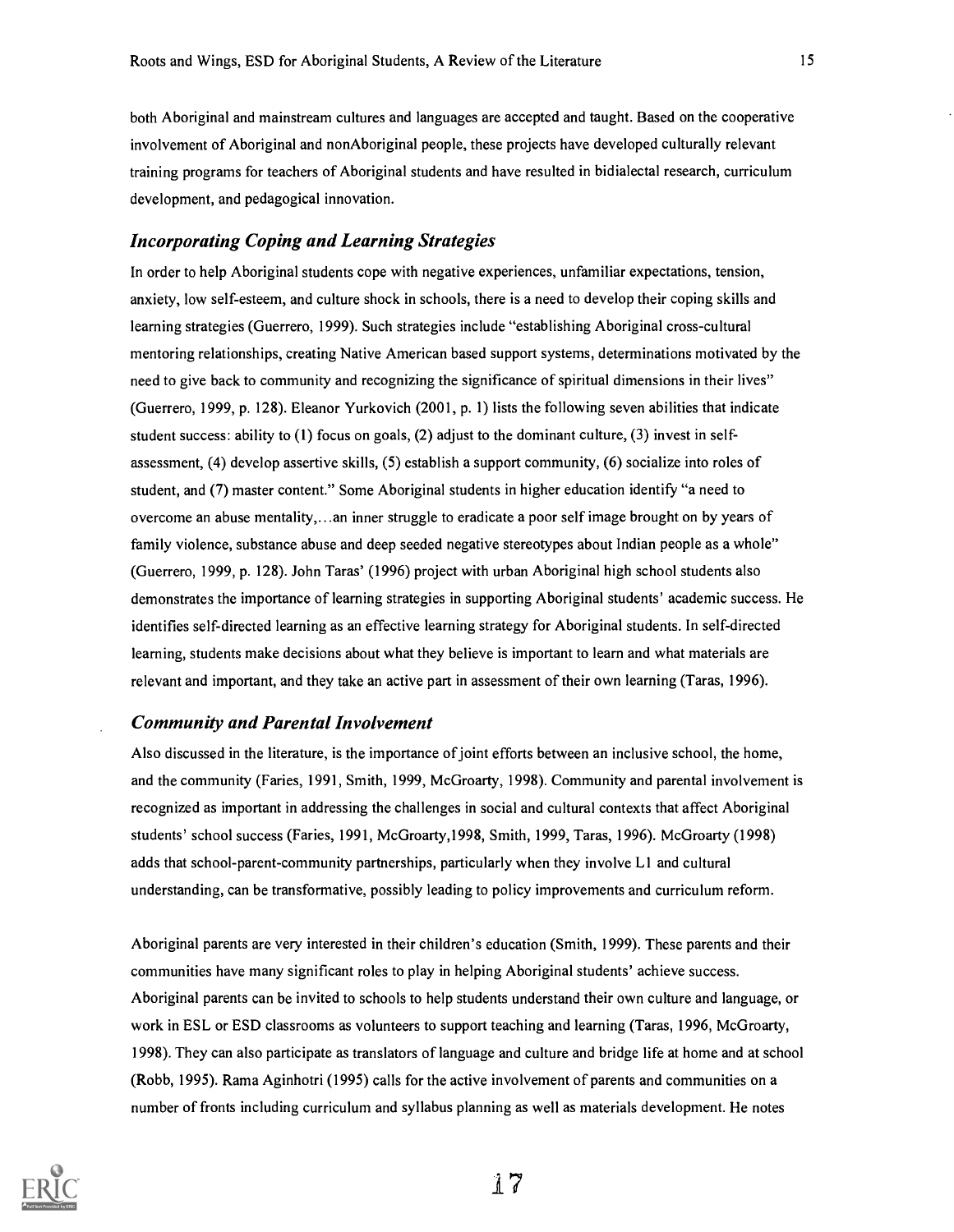that through such involvement, content will be more locally relevant. Based on his study in an inner city elementary school, Douglas Smith (1999) demonstrates that integrated school, home, and community interventions are needed to establish culturally appropriate instruction and create an inclusive learning environment for Aboriginal students.

Mary McGroarty's (1998) study in this area identifies a number of obstacles to school-parent-community partnerships including lack of financial, human, and space resources to establish, develop and maintain these relationships. Partnerships are often fragile, depending upon the leadership of a few. She adds that there needs to be attitude change and commitment on the part of all stakeholders, suggesting that partnerships need not be led only by teachers and school administrators, but also by community and cultural groups as well as teachers' organizations (e.g., Sask. Teachers' Federation.). She adds that the business community, which has a vested interest in an educated future workforce, can lead such partnerships. She notes that partnerships depend on a "climate of respect for students and families and commitment" (p. 22) to work together. She notes that educators need to be flexible, respectful, understanding, creative, and open-minded so that they value what parents and communities bring culturally and linguistically to the partnership and ultimately their children's education. She encourages teachers to do research on the communities of their students and to incorporate what they learn into their curricula. McGroarty offers many additional suggestions to facilitate partnerships, including the following: make partnerships a priority; provide stable, consistent resource allocation to the establishment and maintenance of partnerships; make the school an open, friendly place; encourage informal and formal opportunities for parents and community members to come to the school (e.g., orientations, parent-teacher meeting, social events, guest speakers, parent aides); have translators available for verbal and written communications; have regular communications with parents; have spaces in the school where parents can work with children; have childcare available for parents with small children when they come to the school; encourage homework hotlines and cross-age tutoring (i.e., older students helping younger ones); publicly celebrate accomplishments (ibid.).

#### Professional Training for Educators

Educational administrators and teachers need appropriate professional training to address the challenges of students' with diverse cultural and linguistic backgrounds (Fillmore, 2000). Many institutions have developed effective training for teachers who can function biculturally and bilingually to support Aboriginal students' language acquisition (Barman, 1987, Burnaby, 1982, Szasz, 1974, Malcolm, 1995). Some universities in Canada, Australia, and the US have developed certificate programs or courses for teaching ESD to prepare teachers for teaching Aboriginal students. Ian Malcolm (1995) describes a program at Edith Cowan University, Australia, to develop a teacher training curriculum supporting bidialetalism in the schools. This program involves three key components: (a) "modelling research" (p. 11) for teachers on the Aboriginal English spoken in communities in order to develop a language profile documenting dialect features, (b) "mentoring teachers" (p. 13), including in-service workshops on

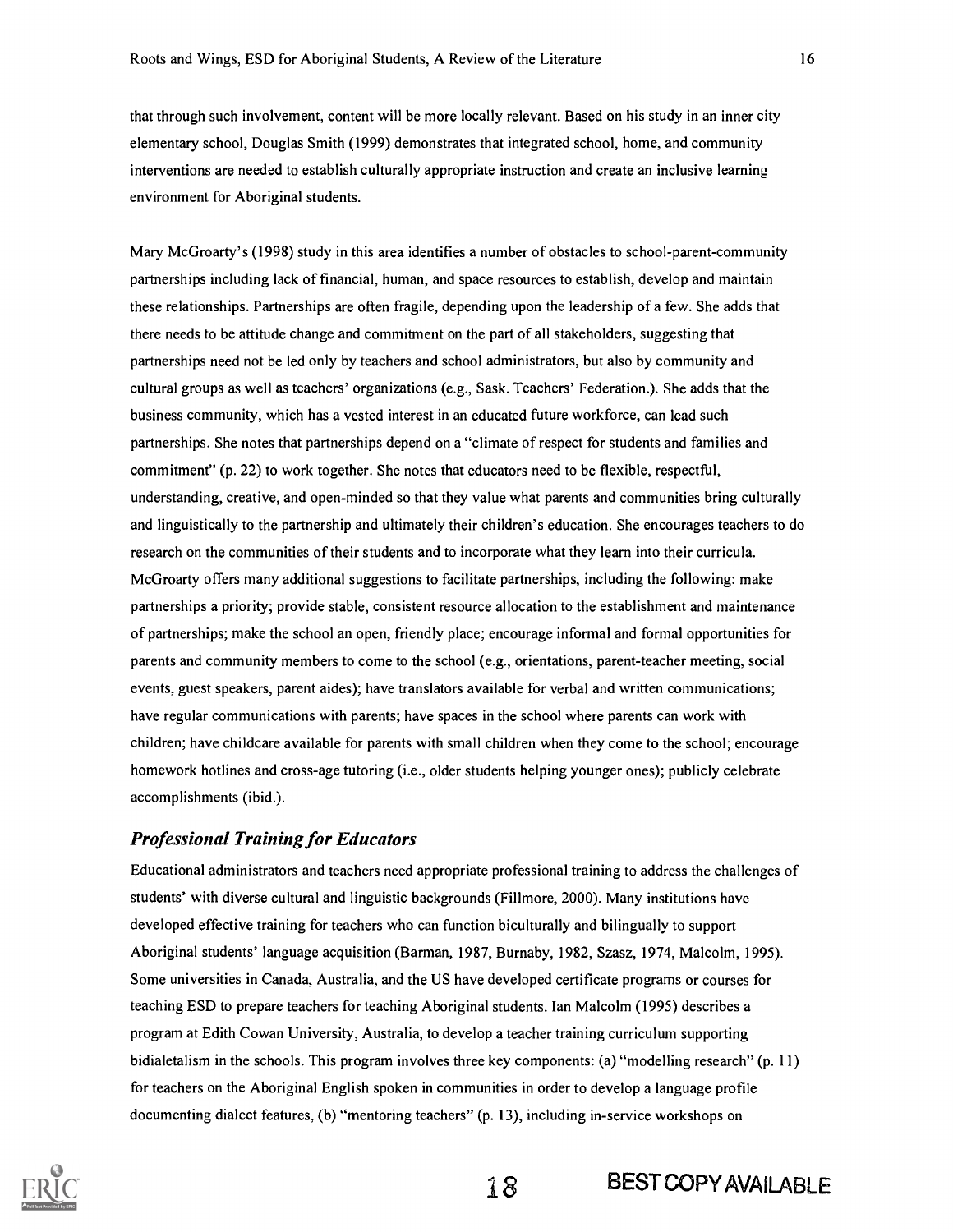bidialectal education, (c) providing "modified courses" (p. 15) in the university's teacher education curriculum to include courses on bidialectism. Other research demonstrates the importance of having Aboriginal teaching staff as positive role models for ESD students (Reyhner & Jacobs, 2002). South African educators also advocate for the need of specialized teacher education for teachers of language minority students (de Klerk, 1995c, Heugh & Siegruhn, 1995, Young, 1995). Douglas Young (1995) particularly stresses the need for teachers to learn the languages of their students as part of their training. Heugh and Siegruhn (1995) note that it is trained and experienced teachers who are the most capable in identifying innovative teaching strategies to meet the specific needs in their classrooms. Professional development related to dialect awareness is discussed below.

#### Support for Teachers

Flor Ada (Ada, 1991 in Heugh & Siegrühn, 1995) discusses the personal challenges facing teachers of minority language students. She notes that bilingual teachers need to feel adequate and empowered in order to empower their students. She states that "members of language minorities/low status language communities have themselves been victims of language oppression in their youth" (p. 96). These teachers need confidence building and opportunities to develop flexible and creative solutions. They also need peer support "whilst prejudice against certain languages exist" (ibid.). Some Sask. teachers are frustrated with choices made at the school and policy level and express the need to have input into who should be appointed at administrative levels within the school (Epstein, 2003).

## 2. The Role of Language and Dialect in Education

The role of both English language and dialect instruction is crucial for educating Aboriginal students. There is consensus that a knowledge of Standard English is closely connected with school achievement in any subject area where English is the MOI (Burnaby, 1982, Toohey, 1985, Adger, 1997). In addition, the official languages in Canada (English and/or French) are usually necessary for employment and for Aboriginal students' future participation in everyday social life (Burnaby, 1987). Parents of Aboriginal students also recognize that their children need English in order to survive in today's world, yet they also want to maintain their culture and languages (Faries, 1991). The case is similar in South Africa (Epstein, 1999a, p. 16-18), India (Sheory, 1998), and undoubtedly in other countries as well.

There has been some debate on the role of Aboriginal students' LI in promoting Aboriginal students' language learning and their academic achievement (discussed below). Generally, however, educators agree that although success or failure of second language instruction in itself cannot adequately account for general results of schooling and solve all the challenges, it does play an important role in addressing Aboriginal students' academic challenges (Toohey, 1985, Burnaby, 1987). Other educators believe that some aspects of schooling explicitly concern developing language skills, with an emphasis on developing reading and writing across the curriculum for educational and social purposes (Wolfram et al., 1999).

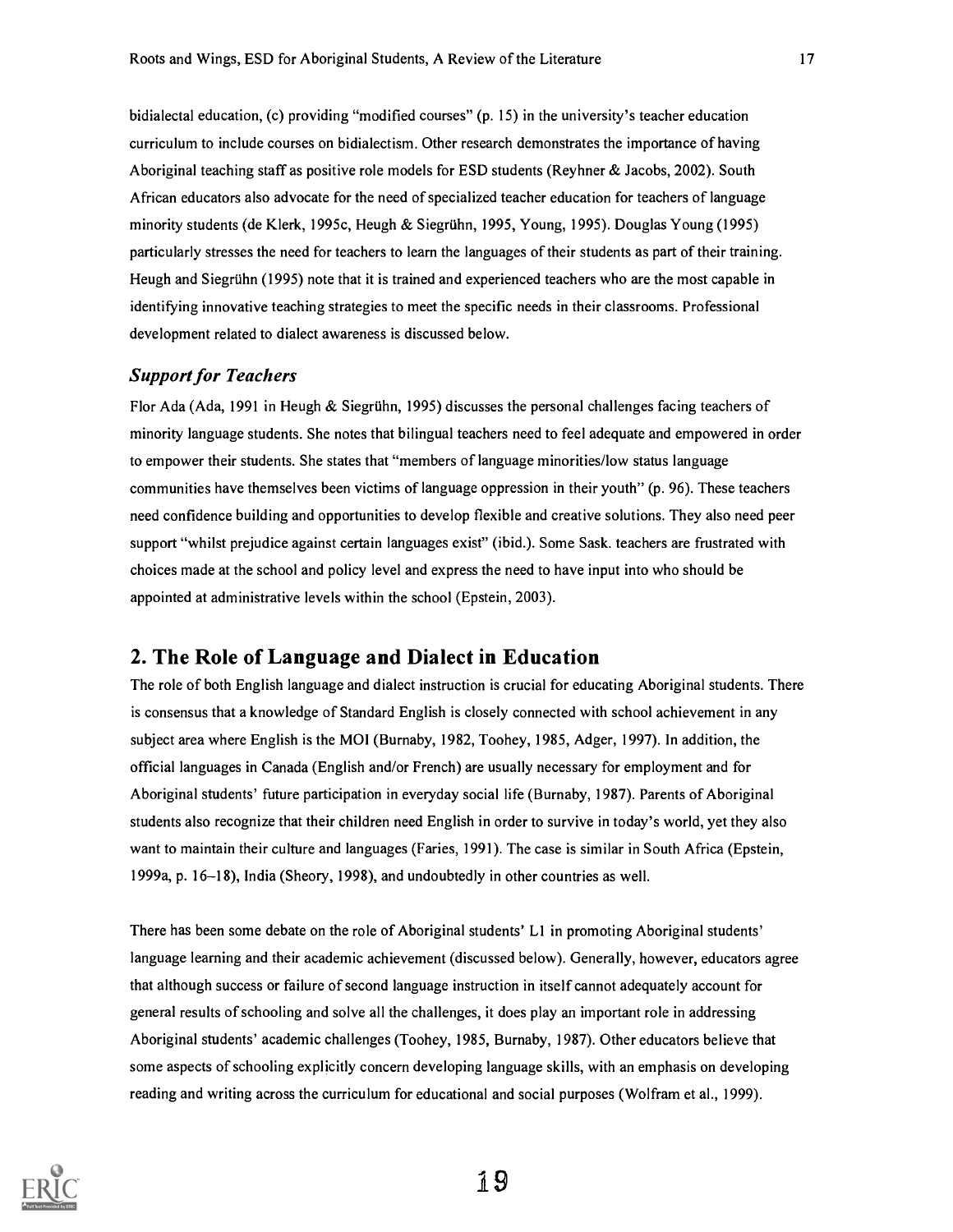#### Cultivating Aboriginal Languages and Dialects

Research suggests that for Aboriginal students in northern communities, Aboriginal language should be used to support academic and linguistic success, and to foster a positive self-identify in schools (Burnaby, 1982, Faries, 1991). Aboriginal people believe that the loss of their languages can be prevented by the inclusion and promotion of Aboriginal language in the school, community, and at home (Burnaby, 1982, Faries, 1991). Language educators agree that language and culture are inseparable. By establishing and maintaining self-esteem and a strong sense of identity, Aboriginal students can better maintain a balance between their culture and language as they learn to succeed in the majority society's culture and language (Faries, 1991). Faries (ibid.) notes that "bilingual education is a necessity for children in aboriginal language speaking communities" (p. 115), in order to maintain Aboriginal cultures, languages, and identity as well as to improve Aboriginal students' academic achievement and second language or dialect learning. She adds that LI literacy must be promoted in schools as a means of preserving and promoting Aboriginal languages and self-esteem.

Aginhotri (1995) points out that most of the world's population speaks more than one language so that multilingualism the norm. He adds that children do not have difficulty learning several languages simultaneously. Gerda De Klerk (1995b) states that knowing more than one language or dialect may be an asset for students in the following ways:

- it develops cognitive flexibility  $\bullet$
- $\bullet$ it develops matalinguistic awareness
- it promotes abstract, critical and creative thinking  $\bullet$
- it increases communicative sensitivity with monolinguals.  $\bullet$

#### Attitudes about the Legitimacy of Dialects

The debate on the role of Ebonics (Black English) in school has a high profile in the US In Australia, some educators regard Aboriginal English as "second-rate, deficient, useless, and a long way below the standard" (Goodwin, 1998, p. 3), and they do not recognize the role of Aboriginal English in school (ibid.). Other educators recognize Aboriginal English, but see it as inappropriate in education. However, research shows that the only appropriate attitude promoting Aboriginal students' success in learning English at school is to recognize their dialects as a legitimate, systematic, and rule-governed variations of language that exhibit varying degrees of differences in the areas of pronunciation, grammar, vocabulary, and discourse patterns (Heit & Blair, 1993, Wolfram, et al, 1999, Malcolm, 1999, Goodwin, 1998). When a teacher or other students react negatively toward dialects, the results can be detrimental, resulting in negative consequences for dialect-speaking students. For example, if a teacher underestimates a child's ability because of dialect differences, the child will perform less well in school (Wolfram, et al, 1999). Being rejected because of their culture and language causes many Aboriginal students to feel ashamed and think that the teacher does not like them (Heit & Blair, 1993, Faries, 1991). This can contribute to their low academic performance,

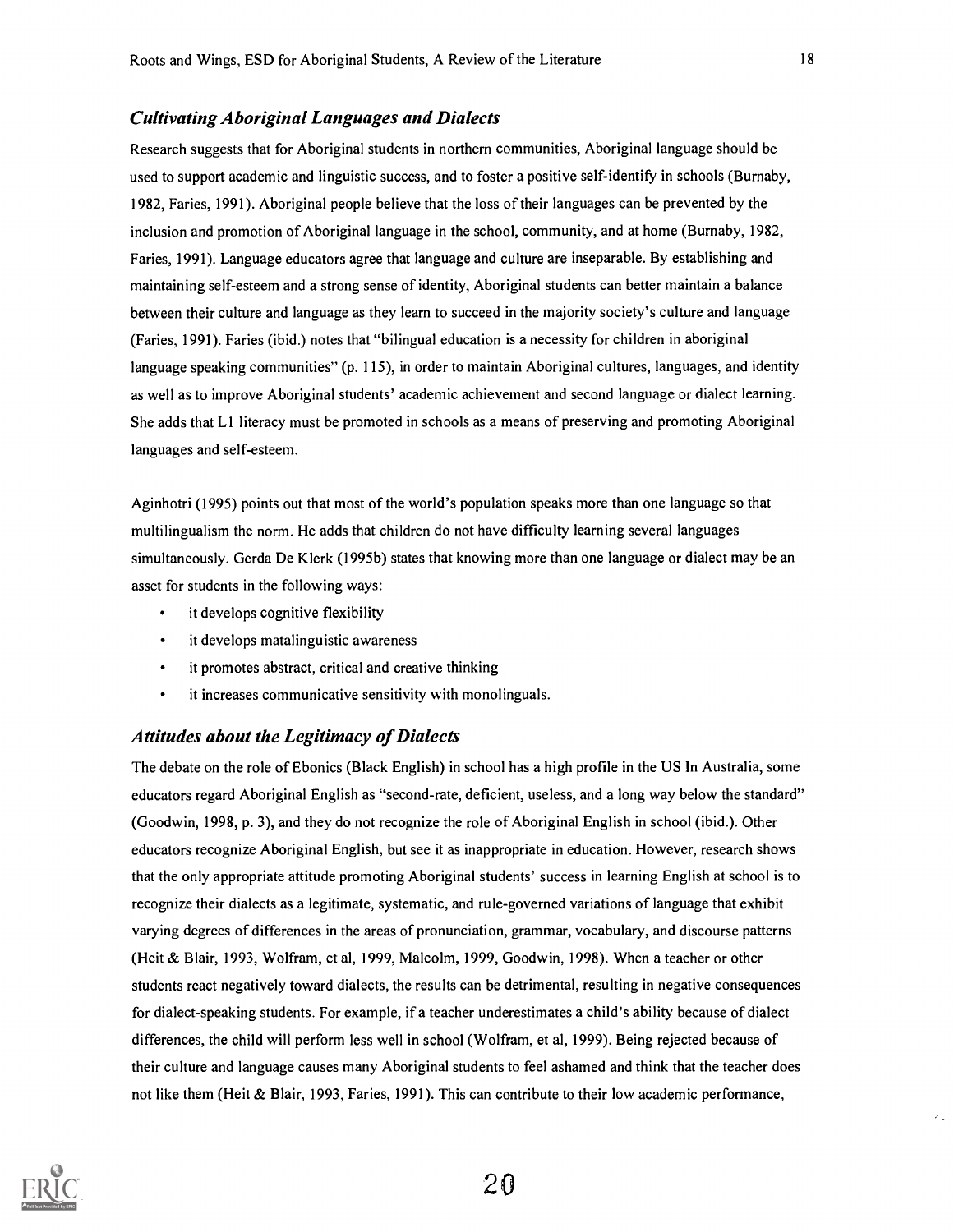high dropout rates, and low self-esteem. Ultimately, a student may accept this negative view of their dialect and lose the language.

In order to create an inclusive school and learning environment, there must be an attitude shift; teachers cannot deny the validity, equality and value of diverse dialects spoken by students and must provide for those students the addition of another dialect, Standard English (Anderson, 1990, McGroarty, 1998). There is consensus from a sociolinguistic point of view that all dialects have legitimate status (Goodwin, 1997, Adger, 1997, Aginhotri, 1995, Malcolm, 1999, Rickford, 1997, Wolfram, et al., 1999). Rama Aginhotri (1995) states "language is at the centre of the whole educational exercise" and "that stigmatisation of the home language of children can leave them with irredeemable psychological scars" (p. 5). Many educators realize that we cannot neglect the crucial role of cognitive, academic, and second language development through Aboriginal students' Ll. Knowledge about dialects can reduce misconceptions about language and accompanying negative attitudes (Malcolm et al., 1999). Goodwin (1998) states that there needs to be a change in attitudes towards Aboriginal English (AE) dialects from little to full acceptance of AE as a legitimate dialect, and from seeing that there is no role in educational programs for AE to seeing AE as having a definite role in education.

#### Raising Teachers' and Students' Awareness of Dialect

As previously noted, teachers who realize the implications of language loss and the power of English as well as the legitimacy of vernacular dialects and their value in teaching can more effectively address the needs of their students. Such teachers also recognize the damage that stereotyping and racism can inflict upon language minority students.

Programs for teachers and students have been developed to address racism and to raise awareness of dialect as a legitimate language variation. In such programs, both teachers and students examine some of the scientific and sociolinguistic evidence justifying that all dialects are regular and rule-governed, allowing them to question misconceptions and stereotypes about dialects (Adger, 1995). In Australia, this is achieved by providing Aboriginal Studies courses in primary and secondary schools (Goodwin, 1998), using a variety of resources, such as videos, booklets, and kits. Courses and workshops offered by the Western Australia State of Department of Education help teachers accept and validate Aboriginal students' Ll and provide specific teaching strategies.

In the US and Australia, a "Dialect Awareness" approach or a "Language Awareness" curriculum (Adger, 1997, Wolfram et al., 1999, Goodwin, 1998) focuses on the study of dialect diversity to teach students not only about the structure of vernacular dialects but also about their role in speech communities. This approach is beneficial to both dialect and non-dialect-speaking students by providing information and skills for language investigation and cross-cultural understanding (Wolfram, et.al., 1999). Adger (1997) adds that

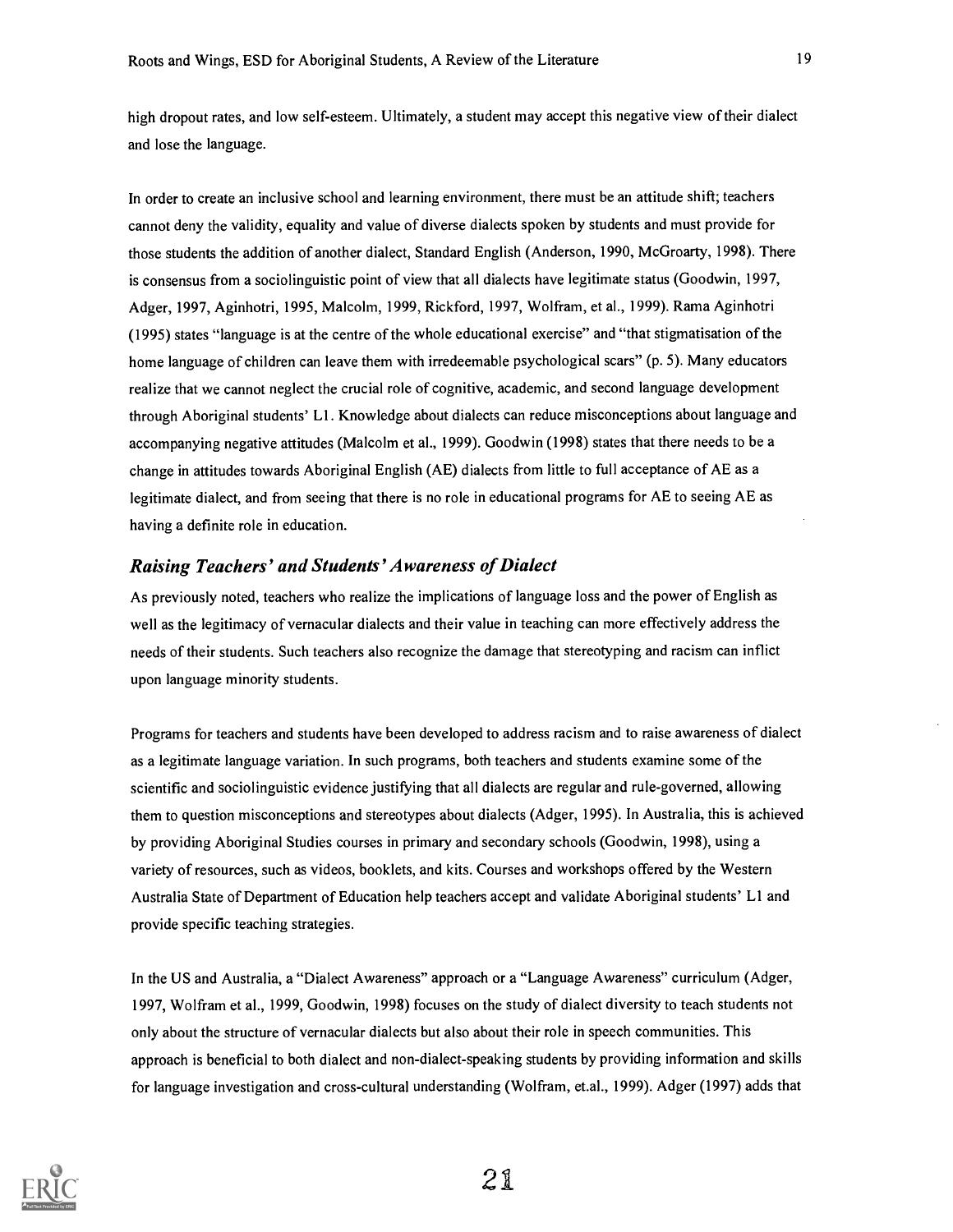although this approach may not link to teaching SE directly, it provides linguistic knowledge that is useful for learning a second dialect.

There are a number of ways to approach dialect study. First, the teacher can raise students' awareness of dialect diversity by providing them with samples of common dialect use in communities depicted in audio, video, and written material (Wolfram, et al., 1999, Adger, 1997, Goodwin, 1998). The teacher can focus students' attention on the systematic differences in language variation comparing them with those in SE (Adger, 1997). Second, the teacher can set up community projects for students to investigate dialect differences used by dialect-speaking people by Students can interviewing people, conducting first-hand observations, collecting and interpreting data, and writing reports about their research in English (Wolfram, et.al., 1999, Rickford, 2001).

## 3. Policy

Helen Robb (1995) contends that "education will always be a political issue because it has the potential for empowering traditionally disempowered groups" (p. 18). Thus, school and government policy are part of ensuring the success of ESD students in school. Sask. Learning (as of 2002-2003) is in the process of developing an ESL Policy for the provincial schools based on their findings of 1997-99 (Sask. Education, 1999). (Policies for First Nations Band Schools fall under Federal jurisdiction). The reference committee for the provincial ESL/ESD policy includes Aboriginal and nonAboriginal teachers of ESD students, teacher trainers, and school administrators from across the province.

South Africa has identified 13 official languages in its constitution. The potential complexity of ensuring the continued viability of those languages necessitates well-considered federal language in education policies in that country. Neville Alexander (1995a) has written extensively about South African language policy. He contends that policies must recognize that barriers related to language are related to larger struggles for equality, liberty as well as to socio-economic conditions. He also argues for a state-sponsored language awareness program that will raises the status of indigenous South African languages and argues against English-only schooling (1995b). Kathleen Heugh 1995), also of South Africa states that language policy must emphasize that languages are valuable resources, pointing out that additive bilingual education "will result in equal access to meaningful education and in economic benefits beyond education." (p. 35).

At the school level, de Klerk (1995c p. 32-33) identifies steps to support a bi- or multilingual language policy. Heugh and Siegruhn (1995) also note that at the school level it is likely that the impetus for policy change "is likely to come from teachers within the school simply because they are directly confronted by the education system's inadequacy in catering for the needs of linguistically diverse students" (p. 91).

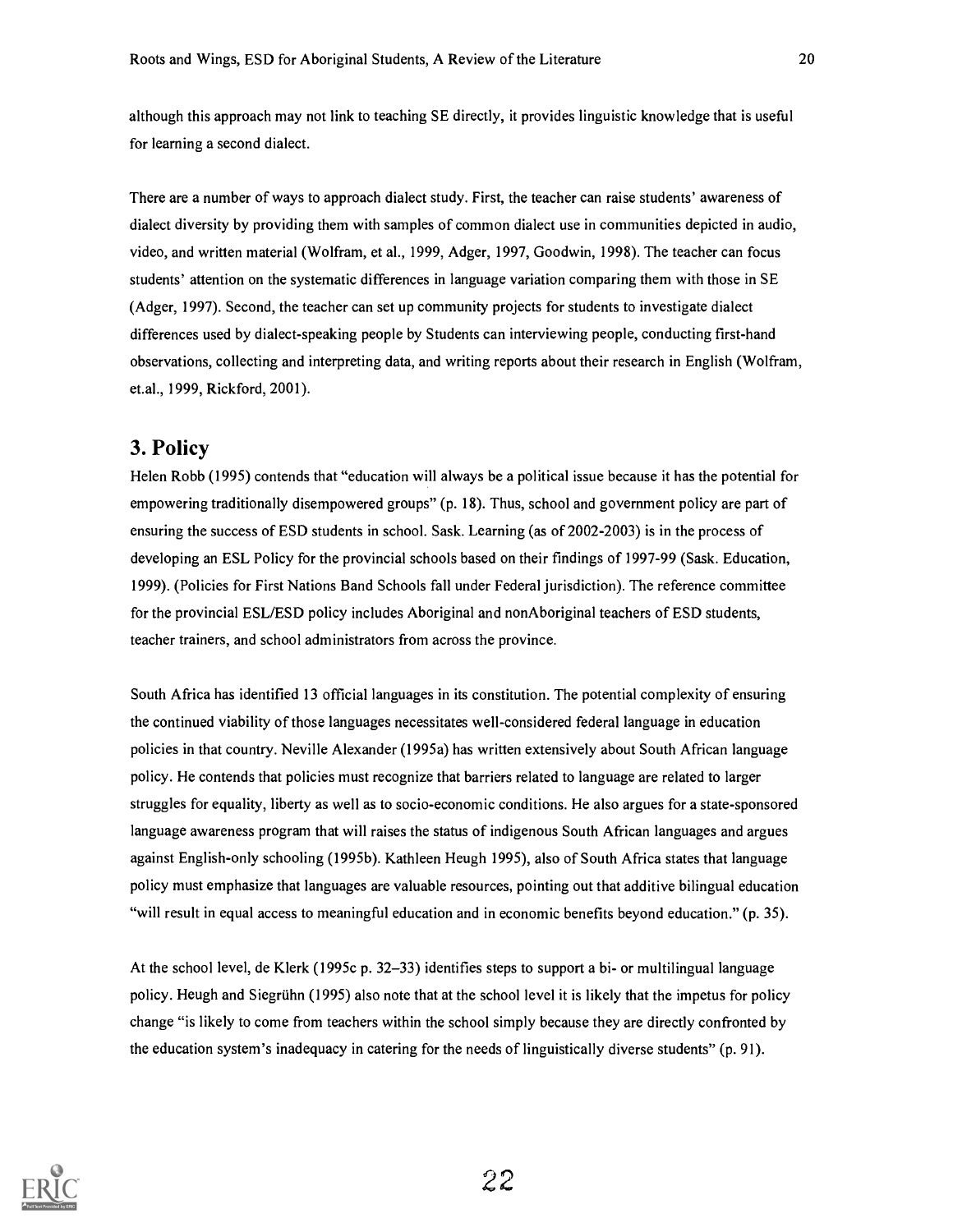## 4. Inclusive Curriculum and ESD Programs

#### Introduction

Educators agree that culturally relevant and inclusive curriculum, and programs and methodology that respect Aboriginal students' cultural and linguistic diversity are crucial to teaching ESD for Aboriginal students (Haig-Brown, 1995, Burnaby, 1982, Schultz & Kroeger, 1996). The school system presently ignores Aboriginal contributions to society in the school curriculum (Haig-Brown, 1995, Fraiser, 1995). Celia Haig-Brawn (1995), identifies a culturally relevant curriculum, as "a program which will maintain balance and relevancy between academic/skill subjects and Indian cultural subjects" (p. 150), and recognize Aboriginal culture, heritage, languages, and contributions in curriculum. To integrate Aboriginal culture and heritage in ESD teaching, researchers advocate a "bicultural" or "bidialectal curriculum" (Malcolm, 1999, Goodwin, 1998, Adger, 1997, Leavitt, 1991) that takes into account both the mainstream culture and that of the Aboriginal community. This approach takes advantage of what both cultures have to offer and helps students move confidently between the two cultures (Leavitt, 1991).

The Western Australian State Department of Education identifies the following principles in an inclusive curriculum for speakers of Aboriginal English:

(a) access and equity: redressing educational disadvantages, target groups gaining access to curriculum and participating fully; (b) valuing knowledge and experience of all groups: redressing curriculum imbalance, not favoring one group's structure of knowledge, and recognizing different world views and ways of learning; (c) critical analysis of disadvantage: `deficit' not inherent in groups, learning about socially constructed disadvantage and need for skills to initiate and support change; (d) a developmental approach to education: the recognition that patterns of development differ across cultural groups (Malcolm et al., 1999, p. 74).

To implement these principles, the Western Australian education department recommends including the components to the ESD curriculum by (1) explicitly teaching SE as a second dialect that complements Ll or the students' dialects; (2) teaching all students about Aboriginal ways of viewing the world and the role of Aboriginal languages in world view; (3) encouraging students to recognize and examine the social and linguistic value of their vernacular dialect and SE. Also teachers must be aware that differences in dialect and learning style can result in wrongly assessing students as having learning deficits (ibid.)

Toohey (1985) advocates including Aboriginal culture as well as adjusting educational practices. Teachers can add information about Aboriginal culture, traditional skills, and related knowledge and beliefs in theme-based units to the curriculum. Inclusion of such content would result in recognition and respect of the culture and experiences that Aboriginal students bring to school. In addition, the teacher can engage Aboriginal students in meaningful ways to learn the history and geography of their community—for example, "through hikes and canoe trips, map study, readings, oral history, road-building, religious and

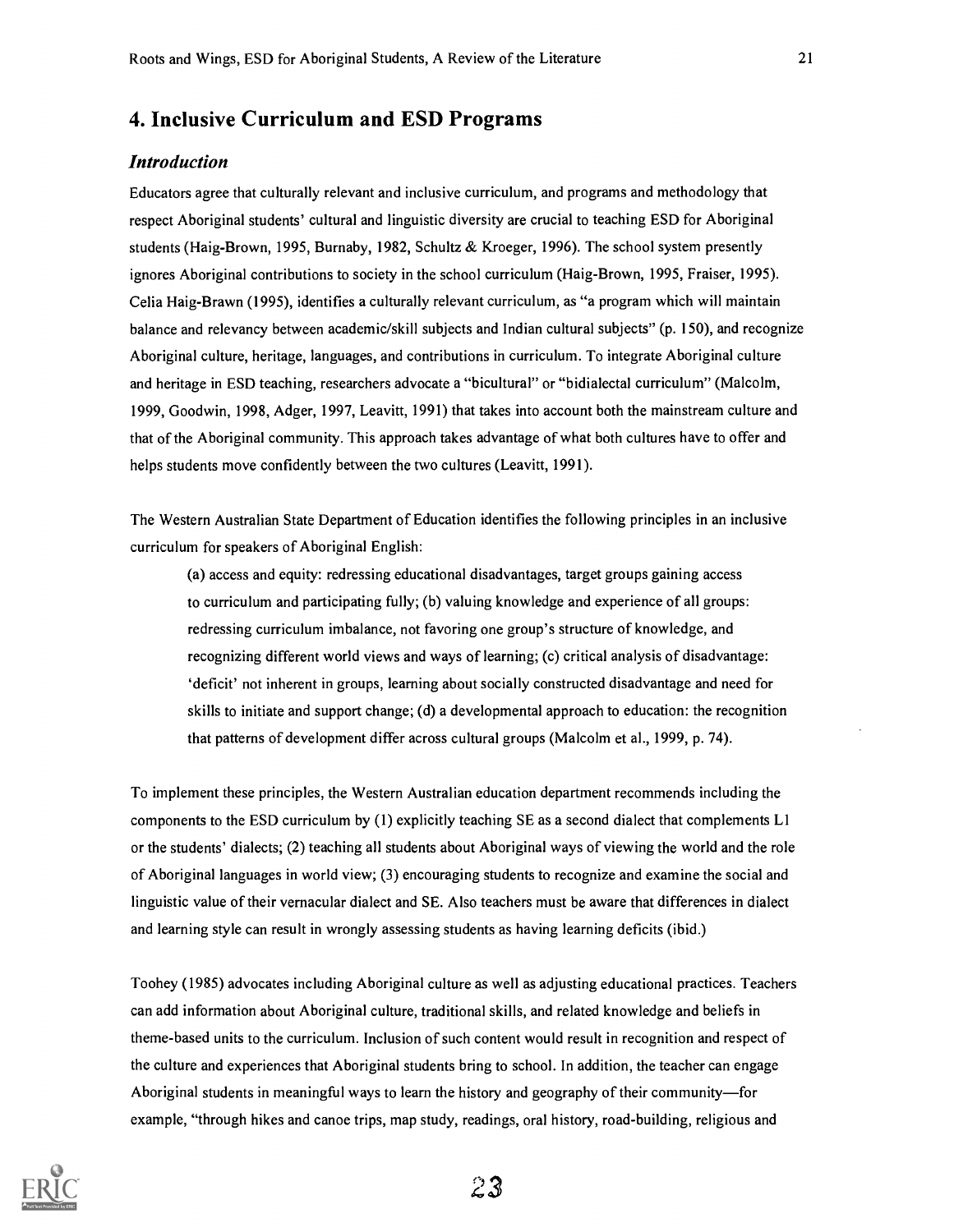legal history, archaeological, mythology, hunting and fishing activities, agriculture" (Leavitt, 1991, p. 274). Such curricular enhancements are important to motivate Aboriginal students to share their culture through the medium of SE. To initiate the curriculum change, researchers call for joint funding efforts at both the federal and provincial government levels to enable "Indian people to work with professional curriculum developers to develop to develop a culturally inclusive curriculum (Haig-Brown, 1995). In Saskatchewan, a provincial Aboriginal languages curriculum guide for K-12 has been implemented to meet the needs of teaching and learning Aboriginal languages.

A major challenge in teaching ESD for Aboriginal students is to show to them how language instruction can help them address demanding academic study. ESL programs are not appropriate for dialect-speaking students (Adger, 1997, Burnaby, 1982). For example, beginning and intermediate ESL programs that focus on the development of basic conversational language skills are not appropriate for Aboriginal students who speak a fluent dialect of English (Adger, 1997). Until recently, educational programs designed to address dialect differences focused on teaching SE to Aboriginal students. As the attitudes regarding dialect difference as improper or incorrect English have changed, the aim of today's ESD programs should be to add SE as a second dialect to their repertoire of linguistic varieties rather than eliminate LI. The literature informs us of some successful ESD programs in Canada and internationally for teaching ESD for Aboriginal students. These include bidialectal and bilingual programs, enriched English language instruction in regular classrooms, and content-based ESL/ESD programs.

## A. The Bidialectal Approach

#### The Value of Teaching Contrastive Analysis

American and Australian researchers advocate a bidialectal approach that uses contrastive analysis to address the dialect differences for dialect-speaking students. Such an approach views dialect as a resource rather than as a barrier. The key to the bidialectal approach starts from the children's LI and teaches them to use SE competently in appropriate situations. The goal of this approach is not to remove or correct students' dialect, but to build on students' knowledge of dialects and to show them explicitly the differences between their dialect and SE. Borrowing from sociolinguistics, the bidialectal approach recognizes that a contrastive analysis highlighting differences between dialects of English and SE provides a foundation to link the two (Adger, 1997, Corder, 1994, Goodwin, 1998, Rickford, 2001). The value of "contrastive analysis" is that it can lead to students' metalinguistic awareness, allowing them to effectively use both SE and vernacular dialects (Adger, 1997, Rickford, 1998, Goodwin, 1998). Although the grammatical analysis of structures in second language learning is not very effective to promote communicative competence, the contrastive analysis that draws students' attention to the specific structural differences between dialect and SE has been found to be effective in teaching English as a second dialect (Wolfram, et al., 1999). There are differences between learning a second language and learning a second

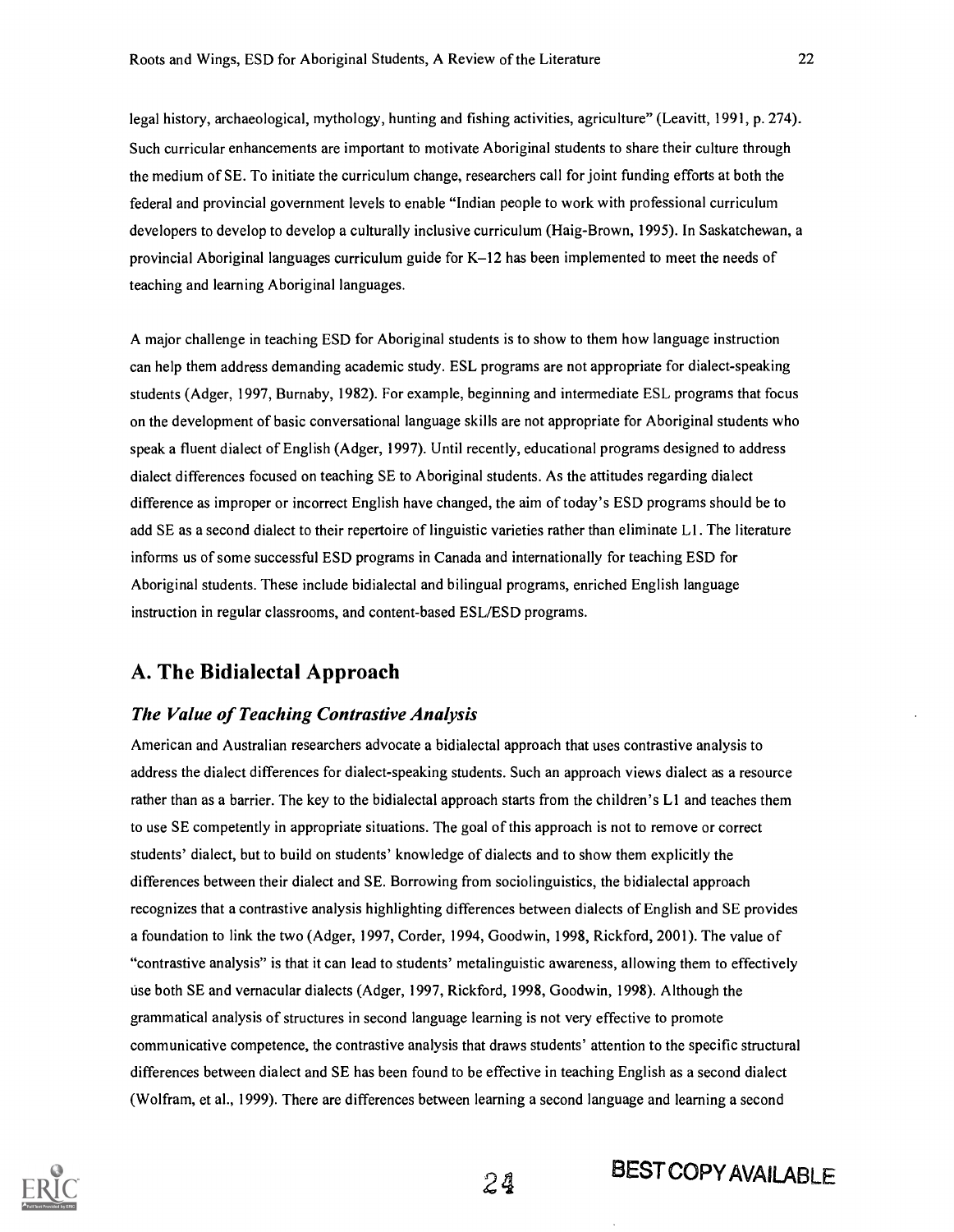dialect. In second language learning, the aim is communicative fluency. In second dialect learning, because students already speak fluently, accuracy is the goal. Because dialect speakers have already formed speech patterns, achieving this goal is challenging. Explicitly pointing out structural details may help these students (ibid., p. 125). Aspects of this approach have also been found useful with preschoolers who can use their first language as a foundation to learning a second language (Robb, 1995).

Although some instructional methods in the bidialectal approach involve "some attention, either directly through structural drills or indirectly through some other language tasks, drills may be less boring when they are closely tied to situations of authentic Standard English use, and when they are part of short minilessons intended to promote expert performance in the real situations" (Wolfram, et al., 1999, p. 125). Edward Anderson (1990) believes that elimination of dialect interference can be achieved as the teacher focuses on comparing dialect features in students' written and oral assignments. Teachers can use this information to design appropriate instruction.

#### The Social Functions of Language and the Bidialectical Approach

In addition to the analysis of differences between a dialect and SE, some research on bidialectal approach argues for the important role of social functions of language use. This research focuses on social setting as demonstrated by language use (Toohey, 1986, Adger, 1997). Toohey (1986) argues that there are functional differences between the way language is used in the school and in dialect-speaking communities. These differences may be helpful in explaining why minority students are so often at a disadvantage in schools. Toohey (1986) also suggests "the real difficult problems students encounter are not merely surface-level discrete structural ones" (p. 137), but the problems "in understanding the rhetorical structures" (p. 137) of academic language and producing school academic assignments. She suggests that teaching SE must therefore go beyond teaching discrete structural features and give students the knowledge of the functional difference between SE and their dialect. Through such explicit instruction, they can translate this knowledge into appropriate ways of academic communication. To achieve this, Toohey (1986) encourages teachers to become "ethnographers of communication"( p. 138) in local communities and schools through careful observations in order to understand the communicative styles of their students. The emanation of language sounds and structures is also advocated by Ruth Versfeld (1995) in South Africa who adds that it is also important in classrooms to have"...discussion about multilingualism; and the articulation of our own attitudes and responses whose languages we do not understand" (p. 26).

#### The Value of Explicitly Teaching Code Switching

In the bidialectal approach, "code-switching" or "language transfer" is considered vital to the appropriateness of language and dialect use in social settings. Of central importance in teaching codeswitching is a clear message to students that their dialect is as valuable as the English used in school, but that it is "just less appropriate in some situations in the wider community" (Wolfram, et al., 1999, p. 73). This is because most people in mainstream society use SE in a variety of settings that the teacher clearly

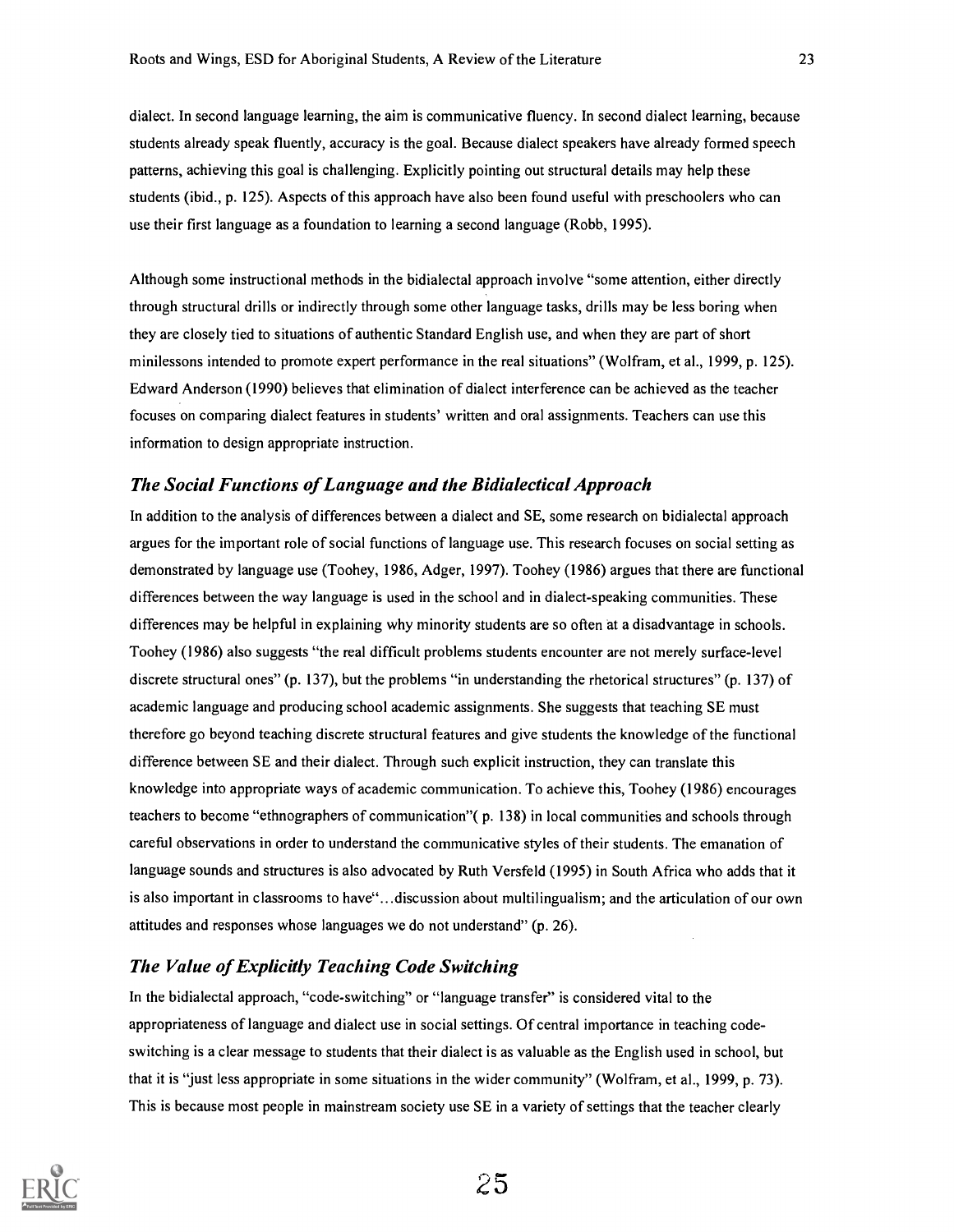identifies for students. Code-switching for Aboriginal students is "basically being able to have a mastery of both SE and Aboriginal English and when it is appropriate for them to switch from one to the other" (Goodwin, 1998, p. 4). Anderson (1990) points out that teachers should systematically compare dialects and systematic instruction in how people shift from one to another so that students can learn to select SE forms as appropriate. Toohey (1986) suggests teachers can structure language tasks in the classroom so "students can examine the differences between their own and classmates' speech and writing, in discovering that sometimes use of standard forms and sometimes use of nonstandard forms is obligatory, or at least, more effective" (p. 139).

#### In Support of the Bidialectical Approach

Some international research approves the success of the bidialectal approach for teaching ESD for Aboriginal students. J.R. Rickford (1998) reports on studies in the US in which the bidialectal approach was successfully used with dialect speakers in Tennessee and Chicago at the preschool, elementary, high school, and college levels. An example is the Hanni Tayler study (1989, cited in Rickford, 1998) in Chicago with the students using Ebonics features in their writing. The researcher used conventional techniques of teaching English with one group of students and contrastive analysis with the other group, explicitly drawing students' attention to the differences between Ebonics and SE. After 11 weeks, the researcher found that the control group students "showed an 8.5% increase in their use of Ebonics speech in their writing" (ibid., p. 9). The students in the experimental groups using contrastive analysis "showed a 59 percent decrease in their use of Ebonics features in their writing" (Rickford, 1998, p. 9). An Australian project, "Towards More User-Friendly Education for Speakers of Aboriginal English" (Malcolm et al, 1999), uses the bidialectal approach to investigate sociolinguistic aspects English used by Aboriginal students at the high school level and its application to the development of effective bidialectal education programming. Their findings confirm that Aboriginal English does differ systematically from SE in its phonology, morphology, syntax, semantics, discourse, and pragmatic functions. This project used two-way education, "which recognizes Aboriginal English and its associated culture and world view as relevant to the curriculum for all learners" (Malcolm, 1995, p. 8) to reinforce the value of the bidialectal approach in teaching ESD to Aboriginal students. The basic principles, or the "the ABC of two-way education" include: A: "Accept the dialect of nonstandard speakers" (ibid., p. 9) and systematically teach SE to them; B: "Bridge to Standard English" (ibid., p. 9); C: "Cultivate Aboriginal ways of approaching experience and knowledge" (Malcolm, 1995, p. 9).

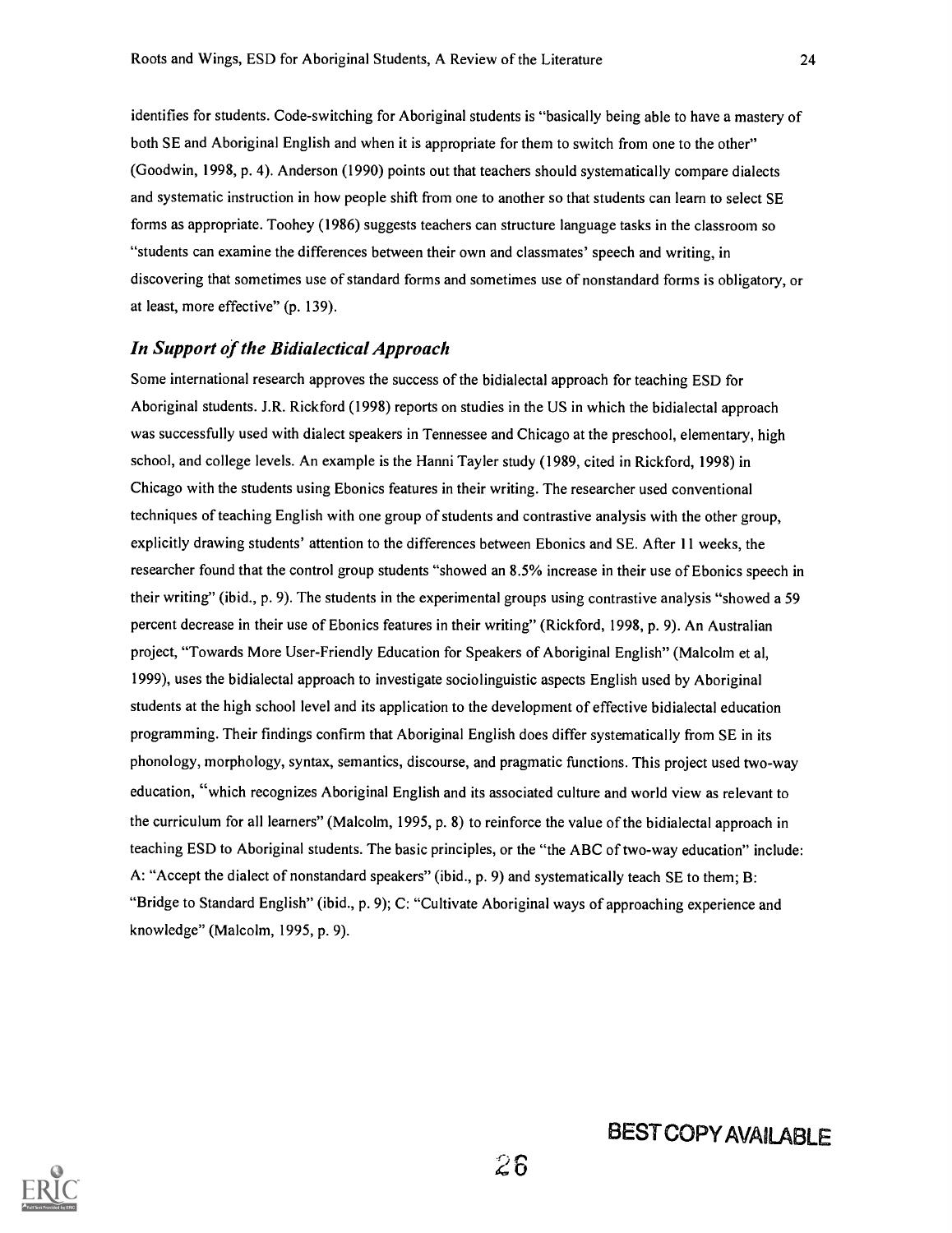### B. Additive Bilingualism

#### The Success of the Additive Bilingual Approach

Studies reinforce the value of bilingual education for language minority students (Collier, 1995, Cummings, 1981). In the bilingual approach students receive school instruction both in their LI and English. This approach has proven successful in teaching French in Canada and in teaching heritage languages in the US, Canada, and in other parts of the world (Cummins, 1987, Collier, 1995, Burnaby, 1982). According to Colliers (1995) "the difference in student performance in a bilingual program, in contrast to an all-English program, is that students typically score at or above grade level in their LI in all subject areas, while they are building academic development in the second language.... When students are tested in their second language, they typically reach and surpass native speakers' performance across all subject areas after 4-7 years in a quality bilingual program" (p. 5). In the US, Collier (1995) found that two-way bilingual education at the elementary school level was the most promising program model for the long-term academic success of language minority students

#### The Additive Bilingual Approach for Aboriginal Students

However, some studies show that the bilingual approach used for teaching French and heritage language is somewhat different from of the bilingual approach to teaching English for Aboriginal students (Burnaby, 1982, Heit & Blair, 1993). In French or heritage bilingual language programs, there can be two separate programs—one for the maintenance of students' L1 and the other for teaching SE, with each MOI taking up to 50% of the instructional time. But in the context of teaching English for Aboriginal students, especially in northern communities where the majority of the school population speaks an Aboriginal language or a dialect of English, bilingual programs usually take an "alternate" or "additive approach" (Heit & Blair, 1993, Faries, 1991). The additive approach to instruction in all subject areas is almost entirely in the students' first or home language or vernacular dialect in early grades, while ESL or ESD is taught as an academic subject. Instruction gradually switches to SE in later grades in some subjects (Faries, 1991, Goodwin, 1998). This approach is referred to as "dialect transition programs" in some of the literature (Burnaby, 1982) and is similar to an approach advocated by Rickford: "introducing initial reading in the vernacular, then switching to the standard" (Rickford, 1998, p. 10). This purpose of the approach does not diminish the students' LI but seeks to extend and to add to their existing skills and knowledge of LI (Heit & Blair, 1993).

Research on the additive approach for dialect-speaking Aboriginal students in Canada shows children do as well or better than those taught only in the second language. "Bilingual programs develop first and second language skills, improve academic achievement, promote positive self-identity and improve home-school relations" (Faries, 1991, p. 38). Examples of successful programs have been found in northern Quebec, northern Ontario, and Manitoba (cited in Faries, 1991). Toohey (1982) also reports that "in other native

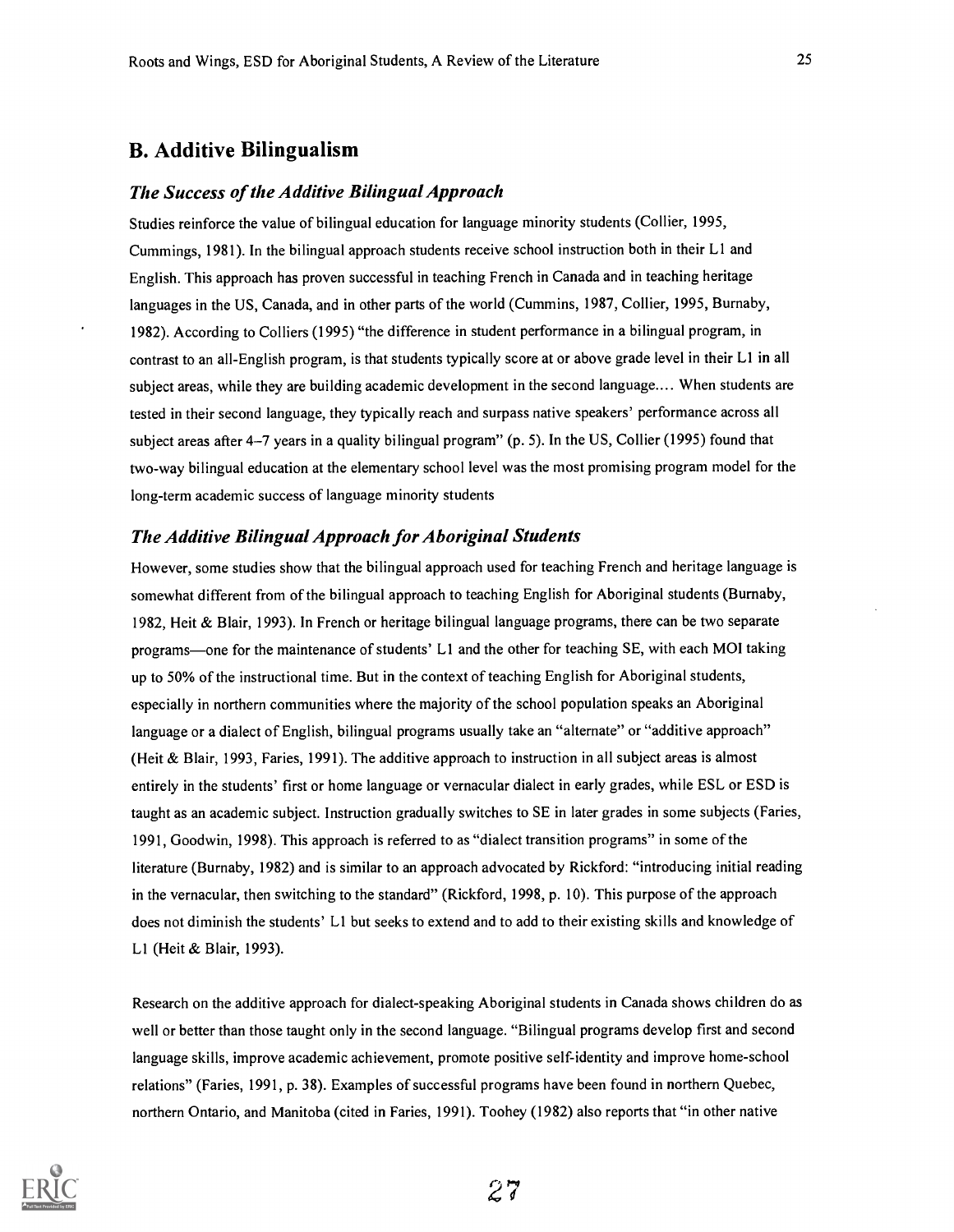contexts, second language teaching programs have consistently been reported as most successful in schools which use the Native language as the initial medium of instruction and as the language of initial literacy, with later introduction of the second language" (p. 226, cited in Faries,  $1991$ , p. 20). In these programs, Aboriginal students from kindergarten to grades 3-4 were instructed in their Aboriginal languages with the exception of English language arts, which was taught in English. From grades 5-8, students were taught in both their Aboriginal language and English. By the end of elementary school, the Aboriginal language was taught as a subject, and English became the MOI in all other subjects (Faries, 1991). The programs demonstrated that students taught first in their Ll could readily transfer many of the skills they learned in their first language to their second language or second dialect. In addition, because English was introduced gradually with appropriate ESL techniques and ESL materials relevant to the students' environment and lifestyle, they were able to transfer naturally to English instruction (Faries, 1989). Faries (1991) goes on to suggest that what is important in this approach is that when the LI should be gradually decreased and English introduced depends on the linguistic backgrounds of the students.

Cummins' (2000) well-known ESL research on Basic Interpersonal Communication Skills (BICS) and Cognitive Academic Language Proficiency (CALP) concurs with this approach. Students require time to develop BICS and especially CALP in LI before they can be successful in L2, particularly in academic situations. This takes a number of years. In addition, adding an additional language to an existing and perhaps minority language provides opportunities for developing the corpus of that minority language and supporting its maintenance and growth.

#### Bilingual Education Internationally

Bilingual education in Aboriginal communities has been successful not only in Canada but also internationally. International studies show that the vernacular dialect students who were taught initial reading skills in their dialect performed better in reading in SE than those taught in SE-only programs (Toohey, 1986, Richard, 1998, Goodwin, 1997). The US reports successful programs that introduce reading in the dialect first, then switch to SE. One particular example of using the vernacular to teach the SE, is the Bridge Reading program reported in Simpkins and Simpkins (1981, cited in Rickford, 1998). In this study, a control group of 100 students from 27 schools were taught entirely in SE. The experimental group of 417 dialect-speaking students were taught in a "transitional series of 'Bridge' readers written in a variety intermediate materials between Ebonics and English, and ended up with a final series written entirely in SE" (ibid., p. 10). After four months of instruction and testing, the students in the control group "with the conventional methods showed only 1.6 months of reading gain, while those in the experimental group with the Bridge Readers showed 6.2 months of reading gains" (ibid., p. 10). This study shows that "African American students would finally be able to read above and ahead of the norm rather than below it" (ibid., p. 10). These programs using bilingual methods and readers to improve the reading level of African American students resulted in amazing improvements in both reading speed and comprehension. Goodwin (1997) describes attempts to use the bilingual approach in Australian schools to teach the community dialect as the

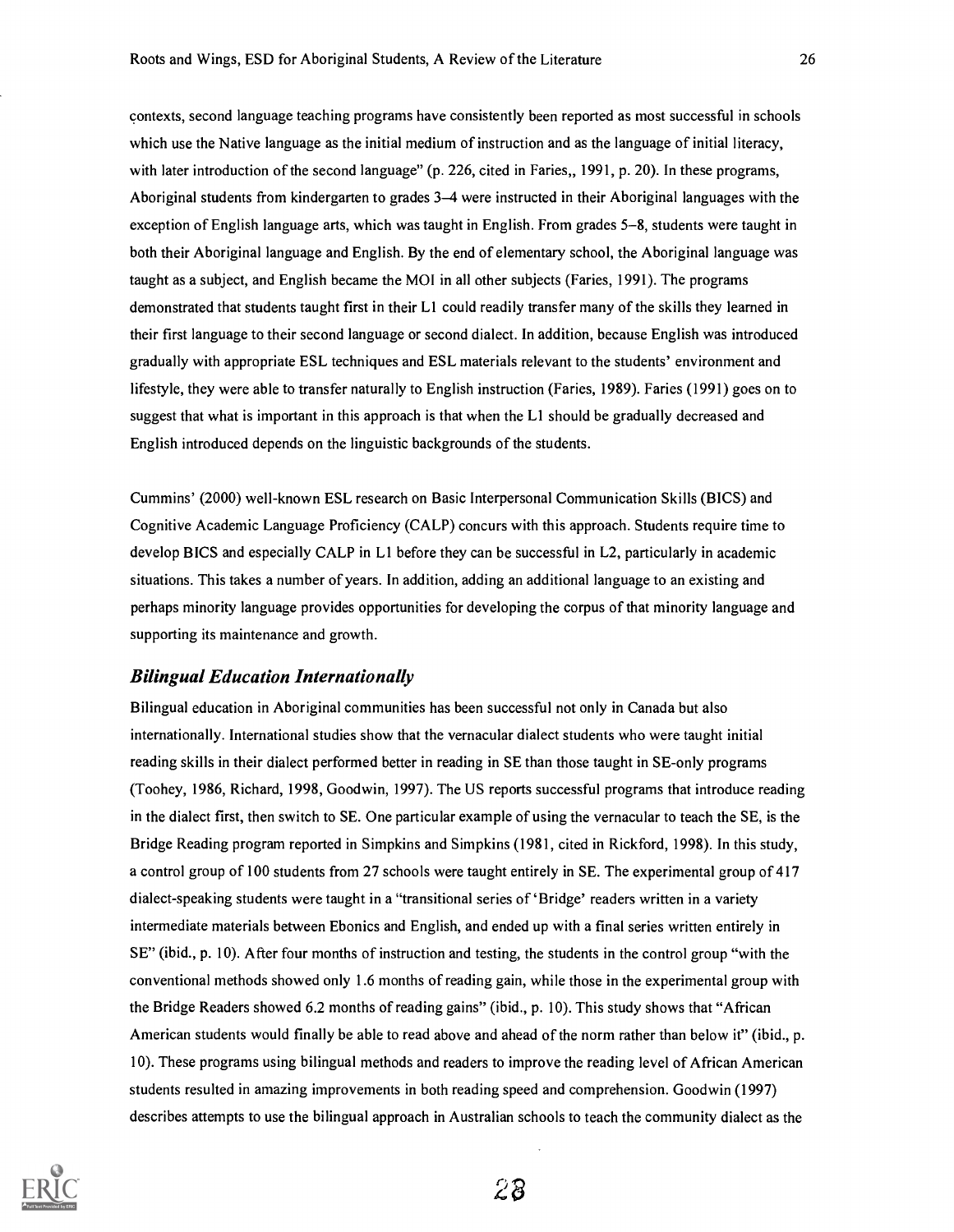basis to teach SE to dialect-speaking students. Other international studies in the Philippines, New Zealand, and European countries cited in Rickford (1998) and Faries (1991) show that students who started in the vernacular outperformed in English the students who started in English-only programs, in subjects ranging from reading to social studies and even arithmetic.

## C. Adapted English Language Instruction

In areas where bilingual programs are not available to Aboriginal students, some schools have implemented adapted English instruction to support language minority students. Under funding structures in some Canadian schools Aboriginal students may not qualify for ESL or ESD programs (Heit & Blair, 1993). The only language program model for them are ineffective regular "English submersion programs" in which students receive language instruction in English as the only MOI in a regular classroom (Burnaby, 1982, Heit & Blair, 1993). Research shows that the social and cultural processes involved in "French immersion programs" are very different from those in "English submersion programs" (Heit & Blair, 1993) for Aboriginal students, especially in northern Aboriginal communities, where the situation is socially, culturally, and linguistically unique and complex (Burnaby, 1982, Fredeen, 1990, Toohey, 198). Observations in the schools reveal that unlike French immersion students, but like many other minority students, Aboriginal students may not learn very well in English-only programs (Burnaby, 1982, Toohey, 1985, Heit & Blair, 1993). In these cases, adapted English language instruction is more supportive, appropriate, and meaningful (Sask. Education, 1994, Smith, 1991, Toohey, 1985, Sato, 1989, Fredeen, 1990). Adapted instruction in the regular English language arts curriculum is designed to make adjustments or modifications to accommodate diversity in student learning needs in the areas of curriculum content, instructional practices, and evaluation as well as the learning environment.

Key components in adapted English programs emphasize developing enhanced Aboriginal identity through "culturally responsive pedagogy"(Smith, 1999). Such pedagogy uses traditional Aboriginal rituals, Aboriginal cultural activities, and messages supportive to Aboriginal cultural backgrounds. In addition, instruction includes Aboriginal content and Aboriginal language instruction in the curriculum and supports Aboriginal teaching staff as role models to support the development of students' positive identity. Adapted English instruction should also build on students' prior knowledge and experiences, and use appropriate ESL methods to meet student needs. The use of an holistic, student-centered approach, the whole language approach, the language experience approach (LEA), and literature-based approaches to the teaching of English language arts have proven successful in schools in the northern communities (Fredeen, 1990). In addition, the teacher can provide Aboriginal students with opportunities to participate in talking or sharing circles to support exchange of information and ideas, and support their learning through experiential learning and demonstration (Smith, 1999), Taras (1995) suggests providing extensive reading and writing practice that is based on students' personal and cultural experiences.

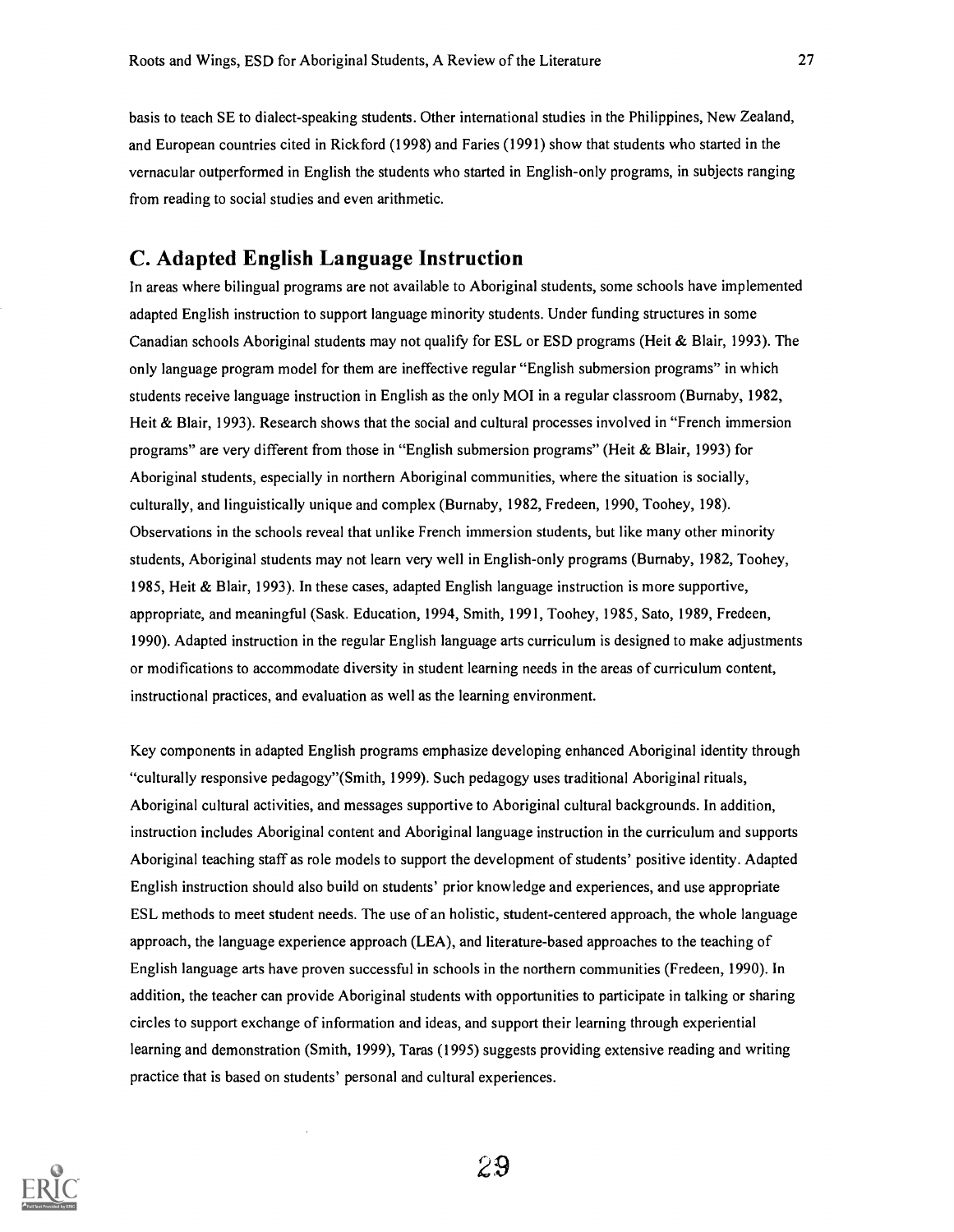## D. Communicative Content-based and Task-based Language Approach

In some Canadian schools Aboriginal students come to the ESD class an hour or two a day to receive academic and language support from either English language teachers or resources staff. This is similar to English language development for immigrant and refugee students. In order to promote Aboriginal students' academic and communicative language development in this type of ESD program, language educators advocate a communicative approach that focuses on content- and task-based language teaching (Collier, 1995, Taras, 1996, Leavitt, 1991). Language research supports that teaching is most effective when students participate in real life tasks and in meaningful projects (Leavitt, 1991). Students achieve significantly better in programs that teach language through cognitively complex content, using interactive classroom activities such as problem-solving and discovery learning (Collier, 1995). In content-based language programs, the curricular focus shifts from traditional teaching methods to engaging activities, and from the use of traditional ESL texts and materials to the use of authentic subject-related materials. Such ESD programs prefer small group or individual instruction over whole class instruction to address the various academic and language needs of Aboriginal students (Taras, 1996). The teacher's role is to help students cope with academic work through language support. For example, the teacher acts as a partner to help students analyze challenging academic language, provide them with extra English reading and writing assignments to support their language development, and help them adjust to the school cultural and academic environment (ibid.). Taras utilizes a portfolio approach where the teacher and the students work together to promote the students' language learning skills using academic content. The teacher uses authentic language learning materials such as subject textbooks, and content-related materials such as library resources, magazines, and newspapers to provide students with relevant and meaningful language learning experiences. In addition, subject assignments, such as essays, written lab reports, and oral presentations are used as language tasks for Aboriginal students to practice their language in the supportive environment of the ESD classroom (ibid.). The literature supports task-based language teaching because it respects the Aboriginal world view and students' unique learning styles as well as the academic context in which they must learn to cope. This is because "within an Aboriginal world view, experience and knowledge are context dependent. Things are learned in the doing,..." a process involving "repetition and personal trial and error to solve a problem" (Malcolm, et al, 1999, p. 71). The teaching methodology involved in content- and task-based teaching emphasizes developing critical thinking and learning strategies, and encouraging student independence in their academic studies. Teachers have high academic expectations of their students and use scaffolding and modelling to expose students to SE forms. Cognitive coaching and tutorial support are used rather than correction (Smith, 1999, Taras, 1996, Heit & Blair, 1993).

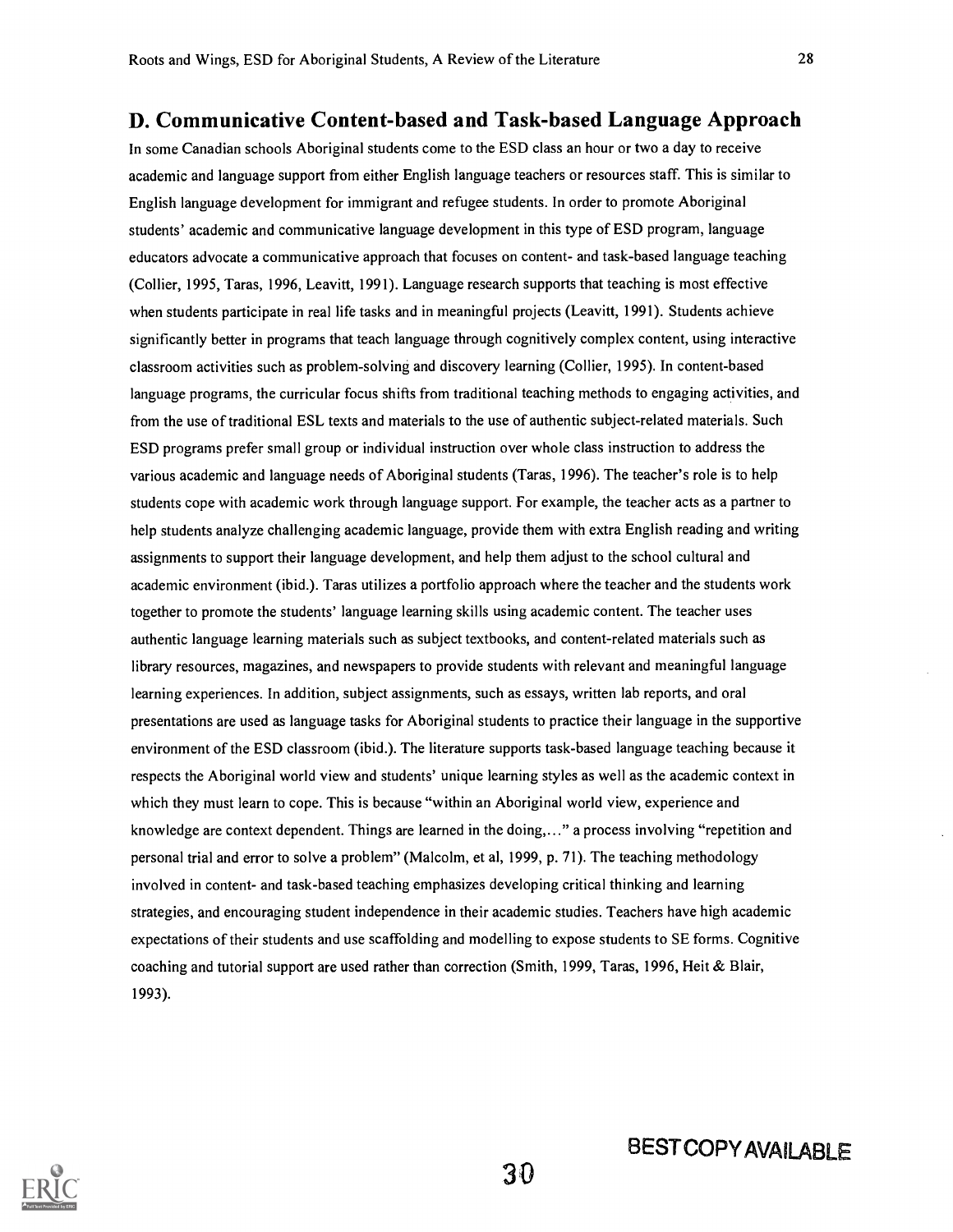## E. Other Approaches: Bridging/Adjunct Support and Empowerment Pedagogy

Some ESL programs are now using "adjunct support," (Roessingh, 1999), which introduces students to academic concepts in sheltered situations either before or at the time they learn these concepts in English language arts in their regular classrooms. One Saskatchewan high school is using this method for both ESD and ESL students in all school subjects (personal communication, 2001). This approach is similar to bridging programs that have been found to be effective at the post secondary level (Epstein, 1999b).

South African educators have suggested and in some provinces implemented the idea of clustering schools to maximize and share resources as well as setting up Teaching and Learning Centres to involve the community, and to support teachers, teacher trainers, curriculum developers and researchers working with language minority students (Heugh and Siegriihn, 1995). They also note that value of twinning more privileged schools with less privileged schools for resource sharing.

Other approaches that have worked well with disempowered populations and in developing countries are known as empowerment, critical, or transformative pedagogies. Such approaches are appropriate because English is a dominant and powerful language that can victimize people and their cultures in subtle ways. Based on pedagogy advocated by Paulo Freire (1970), these approaches to ESL teaching advocate strategies such as problematization, problem-posing, biliteracy, critical literacy, discussing language maintenance as part of the struggle for justice and equality, and the concept of voice (Ada, 1988, Alexander, 1995a, Auerbach, 1995, Brouse, 1996, Cummins, 1999, Pennycook, 1994, Bock, 1995, Wallerstein, 1982). Teaching methods used by Taras (1996) with his ESL and ESD students exhibit some aspects of empowerment pedagogy.

## 5. Effective ESD Pedagogy

## Introduction

Effective instructional practices that build on Aboriginal students' cultural and linguistic diversity and experiences to support their academic and language development are found in the literature. Because Aboriginal students' cultural, physical, and learning environments are different from those of immigrant and international students, ESD instructional strategies are, to some extent, similar to but also different from those used to teach ESL.

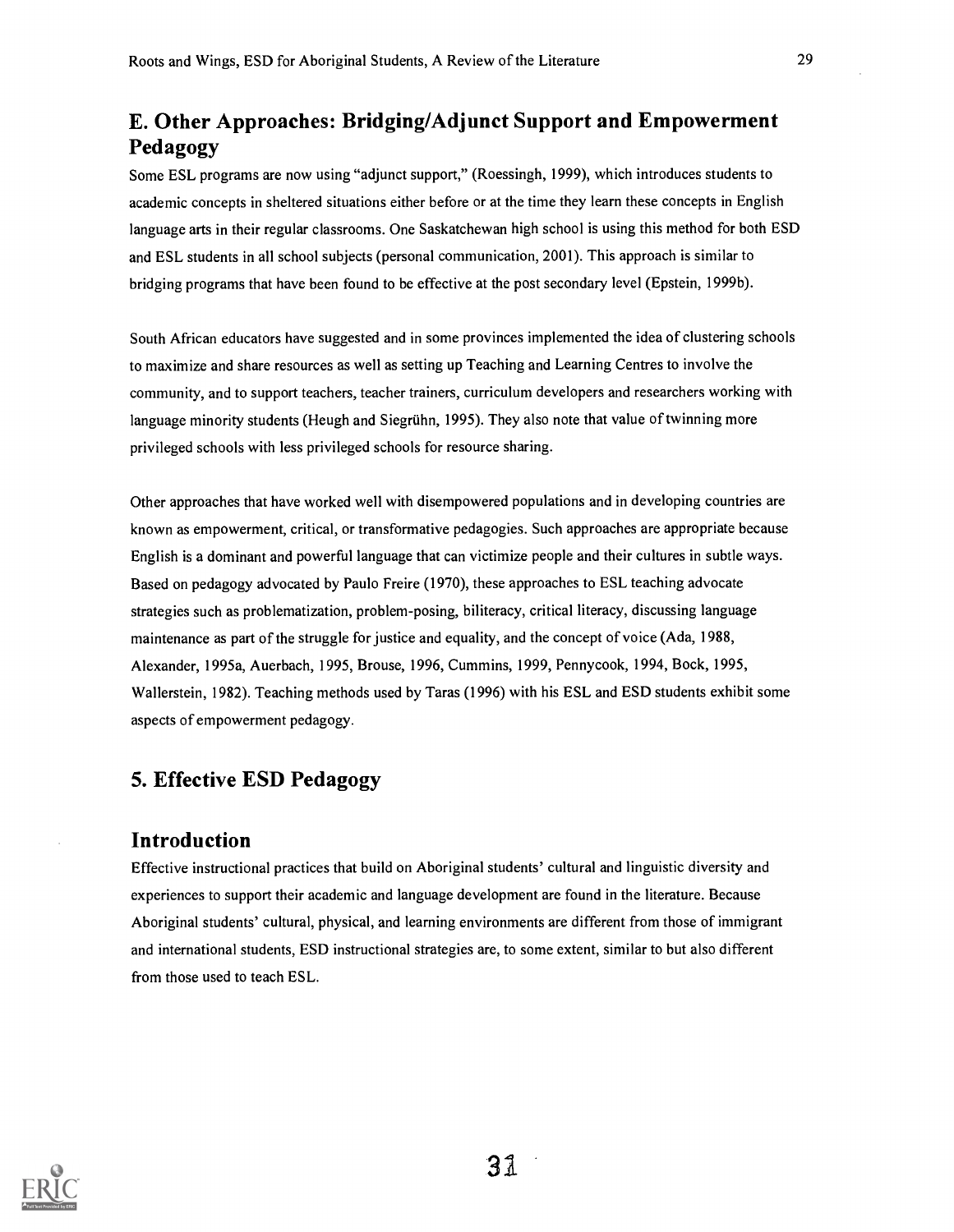## A. Learning from Traditional Indigenous Approaches to Teaching and Learning

Malcolm et al. (1999) point out that "the fundamental to the difference between the cultural and linguistic background is world view. This is relevant to pedagogy because it has implications for the way ideas and events are viewed and how new skills or understanding may be incorporated, learned, and later applied" (p. 71). Research notes that instruction must take into account Aboriginal students' unique cultural and linguistic background and that ESD teachers have much to learn from the traditional Indigenous ways of teaching and learning (Haig-Brown, 1995, Malcolm, et al., 1999). Robert Leavitt (1991) tells us that "the most significant differences between English and Indian, and Inuit languages are found in their ways of conceptualizing, preserving and transmitting knowledge" (p. 269). For Aboriginal people, traditional teaching and learning are important in transmitting knowledge, understanding a person's life experience, conveying information, identity development, and maintaining cultural heritage and languages.

#### The Oral Tradition and Spirituality

The literature advocates cultivating the Aboriginal oral tradition (Atleo, 2000) in story telling and story circles (Garret, 1996, Orr, 2000, Sask. Education, 1994), and talking and sharing circles (Hart, 1996). The essence of the oral tradition is that it creates learning opportunities by involving students in the learning process and exploring issues that matter to them (Orr, 2000). By starting with the students' cultural experiences, talking circles are effective for discussions, sharing feelings and responses, building trust, and ensuring all students have opportunities to participate (Sask. Education, 1994). A bilingual teacher can use "Story Reading" in the classroom by reading and telling a story in the student's LI, then rereading or retelling it in English or vice versa (Sask. Education, 1994).

In Aboriginal culture, the wisdom of elders is important in the teaching-learning process. Schools can engage students in activities that promote pride in Aboriginal heritage and traditions through interviewing elders, hearing their stories, and organizing and participating in Aboriginal events (Orr, 2000, Haig-Brown, 1995). Indigenous pedagogy also encourages cooperative and experiential teaching and learning, a childcentred environment, tutoring, artistic creation, and a holistic approach to education (Heit & Blair, 1993, Malcolm, et al, 1999).

In addition, the role of spirituality (Guerrero, 1999, Orr, 2000) in Aboriginal education is emphasized in the literature. Many Aboriginal people cultivate a sense of spirituality through the teachings of the "Medicine Wheel" (Orr, 2000, White,1996), an ancient symbol representing the circle of life. The Medicine Wheel focuses on four aspects of life: "the emotional, physical, spiritual, and cognitive" (Orr, 2000, p. 59). Aboriginal adult educators may use it to promote: "teaching through sharing and respect" (Orr, 2000, p. 62). Adult Aboriginal education also uses story telling, story circles, respecting Aboriginal world views,



32 BEST COPY AVAILABLE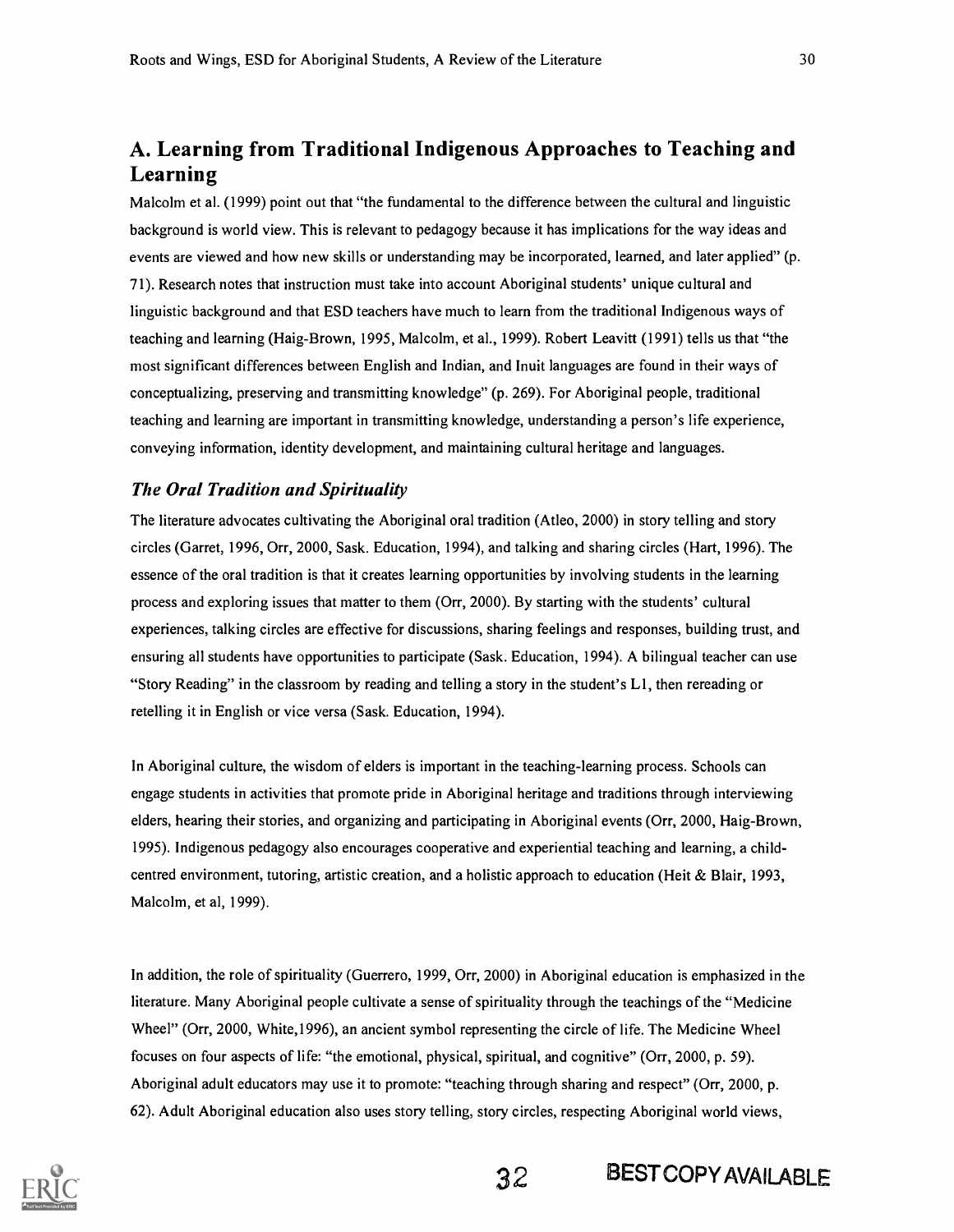and strong group bonds as educational strategies to promote living a spiritual life (Smith, 1999, Orr, 2000). Aboriginal spirituality is highlighted in cultural activities to enhance Aboriginal students' identity and promote pride in their heritage. Some of these activities include rituals, festivals, crafts, drumming, dancing and activities with elders (Smith, 1999, Haig-Brown, 1995).

## B. Accommodating Aboriginal Students' Learning Styles and Effective ESD Methodology

Because of their unique cultural backgrounds, Aboriginal students may show distinctive thinking, communicative, and learning styles. Hilberg and Tharp (2002) observe that learning styles among American Indian and Alaskan Native students have "the tendency towards (a) a global, or holistic style of organizing information, (b) a visual style of mentally representing information in thinking, (c) a preference for a more reflective style in processing information, and (d) a preference for a collaborative approach to task completion" (p. 1). In Australia, "Towards More User-Friendly Education for Speakers of Aboriginal English" (1999) and other studies confirm some of these observations and suggest a number of classroom strategies for teachers working with Aboriginal students. These are discussed below.

### Contextualised Learning (Solid English, 1999).

According to Malcolm, et al. (1999), Aboriginal students prefer a "contextualisation" or a contextualised learning" model" (p. 71) for organizing and presenting learning and information in the classroom. Contextualized learning is the way learners organize information globally. In this model knowledge and information are presented starting from the whole to parts. For some Aboriginal students, the Western analytical and linear style, or the decontextualized language of school, may contrast strongly with the highly contextualized language use and learning styles of their home and community (Malcolm, et al., 1999, Hilberg and Tharp, 2002).

#### Visual Style

Studies also show that some Aboriginal students exhibit "visual information processing" (Hilberg & Tharp, 2002, p. 1). Some observations in the classroom also show that Aboriginal students create images through their words and use visual analogy and cultural symbols to help them understand both words and abstract concepts (Blake & Sickle, 2001, Taras, 1996). Therefore, teachers should develop instruction in which information is presented holistically and with visuals (Hilberg & Tharp, 2002, Taras, 1996).

#### Cooperative Learning

Other research shows that Aboriginal students enjoy "shared achievement, in contrast to a nonAboriginal tendency to strive for personal achievement" (Malcolm et al., 1999, p. 48). To accommodate this teachers can establish a collaborative learning environment (Two-Way English, Solid English, 1999). Citing studies by Kagan (1986) and Slavin (1983), Jim Cummins (1987) indicates that achievement gains observed in cooperative classrooms are particularly dramatic for minority students who, along with low-achieving

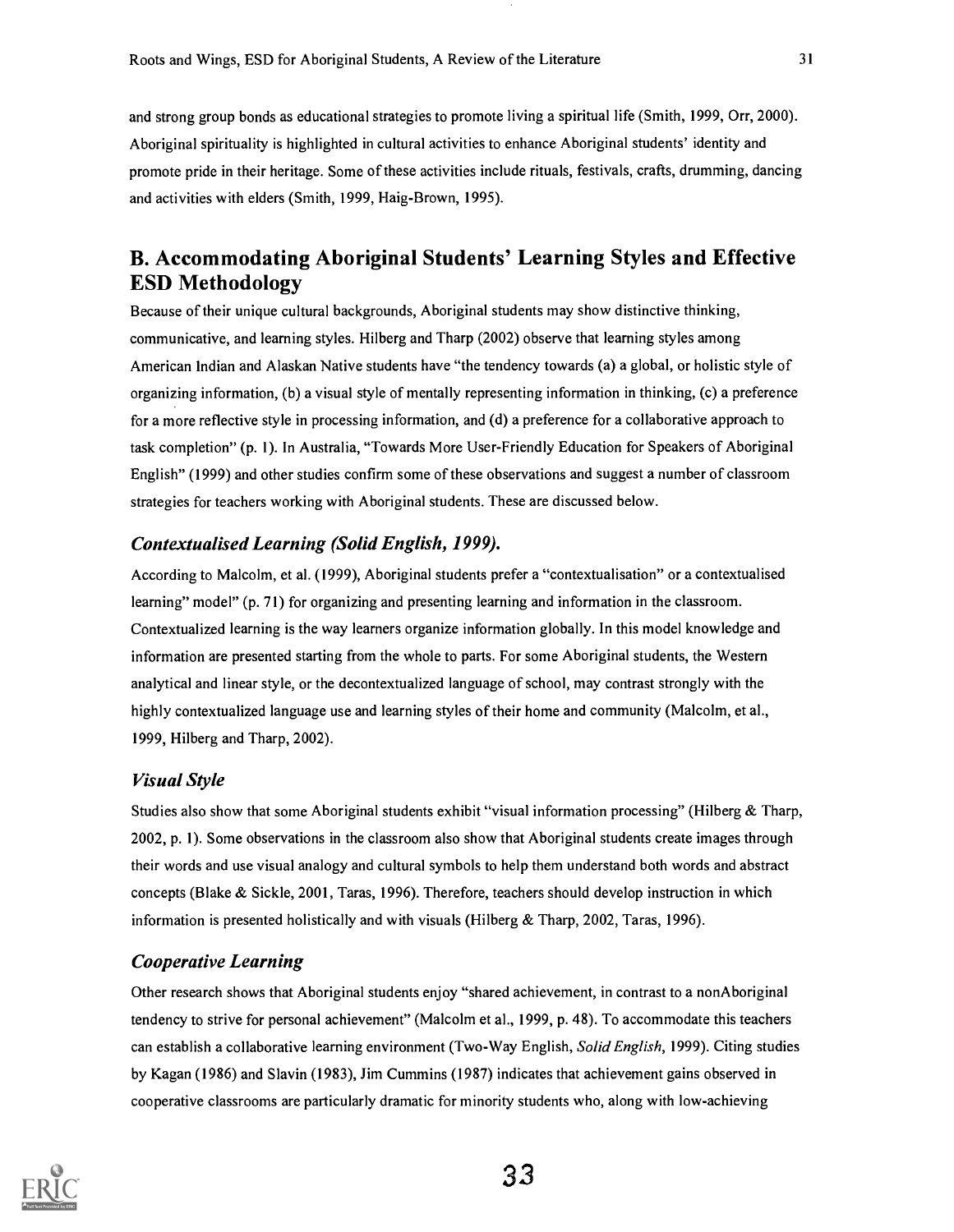students, appear to be motivated to learn to learn cooperatively. One important component in cooperative learning is peer tutoring, which engages students in helping each other achieve common goals (Solid English, 1999, Taras, 1996). Cooperative learning, peer-interactive activities, and tutoring are all strategies that work effectively with Aboriginal students (Heit & Blair, 1993, Sato, 1989, Solid English, 1999).

#### Learning-by-Doing and Observing

Many Aboriginal students may learn best when given opportunities to see and learn experientially (Solid English, 1999). In traditional Alaskan Aboriginal communities and homes, children usually learn by observing and collaborating with others to accomplish tasks and solve problems (Hilberg and Tharp, 2002). Classroom studies indicate that Australian Aboriginal students prefer "learning by doing, not by learning how to do" (Malcolm, et al., 1999, p. 10). Aboriginal ways of learning in Australia emphasize "observation and imitation rather than direct instruction or question and answer" (ibid., p. 10). Observations and use of models by teachers can provide Aboriginal students' opportunities to learn by doing and "verbal explanations are best provided in the context of the model" (Solid English, 1999, p. 43) provided in the learning experience.

#### Unique Interactional Styles

Some studies suggest that in some cases Aboriginal students' discourse patterns and communicative interactions differ from those of mainstream students (Sato, 1990, Crago, 1992). Martha Crago (1992) found that in Inuit families, children are raised to take the role of spectators, observing and listening to the performance of adults, and as a result, they seldom speak in class. In addition, research finds that the teacher's use of questioning in the classroom may be in conflict with Aboriginal styles of seeking and displaying information (Solid English, 1999). For example, nonAboriginal students are used to being asked "display questions" such as,

a mother asking a child: "who is in this photo?" Aboriginal parents in the same situation would be more inclined to say: "This is your aun'y and your gran, an 'look, there's you when you was a baby." When Aboriginal children first encounter display questions at school, they often don't know what's going on or what's expected of them. (ibid., p. 49)

Similarly, some Aboriginal students feel more comfortable with questions aimed at the group rather than at one individual student (Sato, 1989, Solid English, 1999). Moreover, some studies suggest that flexible classroom setting, the arrangement of seating tables and designed workspaces, has a role to play in Aboriginal students' language learning. Aboriginal students believe prefer the flexible setting of the classroom because it allows for flexible groupings and encourages them to make choices in their learning (Taras, 1996, Solid English, 1999).

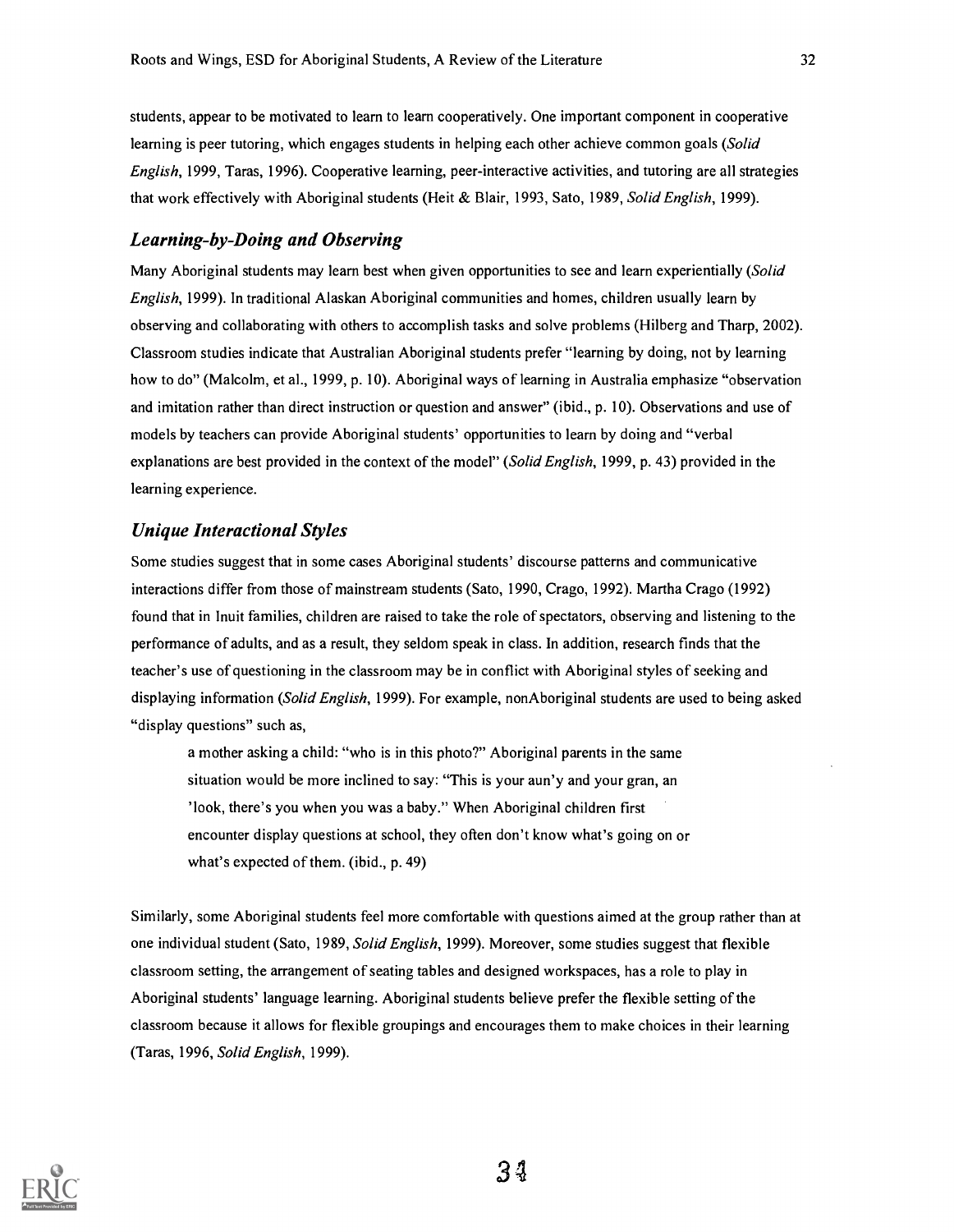Studies show that Aboriginal students can learn better when given control over their academic studies (Solid English, 1999, Taras, 1996). The teacher, through constant teacher-student communication and negotiation, gives students the responsibility for their learning by involving them decisions about what they believe is important, thereby giving students a greater sense of ownership and making their learning relevant and meaningful. (Taras, 1996). In independent study, the choices the teacher offers students can range from selecting learning tasks to learning resources under the teacher's guidance (Solid English, 1999, Taras, 1996). Learning contracts, where the expected goals, the time frame, and the way to achieve learning outcomes are clearly defined by the teacher and the learner, are recognized as a way to help Aboriginal students to achieve their identified learning outcomes (Solid English, 1999, Taras, 1996). For example, when preparing a science report or a series of learning journals (Solid English, 1999, Taras, 1996), the students work in groups or individually to fulfill their contracts.

Taras (1996) also reports that independent study also assists Aboriginal students to learn to identify their problems and make decisions about what they can do by themselves and what help they need from teachers and peers. They also learn to work independently or cooperatively with other learners to achieve their learning goals. Independent study also develops Aboriginal students' self-reflection and evaluation skills. Research indicates that Aboriginal students value conversations with the teacher and other students in performance evaluation (Taras, 1996) and his portfolio approach offers students an opportunity to discuss their growth, to reflect on past performance, to express concerns, to ask questions, and to set up new goals with the teacher and other students.

Research shows that the teaching styles common in the mainstream classroom characterized by teachercentered or didactic instruction cannot meet the needs of Aboriginal students and that some resist mainstream teaching methods and classroom management (Blake  $&$  Sickle, 2001). The most important implication from studies on Aboriginal students' learning styles is that teachers must understand differences in learning styles between cultural groups (Hilberg & Tharp, 2002, Solid English, 1999). It is important for teachers to value alternate learning styles and accommodate them in their instruction.

In summary, an effective teaching tactic for Aboriginal classrooms should make use of pedagogical strategies that incorporate contextual learning, the whole language approach, learning by doing or experiential learning, peer-interactive activities and tutoring, comprehension-based approach, and studentcentered approach (Heit & Blair, 1993, Sato, 1989, Taras, 1996, Malcolm, et al., 1999).



.35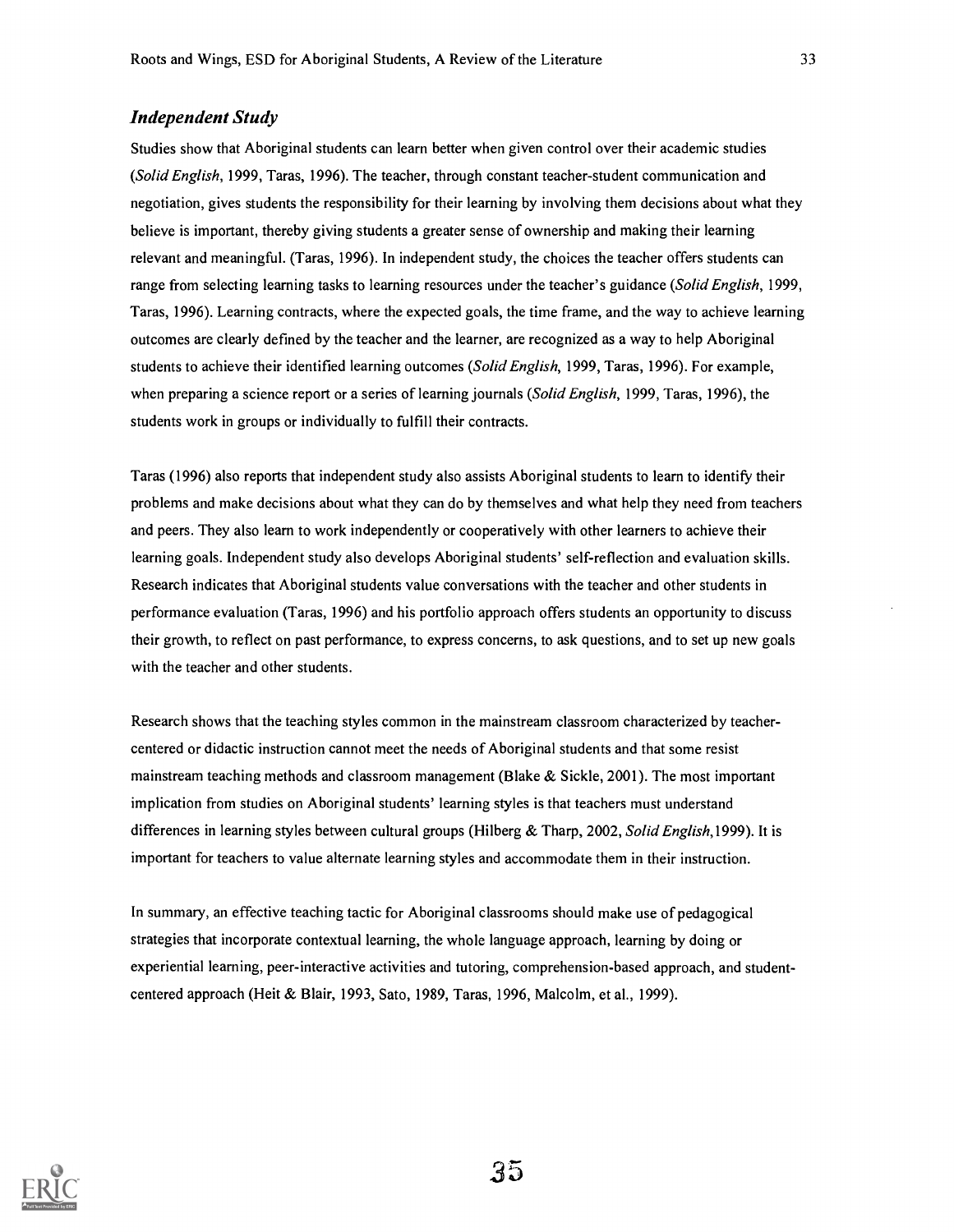## C. Building on Aboriginal Students' Experiences in Reading and Writing Instruction

### Top-Down and Bottom-Up Reading Instruction

Many Aboriginal students lack basic reading and writing skills, which limits their academic success (Guerrero, 1999, Aragon, 1998). Reading experts identify two basic reading models—a "bottom-up" model and "top-down" model (Wolfram, et al., 1999). The bottom-up model emphasizes word recognition in reading by linking the printed word with its sound. The main skill to be developed in this model is "decoding," that is, "deriving the pronunciation of the printed form from the written letter combinations provided in the text and then organize it into larger chunks of syntax and meaning" (Wolfram, et al., 1999, p. 147). In the top-down model, "the initial decoding into silent speech is not necessary, and the reader processes much larger chunks of information—larger syntactic and semantic units to confirm expectations about the meaning of the text" (ibid., p. 147). Researchers conclude that both top-down and bottom-up processes occur and should be integrated in reading instruction for a "balanced approach" to reading instruction (Reyhner, 2001, Wolfram, et al., 1999). Research on reading models that focus on word recognition emphasize the role of phonological processing in reading—relating printed words to sound (Wolfram, et al., 1999). For example, based on the phonological features in American vernacular dialects where final consonants are dropped, experts recommend that teachers give more attention to word endings and facilitate SE pronunciation by presenting these words in a particular phonological context (Orr, 2000). It has also been recommended that it is important for early reading instruction to emphasize strategies that increase students' phonemic awareness (Lobov, 1995, Wolfram, et al., 1999). However, some suggest that "while early reading experiences can depend on learning how letters in words relate to sound (phonemic awareness), students who later continue to focus on these sounds become poor readers" (Reyhner, 2001, p. 1). This is especially significant for dialect-speaking students who if "taught to decode words that are not in their oral vocabulary end up parroting what they read without comprehension" (St. Charles & Costanito in Reyhner, 2001, p. 1). In addition, "there is more evidence for dialect influence than there is for dialect interference. For example, dialectal patterns of identical pronunciation for different words (e.g., 'find' and `fine'...) have the potential to interfere with meaning, but pronunciation differences usually result in little or no interference in reading text in context" (Wolfram, et al., 1999, p. 147).

#### Other Strategies for Developing English Literacy

Effective ESD reading instruction should build on Aboriginal students' prior knowledge and experience and reflect Aboriginal culture, languages, and world views (Anderson, 1990, Taras, 1996, Blake & Sickle, 2001, Wolfram, et al., 1999, Malcolm, et al., 1999). The Whole Language Approach, which "integrates reading with writing and speaking, uses trade books and de-emphasizes skill and subskill instruction" (Wolfram, et al., 1999, p. 149) is recognized as an alternative to the traditional decondextualized skillsbased instruction (ibid.). With the Whole Language Approach, the teacher can facilitate students' reading experiences by providing relevant and authentic materials and rich opportunities for students to learn

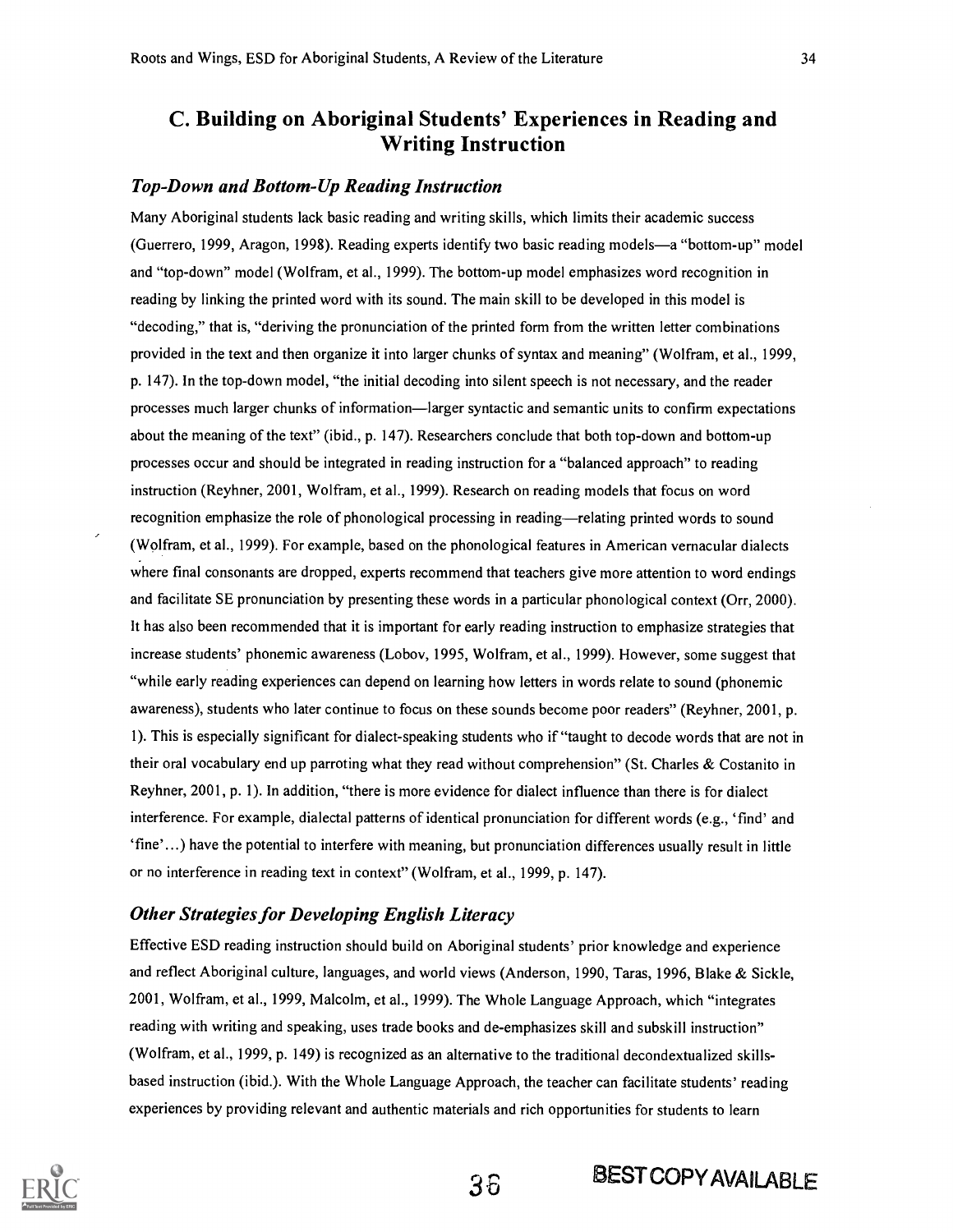written and spoken language (Wolfram, et al., 1999). It is extremely important that teachers obtain thorough and perhaps ongoing professional development if required to use Whole Language and that they understand that this approach does not mean discarding instruction in phonics.

Teachers and researchers (Garret, 1996, Wolfram, et al, 1999, Malcolm, et al., 1999) find that Language Experience Approach (LEA) is very useful to teach English literacy to beginning Aboriginal students. Students report their common experiences in class. The teacher writes down these experiences and uses them as new texts for literacy development (Garret, 1996, Wolfram, et al., 1999). This approach builds on the student's cultural and life experience and reflects each student's language patterns and interests in the student-created texts.

Taras (1996) encourages teachers to help students develop such academic language reading skills as predicting, searching for main ideas and specific details, making inferences, and drawing generalizations and conclusions. He suggests activities such as encouraging collaboration with other students to decide on text meaning, developing subject specific vocabulary lists, using subject textbooks as authentic reading materials, and explicitly describing the reading process. Taras' research suggests that teachers should focus on developing students' abilities to organize academic text by helping them understand different text structures. Teachers can do this through key visuals and other graphic organizers. Finally, there is growing evidence that using reading material that relates to students' lives is motivational and that using curricular material written both in students' languages and English improves reading (Reyhner, 2001). This would involve a "resource-based" approach to teaching, that is supplementing textbooks with outside materials. De Klerk (1995c) emphasizes that asking teachers to find, develop or adapt culturally relevant materials must be accompanied by professional development for teachers.

#### The Consensus Model

Wolfram, et al. (1999) recommends the "consensus model" for teaching reading to vernacular dialect students. This model incorporates several reading strategies and includes the following key components: (a) "teacher modeling"—by describing and thinking aloud, the teacher demonstrates the reading process to students; (b) use of "authentic texts such as subject area and student-created texts to contextualize the reading experience; (c) "scaffolding" to help students to manage complicated reading tasks in context, which involves focusing on comprehension and ignoring pronunciation and dialect differences that do not interfere with meaning. Wolfram, et al. Also note that "Actual dialect interference could be handled in minilessons" (ibid., p. 152) without interrupting the reading process.

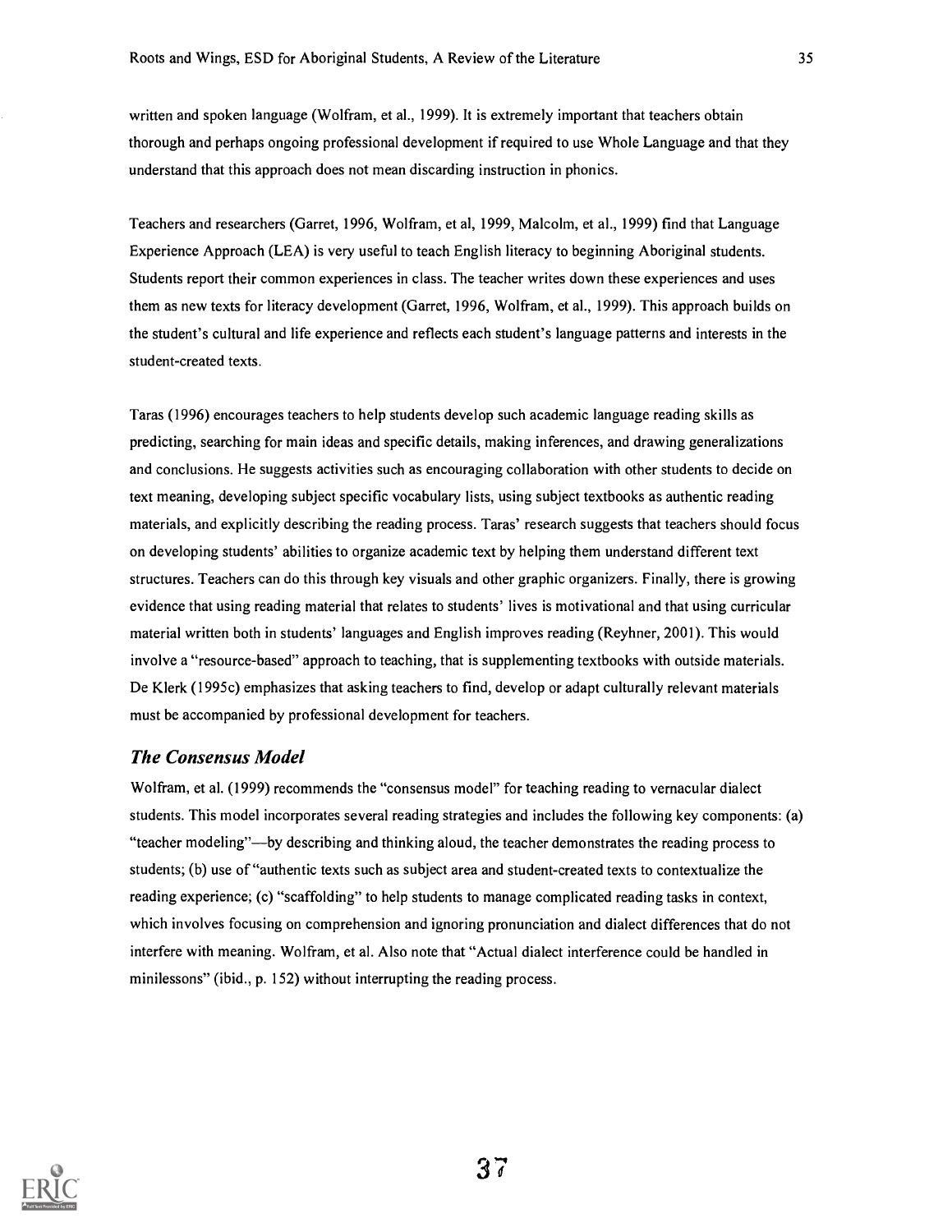#### ESD Writing Instruction

Like reading, writing instruction for vernacular dialect students should build on students' prior knowledge, incorporate information on the nature of language and dialect diversity, and use contrastive analysis to promote understanding of the systematic differences between SE and dialects (Goodwin, 1998, Rickford, 1998, Wolfram, et al., 1999). Research supports the facilitative role of Aboriginal students' oral language strengths to build literacy skills (Malcolm, 1999, Scott, 1993). For example, teachers could use Aboriginal students' rich and varied experiences with metaphorical language learned at home "to enhance their understanding of figurative language in English Language Arts" (Scott, 1993, p. 334). At the same time, it should take into account Aboriginal students' oral language because dialect features in students' pronunciation are reflected in errors in their writing. Further dialect features that differ from academic English contribute to students' difficulties in learning academic writing (Coleman, 1997). Researchers suggest teachers also focus on addressing the differences between speech and writing (Coleman, 1997, Wolfram, et al., 1999, Edwards, 1980).

It has been noted earlier that dialect differences should not necessarily be viewed as errors needing correction and that when ESD teachers address dialect interference in writing they should use the contrastive approach to compare and contrast grammatical features of student dialects and SE in writing (Anderson, 1990, Wolfram, et al., 1999). Error analysis can become a useful tool to provide the teacher with information on the source of errors and can help students to recognize structural differences between dialects and SE (Clarke, 1983, Anderson, 1990). Beside helping raise student awareness of the dialect, these activities can motivate them to improve their SE proficiency and help them learn to select appropriate SE forms when necessary (Anderson, 1990).

Studies also emphasize the importance of the writing process in developing Aboriginal students' writing abilities (Clarke, 1983, Anderson, 1990, Coleman, 1997). Writing process activities should provide meaningful prewriting activities, both in SE and in students' dialect (Anderson, 1990, Edwards, 1980), to activate students' prior knowledge and experience (Wolfram, et al., 1999). Teachers should emphasize editing and provide the opportunity for students to practice spelling and vocabulary items in SE that contrast with their dialect. By presenting students with writing samples in their dialect, the teacher can ask them to translate or rewrite them in SE to compare and contrast similarities and differences rather than approaching them as points for corrections (Edwards, 1980). Teachers should use Aboriginal issues and cultural experiences as stimuli for student writing and offer opportunities for a variety of meaningful writing experiences in a several genres (Anderson, 1990, Taras, 1996). Taras (1996) notes that Aboriginal students can be successful by writing about their own cultural and life experiences.

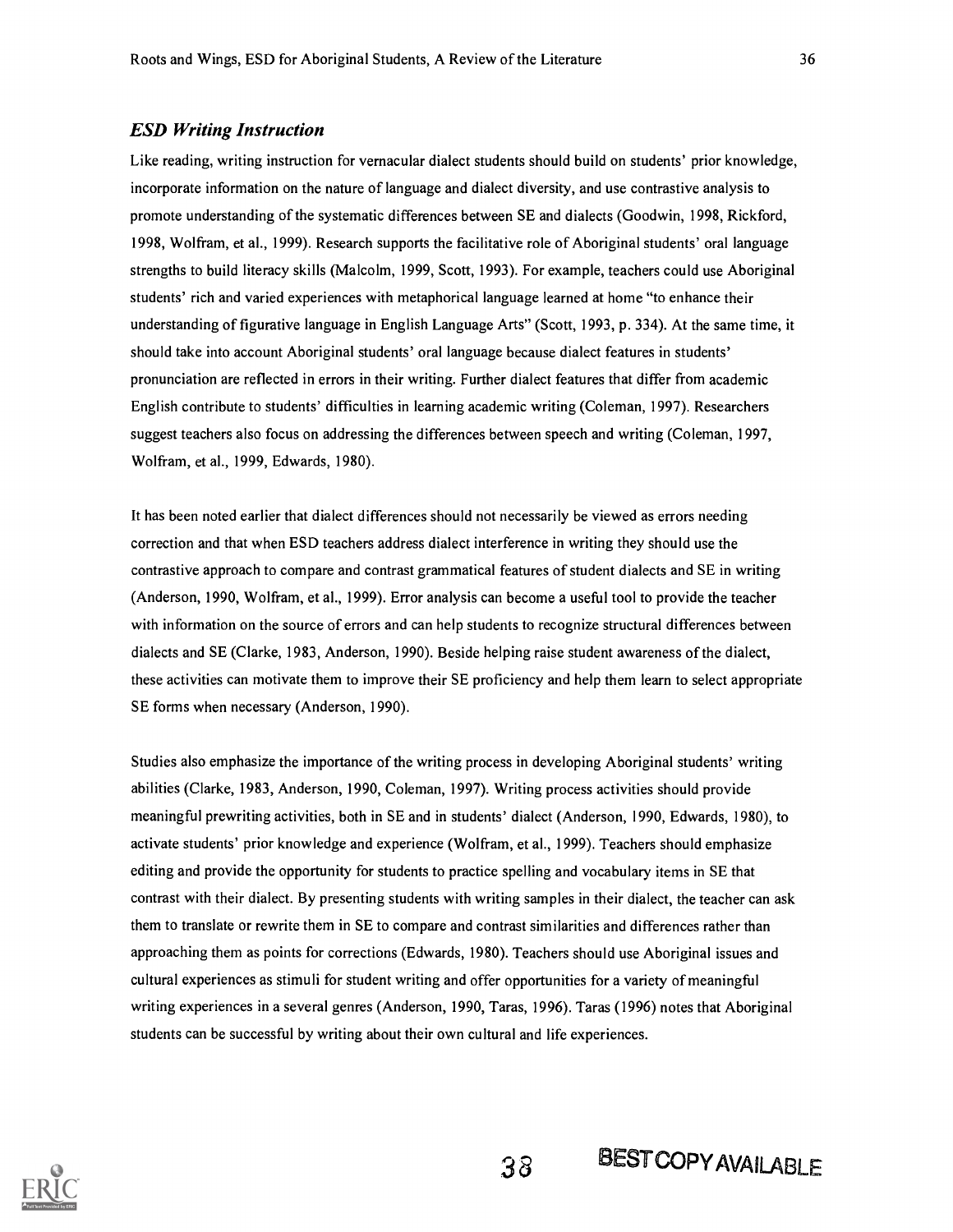## Summary

International research provides educators and classroom teachers with both a theoretical foundation and practical pedagogy to make teaching ESD more effective and meaningful. However, in the context of teaching ESD in Saskatchewan and in Canada, only a few studies effectively address teaching ESD for Canadian Aboriginal students. While the research on teaching African American students in urban America and South African students in townships has some relevance for the ESD teacher, these experiences also differ in many ways to teaching Aboriginal students in Saskatchewan, particularly in northern communities. According to the needs assessment on ESL/ESD (Sask. Education, 2000), teachers of Saskatchewan Aboriginal students need the following: resources: curricula, program support, professional development, and other related support. In addition, more studies are needed to explore the unique context in teaching ESD for Aboriginal students in Saskatchewan, especially in northern communities. Such research will provide teachers with more practical pedagogy to meet the challenges in their classrooms and to help students excel with both roots and wings.

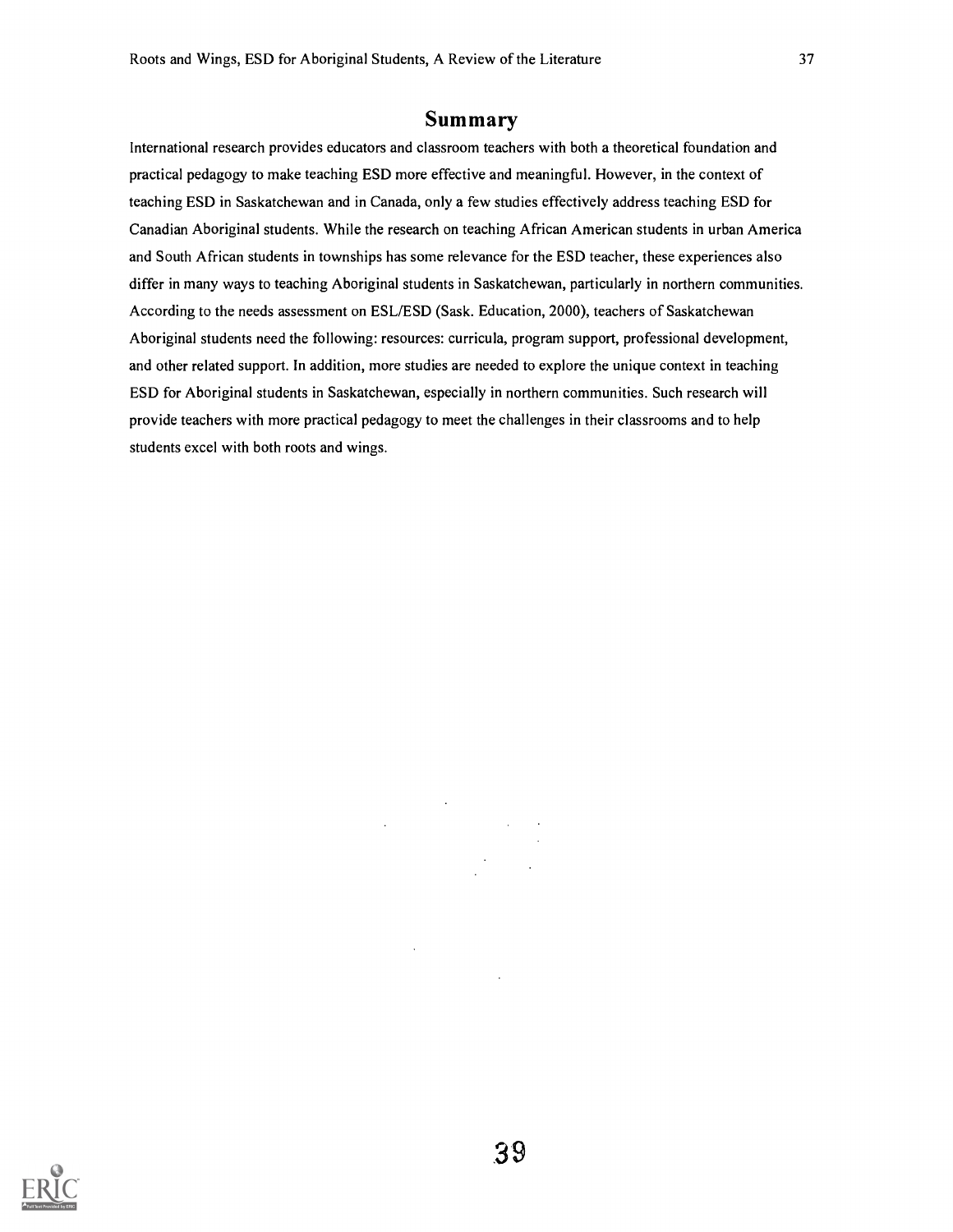## References

- Ada, A.F. (1988). Creative reading: A relevant methodology for language minority children. In L.M. Malave (ed.) NABE '87. Theory, research and application, Selected Papers. Buffalo, NY: State University of New York.
- Adger, C. T. (1997). Issues and implications of English dialects for teaching English as a second language. TESOL Professional Paper #3. Online: http://www.tesol.edu/pubs/profpapers/adgerl.html
- Aginhotri, R. (1995). Multilingualism as a classroom resource. K. Heugh and A. Siegriihn Pluddemann (Eds) Multilingual education for South Africa. Pp. 3-7. Johannesburg: Heinemann.
- Alexander, N. (1995a). Multilingualism for empowerment. K. Heugh and A. Siegriihn Pliiddemann (Eds.) Multilingual education for South Africa. Pp. 37-41. Johannesburg: Heinemann.
- Alexander, N. (1995b). Models of multilingual schooling for a democratic South Africa. K. Heugh and A. Siegrühn Plüddemann (Eds.) Multilingual education for South Africa. Pp. 79-82. Johannesburg: Heinemann.
- Anderson, E. (1990). Teaching users of diverse dialects: Practical approaches. Teaching English in the two year college (TETYC), 17 (3), pp. 172-177.
- Associated Press. (2002). Aboriginal languages dying off with elders. Online: http://www.ctv.ca/servlet/ArticleNews/story/CTVNews/1043170895717\_3/?hub=Canada
- Aragon, S. R. (1998). A Conceptual Framework of Learning for Native American Adult Learners. In R. J. Torraco (ed.) Academy of Human Resource Development Conference Proceedings. Oak Brook, Illinois, March 4-8,1998. ERIC Publication (ED 428 252)
- Atleo, M. R., & James, A. (2000). Oral Tradition—A Literacy for Lifelong Learning: Native American Approaches to Justice and Wellness Education. In AERC 2000: An International Conference. T. J. Sork, V-L. Chapman, and R. St. Clair (Eds.) Proceedings of the 41st Annual Adult Education Research Conference, British Columbia, June 2-4,2000, pp. 535-536. Vancouver: University of British Columbia, 2000. Online: http://www.edst.educ.ubc.ca/aerc/2000/atleom&jamesa-web.htm

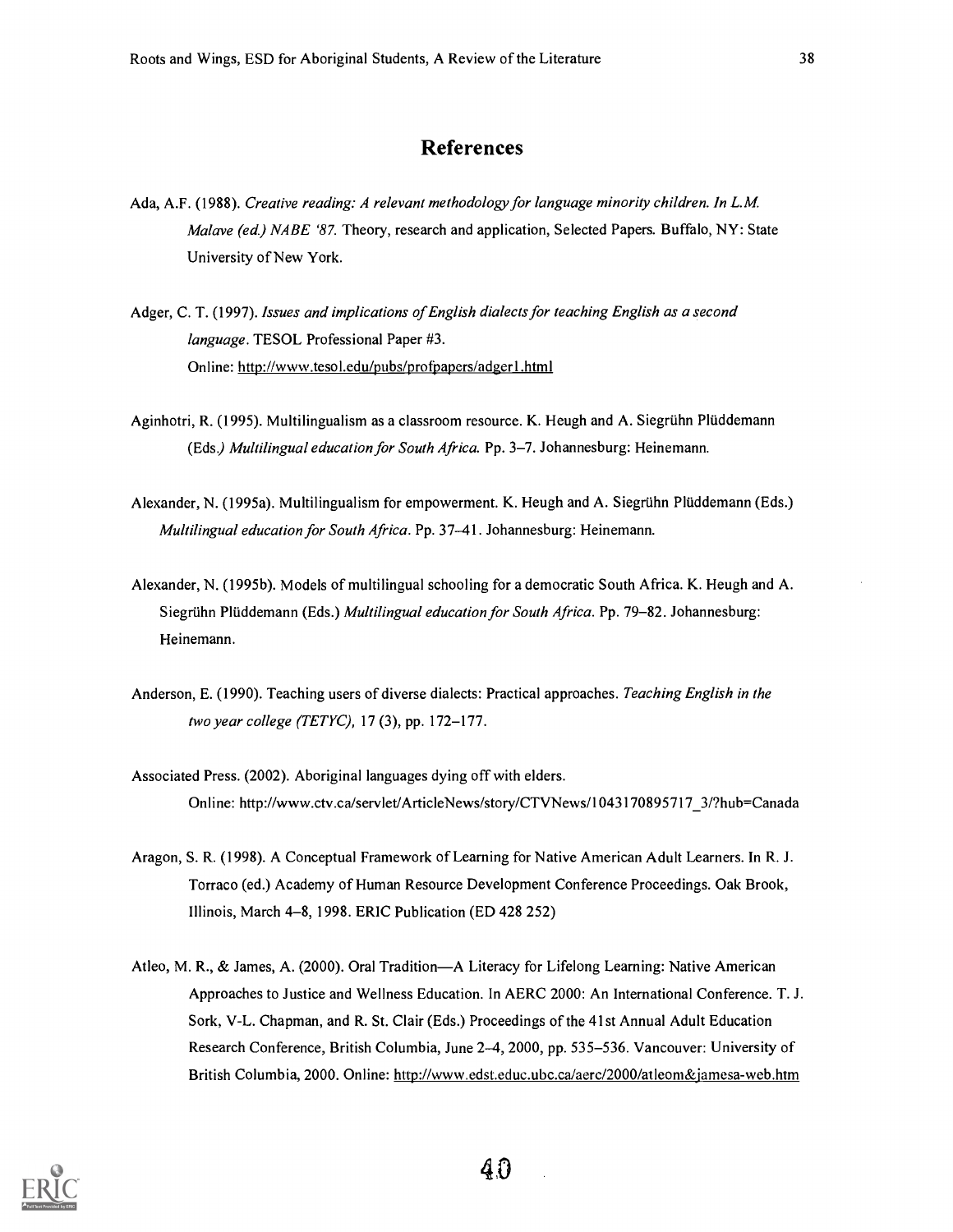- Auerbach, E. (1995). The politics of the ESL classroom: Issues of power in pedagogical choices. In J.W. Tollefson (ed.) Power and inequality in language education. NY: Cambridge University Press. pp. 9-33.
- Barman, J., Hebert., & McCaskill. (1986). The legacy of the past: An overview. In Barman, et.al. (Eds.) Indian education in Canada. Volume 1: The Legacy. Vancouver, BC: UBC Press. (v. 1), pp. 1-21.
- Basham, C. & Kwachka, P. (1989). Variation in modal use by Alaskan Eskimo writers. In S. Gass, L. Selinker, C. Madden, and D. Preston (Eds.) Variation in Second Language Acquisition: Discourse and Pragmatics. Avon, UK: Multilingual Matters. pp. 129-143.
- BBC News. (2001). UN warns over indigenous tongues. Online: http://news.bbc.co.uk/l/hi/sci/tech/1161406.stm
- BC Human Rights Commission. (2001). Barriers to equal education for Aboriginal learners: A review of the literature. BC Human Rights Commission Report, May, 2001.
- Beck, D. R. M. (2000). Native American education in Chicago: Teach them truth. Education and Urban Society, 32 (2) (February 2000). pp. 237-255.
- Blackburn, M. & Stern, D. (2000). Analyzing the role of the vernacular in student writing: A social literacies approach. ERIC Clearinghouse: Working Papers in Educational Linguistics, 16 (1), pp. 53-69. Spring, 2000.
- Blake, M.E. & Sickle, M.V. (2001). Helping linguistically diverse students share what they know. Journal of Adolescent & Adult Literacy, 44 (5). Pp. 468-475. February, 2001.
- Brouse, E. (1996). Multiculturalism, education, and the ESL educator. Unpublished paper for TESL 43, Independent Studies Course, University of Saskatchewan.
- Burnaby, B. (1982). Language in education among Canadian native peoples. Language and Literacy Series. Toronto, ON: OISE Press.
- Burnaby, B. (1987). Language for Native, ethnic, or recent immigrant groups: What's the difference? In TESL Canada Journal, 4 (2), March 1987, pp. 9-27.

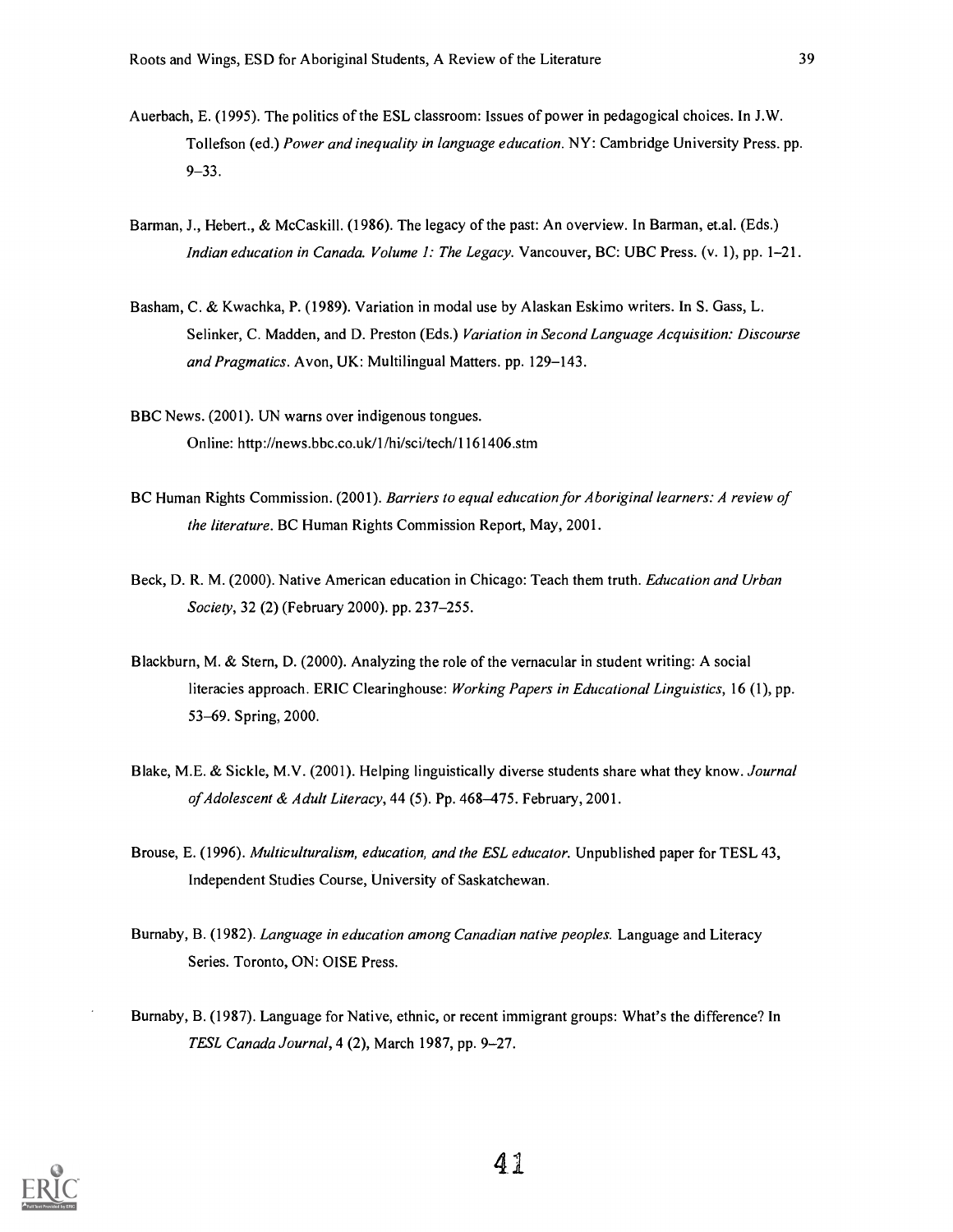- Burnaby, B. (1996). Aboriginal Language Maintenance, Development, and Enhancement: A Review of Literature. In G. Cantoni (ed.) (1996), Stabilizing Indigenous Languages Conference. Online: http://www.ncela.gwiLedu/miscpubs/stabilize/i-needs/aboriginal.htm
- Burnaby, B., & Beaujot, K. (1986). The use of aboriginal languages in Canada: An analysis of the 1981 census data. Ottawa, ON: Secretary of State of Canada.
- CBC News. (January 21, 2003). Cree classes seek new generations of speakers. Online: http://sask.cbc.ca/template/servlet/View?filename=cree20030121

Chrystal, D. (1997). English as a global language. UK: Cambridge University Press.

Christian, D. (1997). Vernacular dialects in U.S. schools. ERIC Digest. ERIC Clearinghouse on Language and Linguistics. Washington, DC. ERIC Publication (ED 406846).

Clarke, P. (1983). An approach to ESD writing problems. TESL Talk, 14 (3). Pp. 48-57.

- Coleman, C. (1997). Our students write with accents—Oral paradigms for ESD students. College Composition and Communication (CCC), 48 (4), pp. 486-500.
- Collier, V. P. (1995). Acquiring a second language for school. Directions in Language & Education. National Clearinghouse for Bilingual Education. 1 (4), Fall 1995.
- Corder, S.P. (1994). A role for the mother tongue. S.M. Gass and L. Selinker (Eds.) (1994). Language transfer in language learning. Philadelphia: John Benjamins Publishing Company, pp. 18-31.
- Crago, M. B. (1992). Communicative interaction and second language acquisition: An Inuit example. TESOL Quarterly, 26 (3), Autumn 1992, pp. 487-505.
- Crawford, J. (1996). Seven hypotheses on language loss: Causes and cures. G. Cantoni (Ed.) (1996), Stabilizing Indigenous Languages Conference. Online: http://www.ncela.gwu.edu/miscpubs/stabilize/ii-policy/hvpotheses.htm

Cummins, J. (2003). Language and the human spirit. TESOL Matters, 13 (1). Dec.-Feb. pp. 1 & 5.

Cummins, J. (2000). Language, Power and Pedagogy: Bilingual Children in the Crossfire. Clevedon, UK: Multilingual Matters.

4 2



## **BEST COPY AVAILABLE**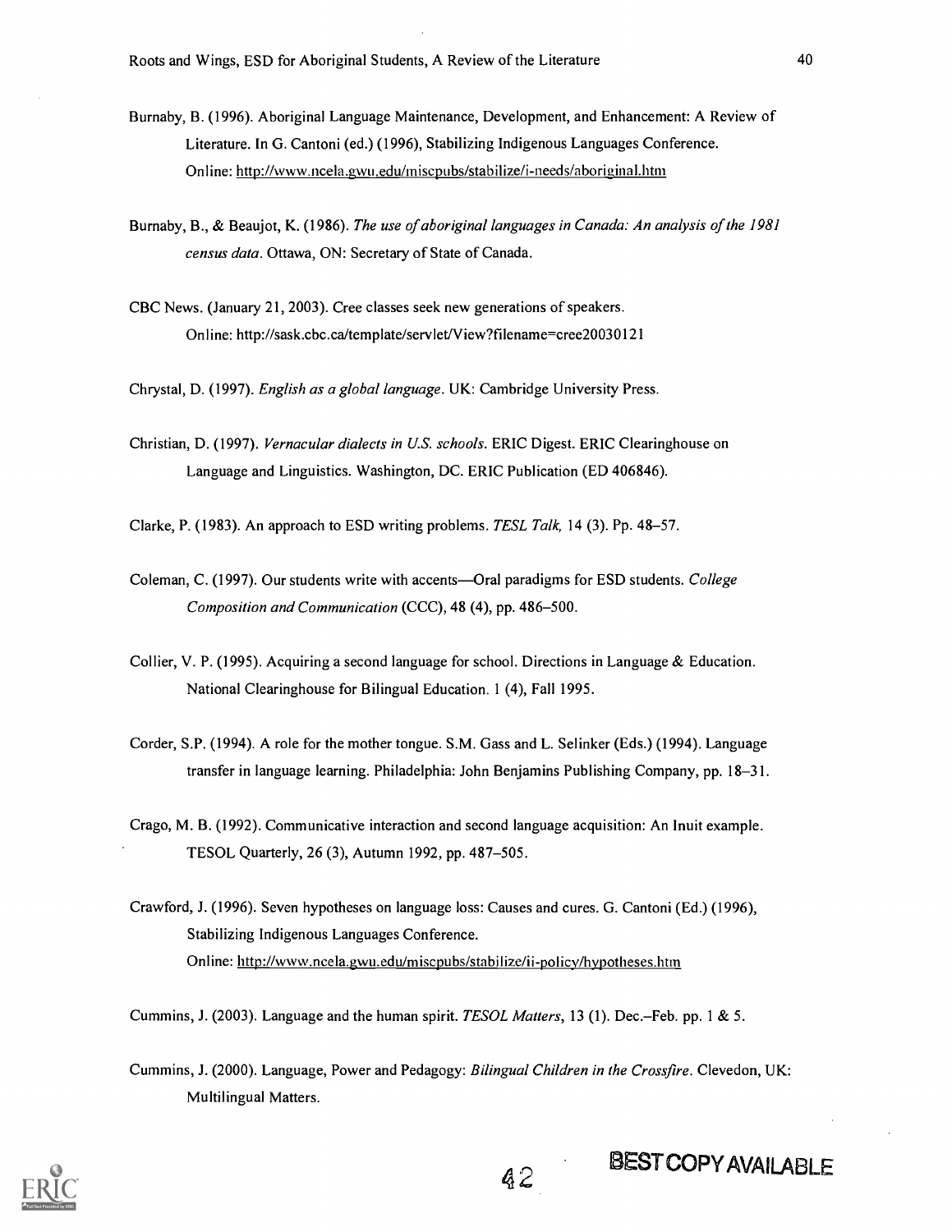Cummins, J. (1999). Biliteracy, empowerment, and transformative pedagogy. Online: http://www.iteachilearn.com/cummins/biliteratempowerment.html

- Cummins, J. (1987). Empowering minority students. Teacher training monograph number 5. Teacher training project for bilingual and English to speakers of other languages teachers. Washington, DC: Office of bilingual education and Minority Languages Affairs.
- De Klerk, G. (1995a). Slaves of English. . K. Heugh and A. Siegrühn Plüddemann (Eds.) Multilingual education for South Africa. pp. 8-14. Johannesburg: Heinemann.
- De Klerk, G. (1995b). Bilingualism, the devil and the big wide world. . K. Heugh and A. Siegruhn Plüddemann (Eds.) Multilingual education for South Africa. pp. 53-62. Johannesburg: Heinemann.
- De Klerk, G. (1995c). Three languages in one school: A multilingual exploration in a primary school. . K. Heugh and A. Siegrühn Plüddemann (Eds.) Multilingual education for South Africa. pp. 28–33. Johannesburg: Heinemann.
- Douglas, Vernon R. (1987). The education of urban native children: The Sacred Circle Project. In Barman, et.al. (Eds). Indian education in Canada. Volume 2: The Legacy. Vancouver, BC: UBC Press. pp. 180-200.
- Edwards, T. (1980). Techniques for teaching Standard English composition to English as a second dialect students. Paper presented at the Annual Meeting of the conference on College Composition and Communication. Washington, DC, March 13-15,1980. ED210692
- Epstein, R. (2003). Study in progress on ESD in Saskatchewan. Saskatoon, SK: Extension Division, University of Saskatchewan.
- Epstein, R. (1999a) Taming the cobra: English,multilingualism, and language education in South Africa-A comparison with Canada. ERIC Publication (ED 025 537).
- Epstein, R. (1999b). Reflecting on academic Development: What we can learn from the South African experience. Technical Paper. Saskatoon, SK: Extension Division, University of Saskatchewan.

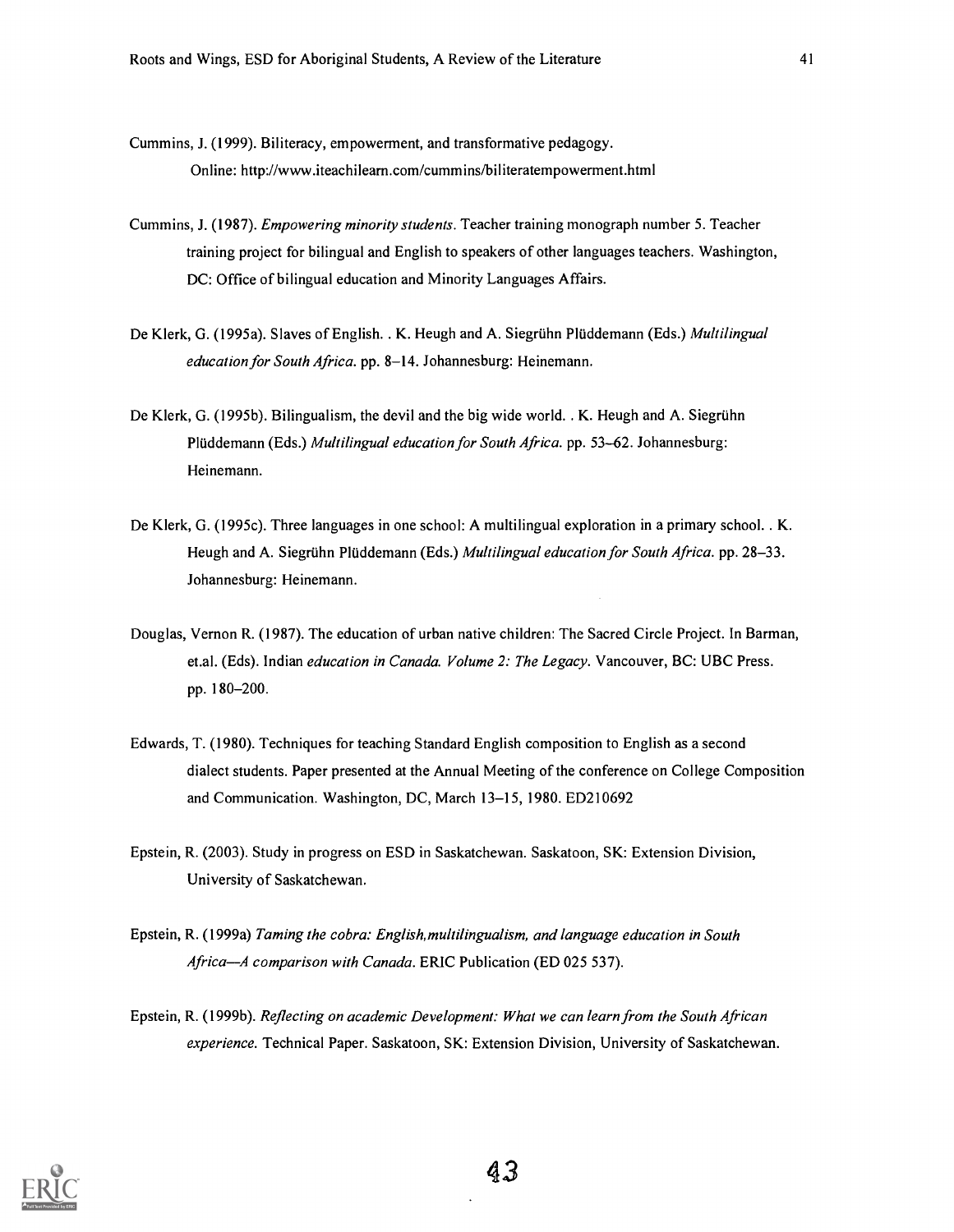- Epstein, R. (1995c). Post-secondary distance-delivered programs for Indigenous people in Canada, Australia, and New Zealand. ERIC Publication (ED 388177).
- Faries, E. J. (1989). Alternative approach to language education for native children in Northern Ontario. Toronto, ON: Department of Education.
- Faries, E. J. (1991). Language education for northern native children: A case study. Doctoral Thesis. Toronto, ON: Department of Education.
- Fillmore, L. W. & Snow. C. (2000). What teachers need to know about language. Paper prepared with funding from the US Department of Education's office of Educational Research and Improvement. Center for Applied Linguistics.
- Flores, B., Cousins, P.T. & Diaz, E. (1991). Transforming deficit myths about learning, language, and culture. Language Arts, 68, September 1991, pp.369-379.
- Foot, R. (2003). Aboriginal population jumps 22% in five years 'Numbers are staggering. National Post, January 22,2003. Online: http://www.nationalpost.cominational/story.html?id=E4042409-2306- 43C8-A298-0BCA54080F89
- Fredeen, S. (1990). English as a second language and French as a second language programs and services for Indian and Metis students in the Northern Lights School Division: Overview and recommendations for research. Saskatoon, SK: S.S.T.A Research Centre Report.
- Frasier, Mary M. (1995). Educators' perceptions of barriers to the identification of gifted children from economically disadvantaged and limited English proficient backgrounds and others. National Research Center on the Gifted and Talented, Storrs, CT. Sept. 1995. Sponsoring Agency: Office of Educational Research and Improvement (ED), Washington, DC. Contract No: R206R00001 Report No: RM-95216 ED402707 EC305215

Freire, P. (1970). Pedagogy of the oppressed. New York: Continuum.

- Garrett, M. T. (Fall, 1996). "Two People": An American Indian narrative of bicultural identity. Journal of American Indian Education, 36 (1). pp. 1-21.
- Goodwin, N. M. (1998). Aboriginal English in education. Project, Master of Applied Linguistics. Online: littp://www.ntu.edu.au/education/csle/student/goodwin/goodwin0.1itml

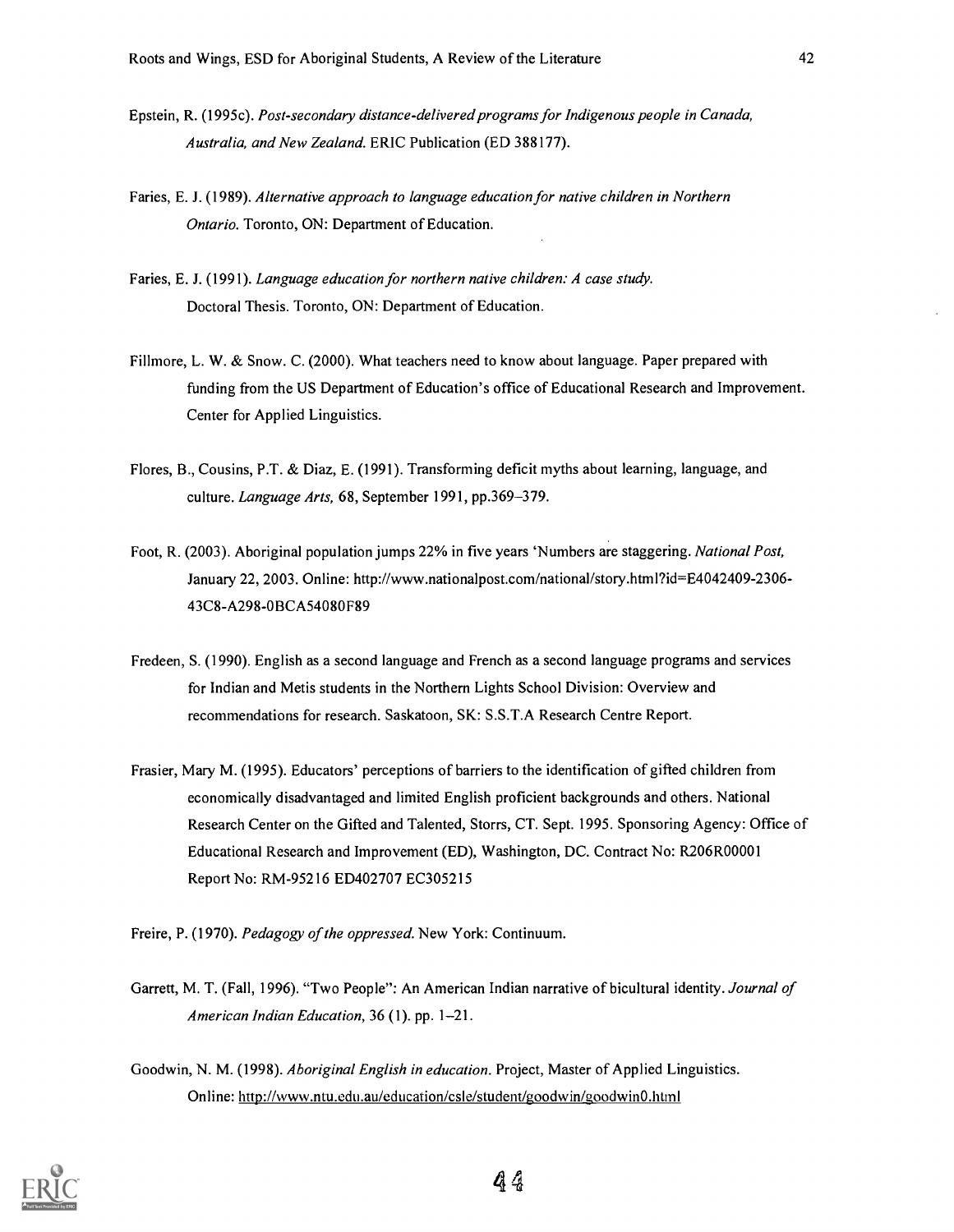- Guerrero, R. N. (1999). The strategies of successful American Indian and Native learners in the adult higher education environment. In 40th Annual Adult Education Research Conference Proceedings, DeKalb, Illinois, May 21-23, 1999, compiled by A. Rose. DeKalb: Northern Illinois University, 1999. ERIC Publication (ED 431 901).
- Haig-Brown, C. (1995). Taking control: Power and contradiction in First Nations adult education. Vancouver, BC: UBC Press. ERIC Publication (ED 391 627).
- Hart, M.A. (1996). Sharing Circles: Utilizing traditional practice methods for teaching, helping, and supporting. In Sylvia O'Meara & Douglas A.West. (Eds). From our eyes: Learning from Indigenous peoples. Toronto, ON: Garamond Press.
- Heit, M, & Blair, H. (1993). Language needs and characteristics of Saskatchewan Indian and Metis students: Implications for educator". In Sonia Morris, Keith McLeod & Marcel Danesi (Eds). Aboriginal language and education: The Canadian experience. Oakville, ON: Mosaic Press, pp. 103-108.
- Heugh, K., Siegriihn, A. (1995). Towards implementing multilingual education in South Africa. K. Heugh and A. Siegrühn Plüddemann (Eds.) Multilingual education for South Africa. pp. 91–99. Johannesburg: Heinemann.
- Hewitt, D. (2000). A clash of worldviews: Experiences from teaching Aboriginal students. Theory into Practice, 39 (2). Spring, 2000.
- Hilberg, R. S., & Tharp, Roland G. (2002). Theoretical perspectives, research findings, and classroom implications of the learning styles of American Indian and Alaska Native students. Charleston, VA: ERIC Clearinghouse on Rural Education and Small Schools.

Johansen, B.E. (2000). Native languages: The new phoenix. Native Americas, Spring, 2000, pp. 60–61.

- Krauss, M. (1996). Status of Native American Language Endangerment . G. Cantoni (Ed.) (1996), Stabilizing Indigenous Languages Conference. Online: http://www.ncela.gwu.edu/miscpubs/stabilize/i-needs/status.htm
- Leavitt, R. M. (1991). Language and cultural content in Native education. The Canadian Modern Language Review, 47 (2).

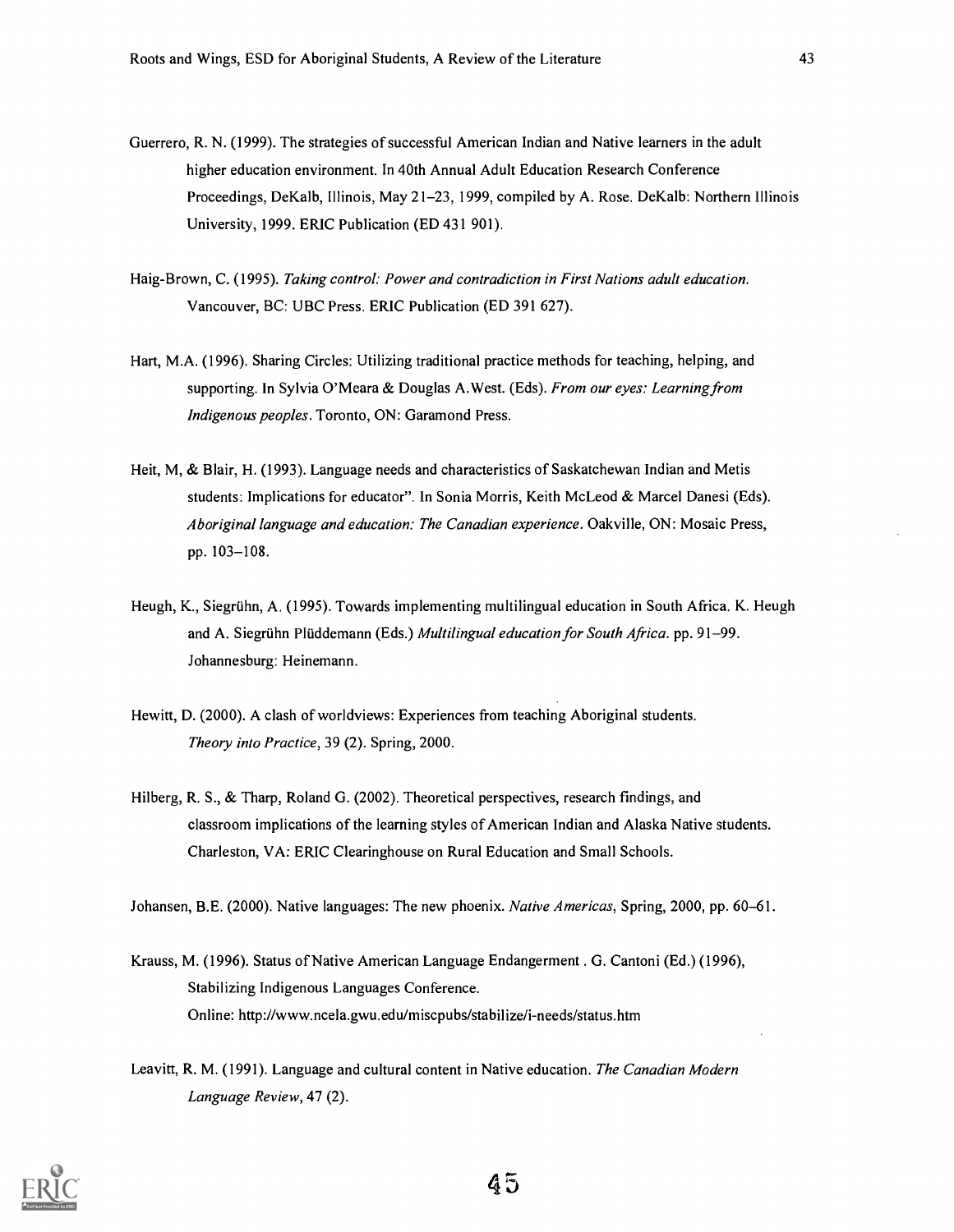- Malcolm, I. G., Haig, Y., et.al. (1999). Two-way English: Towards more user-friendly education for speakers of Aboriginal. Perth: Edith Cowan University and Education Department of Western Australia, SCIS No. 971073
- Malcolm, I. G. (1995). Teacher development for bidialectal education. Paper presented at an International Conference on Language in Development. Bali, Indonesia, Aril 10-12, 1995. ERIC Publication (ED390270).
- McGroarty, M. (1998). Partnerships with linguistic minority communities. Occasional Professional Paper #4. Alexandria, VA: TESOL Publications.
- University of Saskatchewan. (1999). Monitoring school attendance in Saskatchewan schools: Provincial data for September 30, 1997 to September 30, 1998. Saskatchewan Educational Leadership Unit, University of Saskatchewan, 1999.
- Orr, J. E. (2000). Linguistic perspectives on African American vernacular English hand implications for the Language Arts classroom. ERIC Publication (ED 458811).
- Orr, J. A. (2000). Learning from Native Adult Education. In L. M. English and M. A. Gillen (Eds.) Addressing the spiritual dimensions of adult learning: What adult educators can do, New directions for adult and continuing education, No. 85. San Francisco: Jossey-Bass. pp. 59-66

Pennycook, A. (1994). The cultural politics of English as an international language. London: Longman.

- Reyhner, J. (1996). Rationale and needs for stabilizing Indigenous languages. G. Cantoni (ed.) (1996). Stabilizing Indigenous Languages Conference. Online: http://www.ncela.gwu.edu/miscpubs/stabilize/i-needs/rationale.htm
- Reyhner, J. (2001). Teaching reading to American Indian/Alaska native students. ERIC Digest. Eric-RIEO, 20011201.
- Reyhner, J. & Jacobs, D. T. (2002). Preparing teachers to support American Indian and Alaska native student success and cultural heritage. Eric Digest, Special Edition. Indian Education Research Net. EDO-RC-01-13.

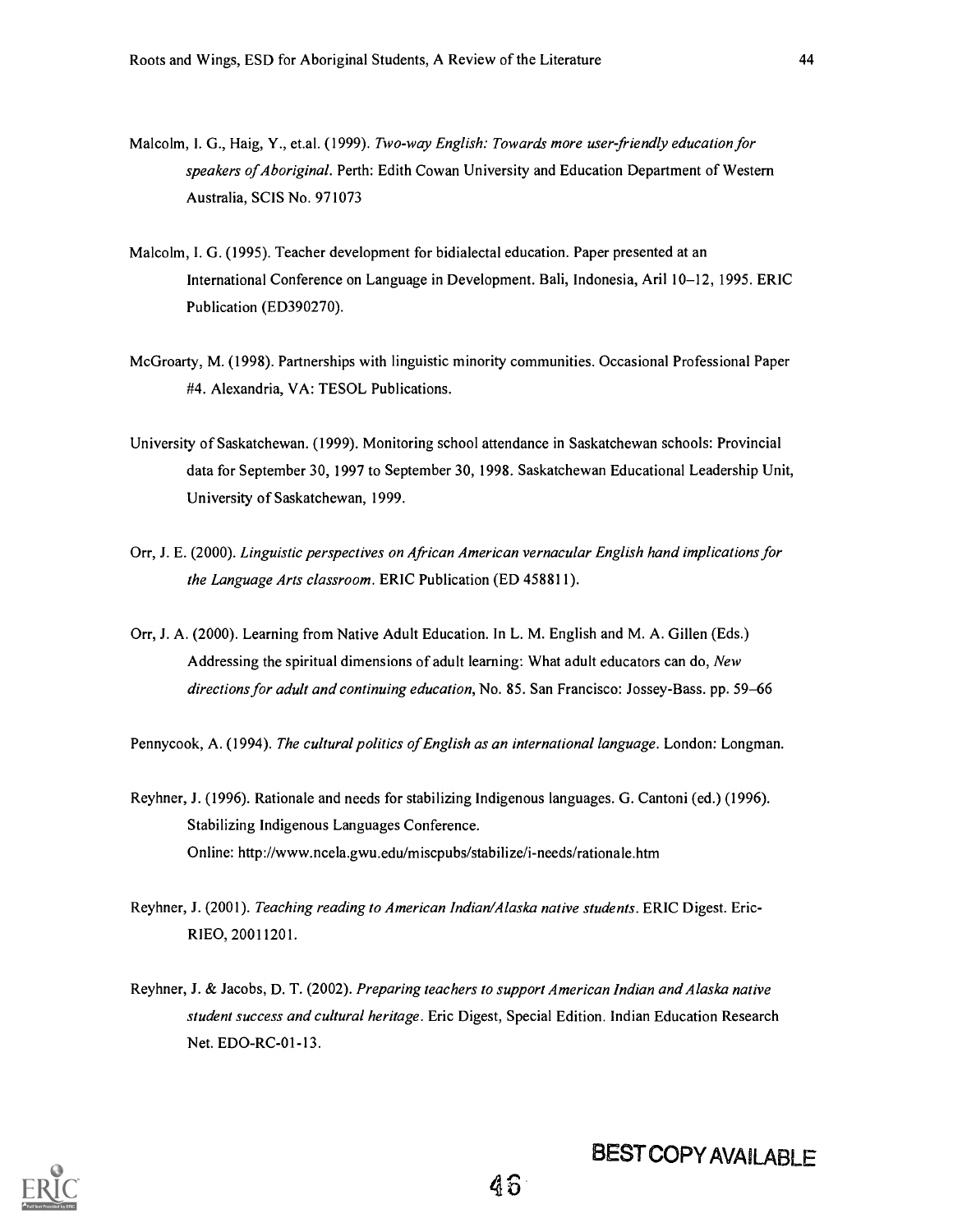- Rickford, J. R. (1998). Using the vernacular to teach the standard. Presentation to the California State University Long Beach (CSULB) Conference on Ebonics held on March 29, 1997. Online: http://www.stanford.edu/~rickford/papers/VernacularToTeachStandard.html
- Robb, H. (1995). Multilingual preschooling. Heugh, K., Siegrühn, A., Plüddemann (Eds.) Multilingual education for South Africa. Pp. 8-14. Johannesburg: Heinemann.
- Roessingh, H. (1999). Adjunct support for high school ESL learners in mainstream English classes: Ensuring success. TESL Canada Journal, 17 (1), Winter, 1999.
- Saskatchewan Education (2000). English as second language, English as a second dialect in Saskatchewan: Needs assessment and plan of action. Regina, SK: Social Sciences Unit, Saskatchewan Education.
- Saskatchewan Education (1997, 1998, 1999. Saskatchewan Education Indicators-Kindergarten to Grade 12. Regina, SK: Social Sciences Unit, Saskatchewan Education.

Sato, C. J. (1989). A nonstandard approach to Standard English. TESOL Quarterly, 23 (2).

- Schultz, M., & Kroeger, M. (1996). Teaching and Learning with Native Americans: A Handbook for Non-Native American Adult Education. Phoenix, AZ: Arizona Adult Literacy and Technology Resource Center. Online: http://www.literacynet.org/Ip/namericans
- Scott, J. C. (1993). Accommodating nonmainstream language in the composition classroom. In Glowka, A Wayne & Donald M. Lance (Eds.) Language variation in North American English: Research and teaching. Pp.331-345. New York: The Modern Language Association of America.
- Sheory, R. (1998). The state of English and English teaching in India. TESOL Matters (Aug-Sept.), pp. 1 & 19.
- Skutnabb-Kangas, T. (2000). Linguistic diversity, biodiversity and the future of the planet. Presentation made to TESOL 2000, Vancouver, BC.
- Smith, D. (1999). Educating inner-city Aboriginal students: The significance of culturally appropriate instruction and parental support. McGill Journal of Education. 34 (2). Spring 1999, pp.155-170.

Solid English. (1999). Western Australia: Education Department of Western Australia.

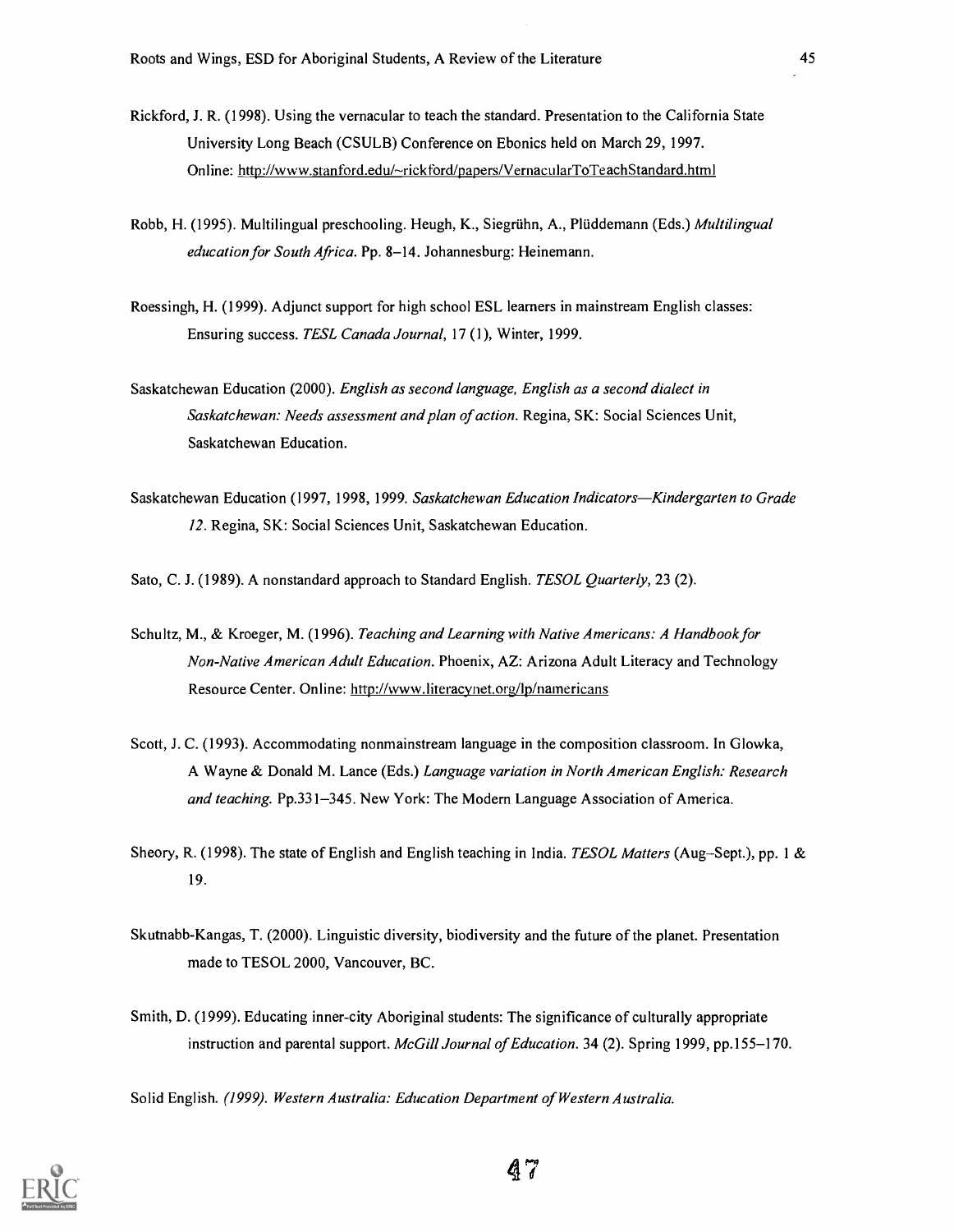Statistics Canada. (1996). Major release: Canada's Aboriginal languages. Online: http://www.statcan.ca/Daily/English/981214/d981214.htm#ART1

- Szasz, M. C. (1999). Education and the American Indian: The Road to self-determination since 1928. 3rd ed. Albuquerque, NM: University of New Mexico Press.
- Taras, J. P.S. (1996). Urban Aboriginal students and ESL. Teaching and Learning: Research Exchange. Saskatoon, SK: Dr. Stirling McDowell Foundation for Research into Teaching.
- Tavares, T. (2002) Aboriginal Learners and Linguistic Diversity: A Discussion Paper, Manitoba Education and Youth. Unpublished workshop resource.
- Toohey, K. (1986). Minority education failure: Is dialect a factor? Curriculum Inquiry, 16 (2).
- Toohey, K. (1985). English as a second language for native Canadians. Canadian Journal of Education: 10 (3).
- Versfeld, R. (1995). Language is lekker: A language activity classroom. K. Heugh and A. Siegruhn Plüddemann (Eds.) Multilingual education for South Africa. pp. 23-27. Johannesburg: Heinemann.
- Wallerstein, N. (1982). Language and culture in conflict: Problem posing in the ESL classroom. US: Addison Wesley.
- White, L. 0. (1996). Medicine wheel teaching in native language education. In Sylvia O'Meara & Douglas A. West. (Eds.) From our eyes: Learning from Indigenous peoples. Toronto, ON: Garamond Press.
- Wolfram, W., Adger, C. T., & Christian, D. (1999). Dialects in schools and communities. Mahwah, NJ: Lawrence Erlbaum Associates, Inc.
- Young, D. (1995). The role and status of first language in education in a multilingual society. K. Heugh and A. Siegrühn Plüddemann (Eds.) Multilingual education for South Africa. pp. 23-27. Johannesburg: Heinemann, pp. 63-70.

Yurkovich, E. E. (2001). Working with American Indians toward Educational Success.

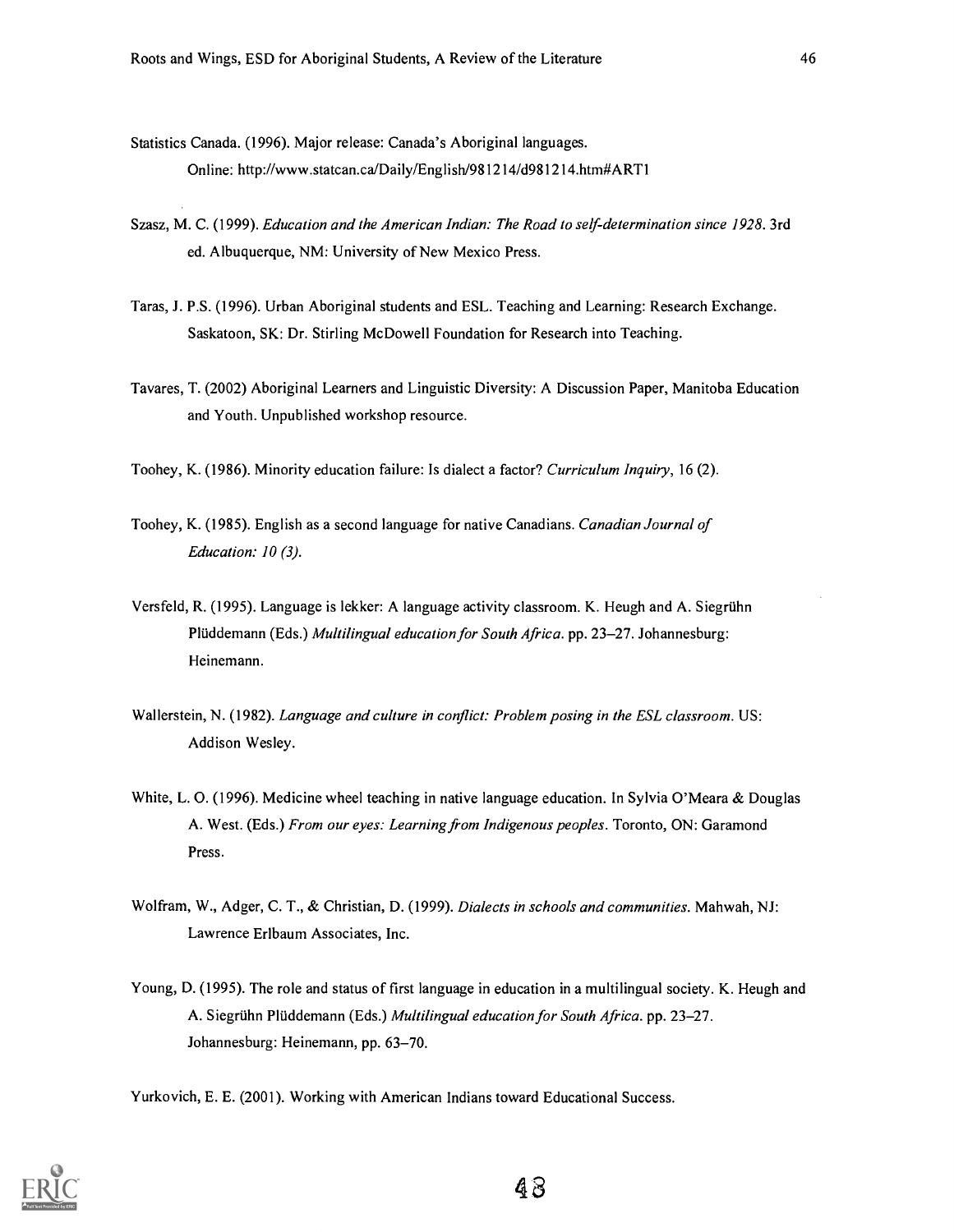Journal of Nursing Education. 40 (6). September, pp. 259-269.

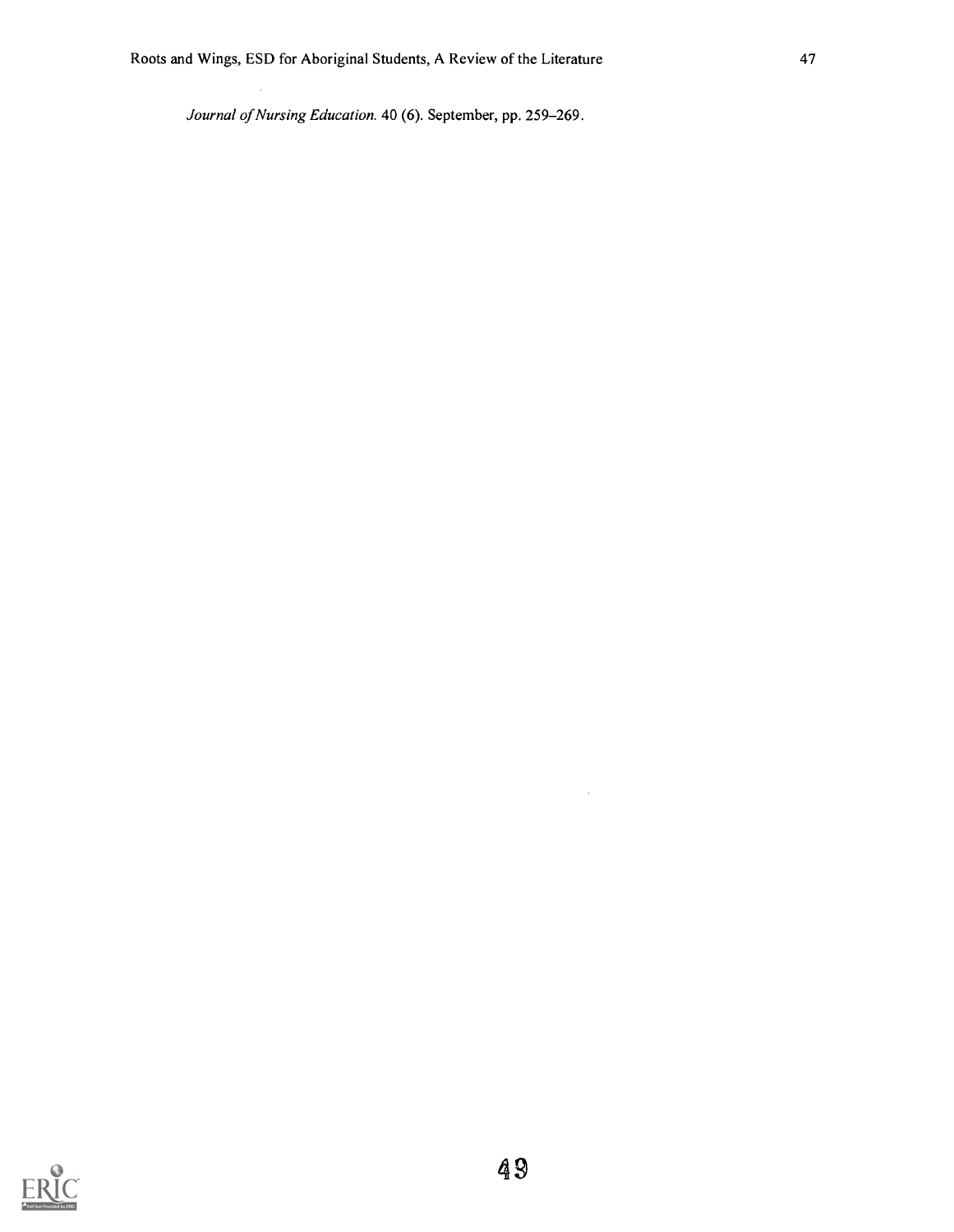

U.S. Department of Education Office of Educational Research and Improvement (OEM) National Library of Education (NLE)

Educational Resources Information Center (ERIC)



# REPRODUCTION RELEASE

(Specific Document)

| <b>I. DOCUMENT IDENTIFICATION:</b>                                                                                |  |  |  |  |  |  |
|-------------------------------------------------------------------------------------------------------------------|--|--|--|--|--|--|
|                                                                                                                   |  |  |  |  |  |  |
| Title: Roots and Wings: Teaching Englishes a Second<br>Dialect to Aboriginal Students, A Review of the Literature |  |  |  |  |  |  |
| Author(s): Ruth I. Epstein & Lily X.J. Xu                                                                         |  |  |  |  |  |  |
| <b>Publication Date:</b><br>Corporate Source:<br>Extension Division, University of<br>March 2003                  |  |  |  |  |  |  |
| Canada<br><b>II. REPRODUCTION RELEASE:</b>                                                                        |  |  |  |  |  |  |

In order to disseminate as widely as possible timely and significant materials of interest to the educational community, documents announced in the monthly abstract journal of the ERIC system, Resources in Education (RIE), are usually made available to users in microfiche, reproduced paper copy, and electronic media, and sold through the ERIC Document Reproduction Service (EDRS). Credit is given to the source of each document, and, if reproduction release is granted, one of the following notices is affixed to the document.

If permission is granted to reproduce and disseminate the identified document, please CHECK ONE of the following three options and sign at the bottom of the page.